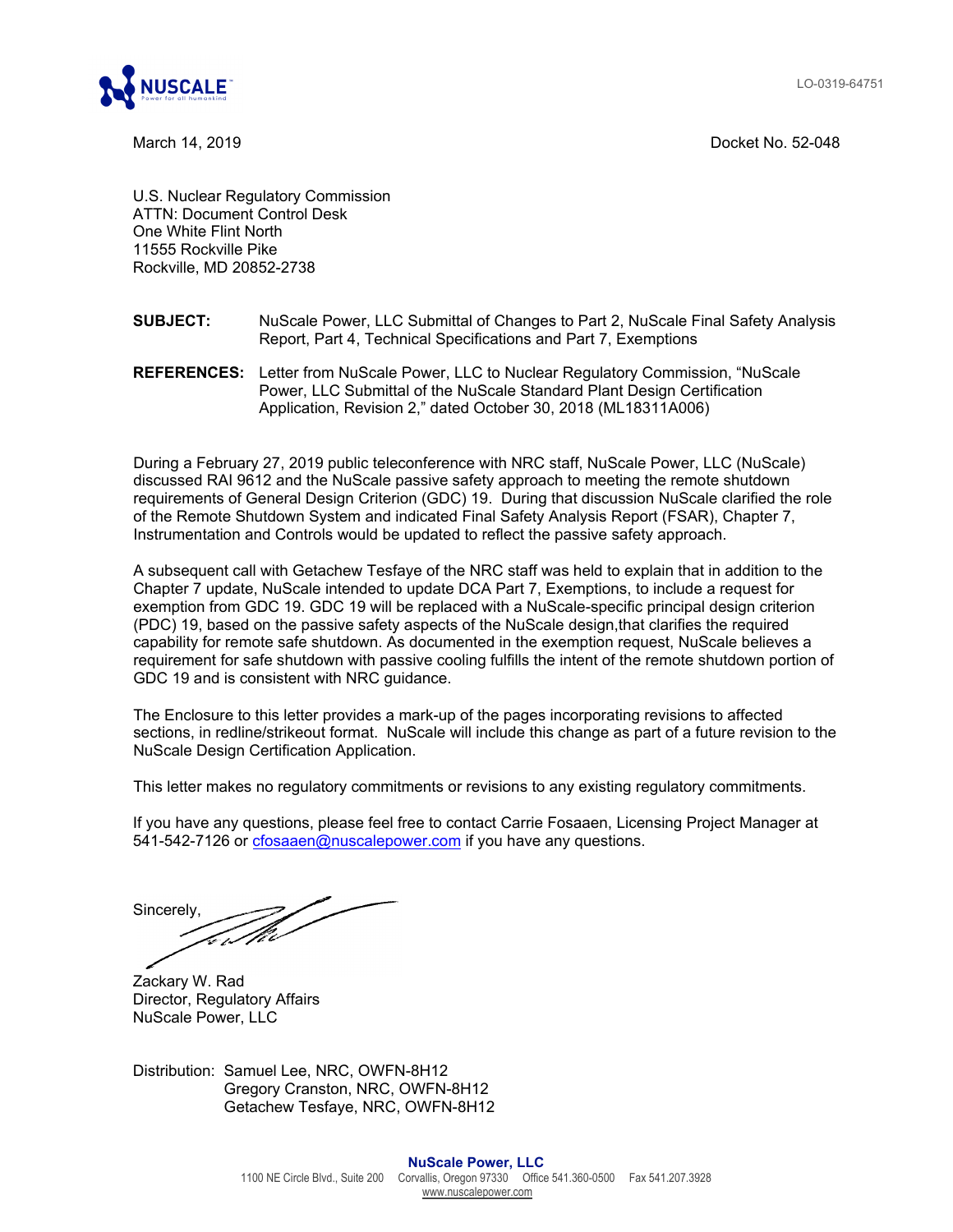Enclosure: "Changes to Part 2, NuScale Final Safety Analysis Report, Part 4, Technical Specifications and Part 7, Exemptions:

- Part 2 Tier 2 Section 1.2, General Plant Description
- **Part 2 Tier 2 Section 1.9, Conformance with Regulatory Criteria**
- Part 2 Tier 2 Section 3.1, Conformance with U.S. Nuclear Regulatory Commission General Design Criteria
- Part 2 Tier 2 Section 5.4, Reactor Coolant System Component and Subsystem Design
- Part 2 Tier 2 Section 6.4, Control Room Habitability
- Part 2 Tier 2 Section 7.0, Instrumentation and Controls Introduction and **Overview**
- Part 2 Tier 2 Section 7.1, Fundamental Design Principles
- Part 2 Tier 2 Section 7.2, System Features
- Part 2 Tier 2 Section 9.4.1, Control Room Area Ventilation System
- Part 2 Tier 2 Section 9.5.1, Fire Protection Program
- Part 2 Tier 2 Section 9.5.2, Communication System
- Part 2 Tier 2 Section 11.5, Process and Effluent Radiation Monitoring Instrumentation and Sampling System
- Part 2 Tier 2 Section 12.3, Radiation Protection Design Features
- **Part 2 Tier 2 Section 14.3, Certified Design Material and Inspections, Tests,** Analyses, and Acceptance Criteria
- Part 4 Technical Specifications Section B3.3, Instrumentation Bases
- Part 4 Technical Specifications Section B3.4, Reactor Coolant System Bases
- Part 7 Exemptions Section 17, 10 CFR 50, Appendix A, Criterion 19, Control Room"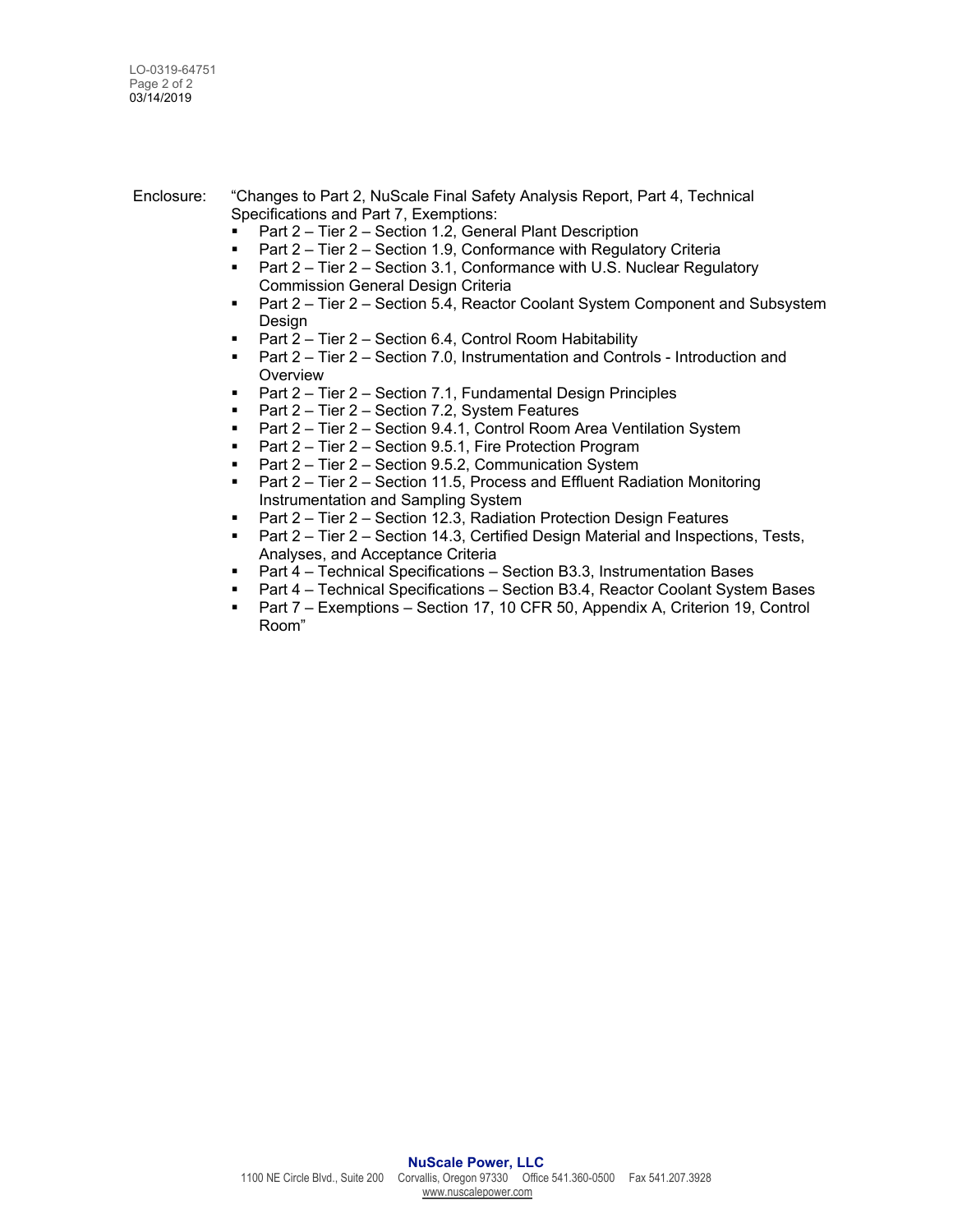

## **Enclosure:**

"Changes to Part 2, NuScale Final Safety Analysis Report, Part 4, Technical Specifications and Part 7, Exemptions:

- Part 2 Tier 2 Section 1.2, General Plant Description
- **Part 2 Tier 2 Section 1.9, Conformance with Regulatory Criteria**
- Part 2 Tier 2 Section 3.1, Conformance with U.S. Nuclear Regulatory Commission General Design Criteria
- Part 2 Tier 2 Section 5.4, Reactor Coolant System Component and Subsystem Design
- **Part 2 Tier 2 Section 6.4, Control Room Habitability**
- Part 2 Tier 2 Section 7.0, Instrumentation and Controls Introduction and Overview
- Part 2 Tier 2 Section 7.1, Fundamental Design Principles
- Part 2 Tier 2 Section 7.2, System Features
- Part 2 Tier 2 Section 9.4.1, Control Room Area Ventilation System
- Part 2 Tier 2 Section 9.5.1, Fire Protection Program
- Part 2 Tier 2 Section 9.5.2, Communication System
- **Part 2 Tier 2 Section 11.5, Process and Effluent Radiation Monitoring Instrumentation and** Sampling System
- Part 2 Tier 2 Section 12.3, Radiation Protection Design Features
- Part 2 Tier 2 Section 14.3, Certified Design Material and Inspections, Tests, Analyses, and Acceptance Criteria
- Part 4 Technical Specifications Section B3.3, Instrumentation Bases
- Part 4 Technical Specifications Section B3.4, Reactor Coolant System Bases
- Part 7 Exemptions Section 17, 10 CFR 50, Appendix A, Criterion 19, Control Room"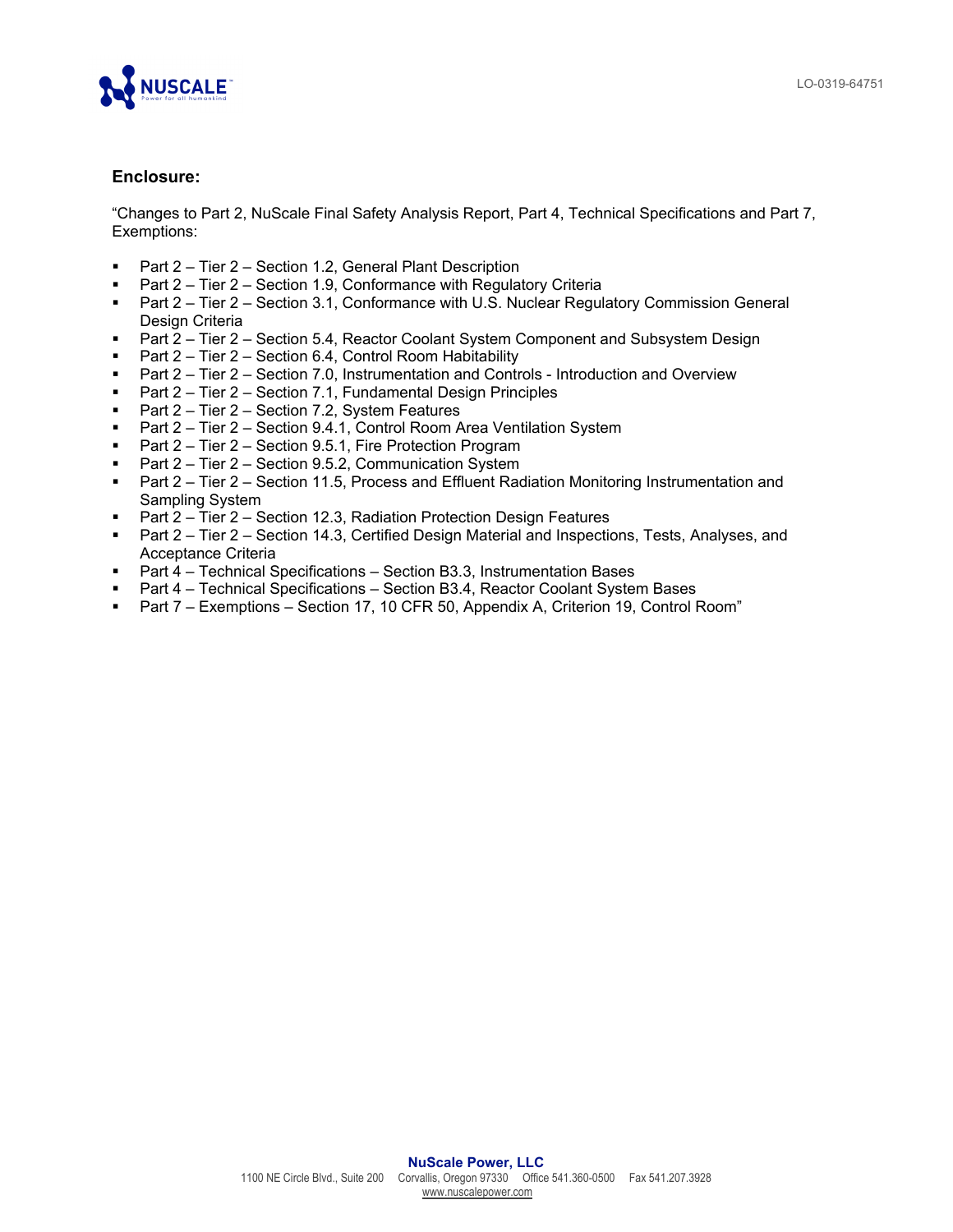- three offices
- two conference rooms
- data equipment room
- **lavatories**
- data maintenance room
- break room

Additional equipment located in the CRB includes the control room HVAC system (CRVS) equipment, the chilled water system equipment supporting the CRVS, and an elevator machine room.

# **1.2.2.2.1 Main Control Room**

The MCR contains control panels for all installed NPMs. Each reactor operator monitors and controls multiple NPMs from a control room panel. Figure 18.7-1 provides the layout for the MCR.

Digital control systems are implemented in a manner that provides independence between safety-related protection systems and nonsafety-related control systems. Each reactor control system display provides the monitoring for a specific reactor. Additional display stations, including a separate display for shared plant systems, provide control room operators with access to a wide range of plant information for trending and diagnostics.

The reactor operators monitor the automated control system for each NPM. The MCR contains all alarms, displays, and controls for effective monitoring and control by the operators. The control room supervisor station provides an overview of all NPMs using multiple monitors. All monitor displays are designed using human factors analysis to enhance simplicity. The display layout and design uses graphical representations of plant systems and components.

The following monitoring and control activities are typical control room functions:

- initiate NPM startup
- initiate NPM shutdown
- set or correct selected set points that control the NPM or plant functions
- take corrective actions if an NPM or plant system does not operate as intended

The MCR enhances supervisory control of the NPMs and plant systems by providing alarm annunciation on the plant group-view overview display monitor as part of the alarm management system. This system includes information from the individual NPMs via the MPS, the MCS, and the shared I&C systems common to all the NPMs. In the event that the MCR becomes uninhabitable, a remote shutdown station in the Reactor Building provides a secondary location for safe shutdown of the reactors.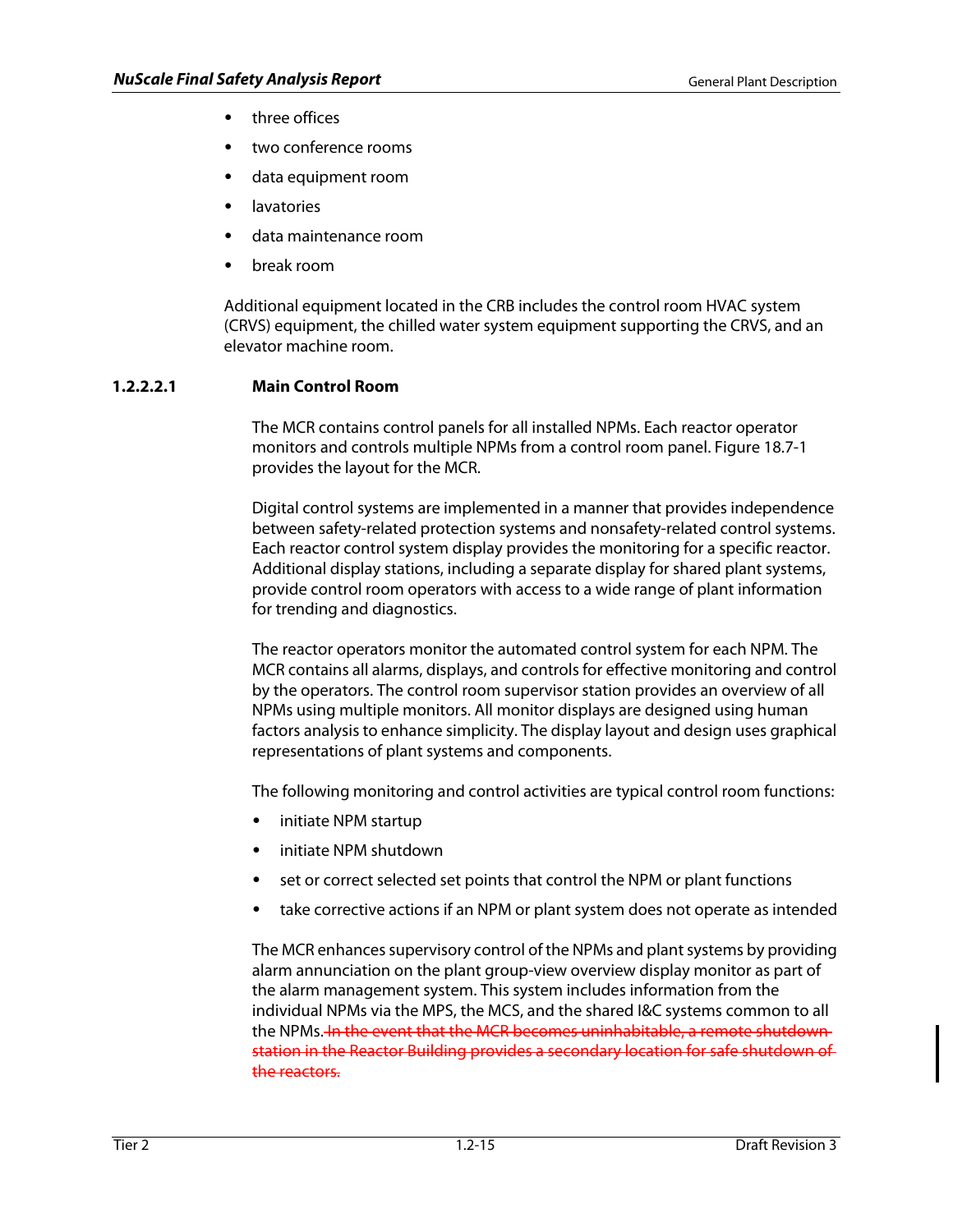| ì      |
|--------|
| ١      |
| :      |
|        |
| į      |
| Ī      |
| i<br>ĵ |
|        |
|        |
| ı      |
|        |
| ï<br>ŗ |
|        |
|        |
|        |
|        |

| <b>SRP or DSRS Section, Rev:</b><br><b>Title</b>                                          | AC   | <b>AC Title/Description</b>                                                             | Conformance<br><b>Status</b> | <b>Comments</b>                                                                                                                                                                                                            | <b>Section</b> |
|-------------------------------------------------------------------------------------------|------|-----------------------------------------------------------------------------------------|------------------------------|----------------------------------------------------------------------------------------------------------------------------------------------------------------------------------------------------------------------------|----------------|
| DSRS 5.4.2.2, Rev 0: Steam<br>Generator Program                                           | II.5 | Steam Generator Tube Repair<br>Methods                                                  | Conforms                     | None.                                                                                                                                                                                                                      | 5.4.1          |
| DSRS 5.4.2.2, Rev 0: Steam<br>Generator Program                                           | II.6 | <b>Steam Generator Tube Preservice</b><br>Inspection                                    | Conforms                     | None.                                                                                                                                                                                                                      | 5.4.1          |
| DSRS 5.4.2.2, Rev 0: Steam<br>Generator Program                                           | II.7 | Periodic Tube Inspection and Testing<br>in Certified Design Technical<br>Specifications | <b>Partially Conforms</b>    |                                                                                                                                                                                                                            | 5.4.1          |
| DSRS 5.4.2.2, Rev 0: Steam<br>Generator Program                                           | II.8 | <b>Operational Programs</b>                                                             |                              | Partially Conforms   This acceptance criterion governs plant-<br>specific programmatic activities that are the<br>responsibility of the COL applicant<br>referencing a certified design.                                   | 5.4.1          |
| DSRS 5.4.2.2, Rev 0: Steam<br>Generator Program                                           | II.9 | <b>ITAAC</b>                                                                            | <b>Partially Conforms</b>    | A portion of this acceptance criterion is<br>applicable only to COL applicants.                                                                                                                                            | 5.4.1          |
| SRP 5.4.6, Rev 4: Reactor Core All<br><b>Isolation Cooling System</b><br>(BWR)            |      | <b>Various</b>                                                                          | Not Applicable               | This SRP section and its acceptance criteria<br>(II.1 through II.10) apply only to BWRs.                                                                                                                                   | Not Applicable |
| DSRS 5.4.7, Rev 0: Decay Heat  II.1 thru II.3<br>Removal (DHR) System<br>Responsibilities |      | <b>Various</b>                                                                          | Conforms                     | None.                                                                                                                                                                                                                      | 5.4.3          |
| DSRS 5.4.7, Rev 0: Decay Heat II.4<br>Removal (DHR) System<br>Responsibilities            |      | GDC 5                                                                                   | Conforms                     | None.                                                                                                                                                                                                                      | 5.4.3          |
| DSRS 5.4.7, Rev 0: Decay Heat II.5<br>Removal (DHR) System<br>Responsibilities            |      | GDC14                                                                                   | Not Applicable               | The DHRS is connected to the secondary<br>system and does not directly interface with<br>the RCPB.                                                                                                                         | Not Applicable |
| DSRS 5.4.7, Rev 0: Decay Heat 1.6<br>Removal (DHR) System<br>Responsibilities             |      | <b>GDC 19</b>                                                                           |                              | ConformsDeparture None. The NuScale design supports an<br>exemption from GDC 19. As described in<br>Section 3.1.2, the design complies with a<br>NuScale-specific principal design criterion<br>(PDC) in lieu of this GDC. | 5.4.3          |
| DSRS 5.4.7, Rev 0: Decay Heat II.7<br>Removal (DHR) System<br>Responsibilities            |      | GDC 34                                                                                  | Departure                    | The NuScale design supports an exemption<br>from the power provisions of GDC 34. As<br>described in Section 3.1.4, the design<br>complies with a NuScale-specific principal<br>design criterion in lieu of this GDC.       | 5.4.3          |

Tier 2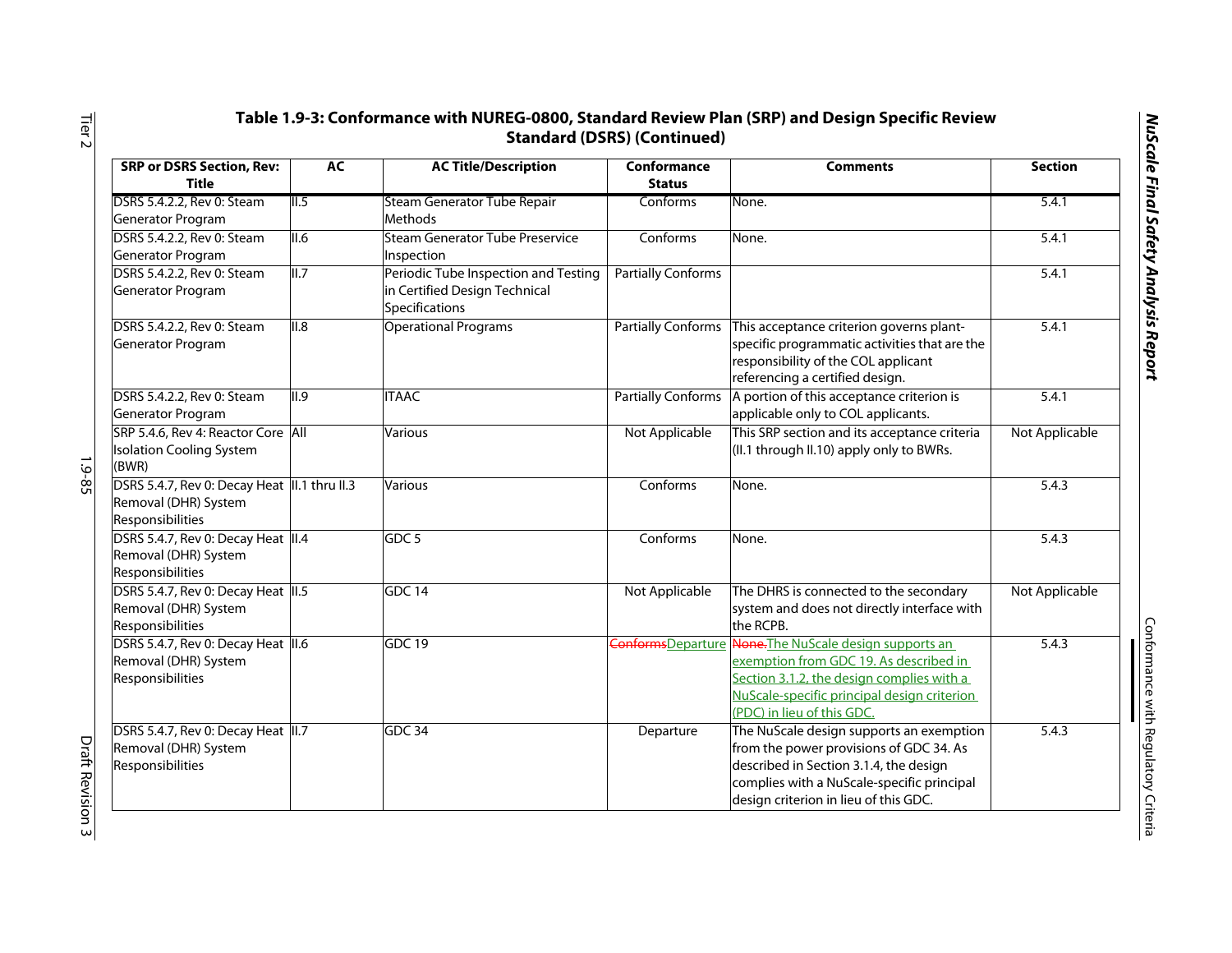| ۱<br>í                                                        |
|---------------------------------------------------------------|
| ;                                                             |
|                                                               |
|                                                               |
| ų                                                             |
|                                                               |
|                                                               |
| j                                                             |
|                                                               |
|                                                               |
|                                                               |
|                                                               |
|                                                               |
| ì                                                             |
| ١                                                             |
|                                                               |
|                                                               |
| ׅ֧֧֧֧֧֧֪֧֪֧֪֪֪֪֪֪֪֪֪֪֪֪֛֚֚֚֚֚֚֚֚֚֚֚֚֚֚֬֘֩֓֡֓֘֝֬֝֬֓֝֬֝֬֝֬֝֬֓֝֓ |
|                                                               |
|                                                               |
|                                                               |
|                                                               |
|                                                               |
|                                                               |
| ١                                                             |
|                                                               |
|                                                               |
|                                                               |
|                                                               |
| ı                                                             |
| j                                                             |
| ļ                                                             |
|                                                               |
|                                                               |
|                                                               |
| ١                                                             |
|                                                               |
|                                                               |
|                                                               |
|                                                               |
| ı                                                             |
|                                                               |
|                                                               |
|                                                               |

| <b>SRP or DSRS Section, Rev:</b><br><b>Title</b> | AC    | <b>AC Title/Description</b>                                                                         | Conformance<br><b>Status</b> | <b>Comments</b>                                                                                                                                                                                                                                                                                                                                                                                                                                                                                                                                                                                                                                                                                                                                                                                                                                                                | <b>Section</b> |
|--------------------------------------------------|-------|-----------------------------------------------------------------------------------------------------|------------------------------|--------------------------------------------------------------------------------------------------------------------------------------------------------------------------------------------------------------------------------------------------------------------------------------------------------------------------------------------------------------------------------------------------------------------------------------------------------------------------------------------------------------------------------------------------------------------------------------------------------------------------------------------------------------------------------------------------------------------------------------------------------------------------------------------------------------------------------------------------------------------------------|----------------|
| DSRS 9.5.2, Rev 0:<br>Communication Systems      | II.8  | Compliance with GDC 2                                                                               | Conforms                     | None.                                                                                                                                                                                                                                                                                                                                                                                                                                                                                                                                                                                                                                                                                                                                                                                                                                                                          | 9.5.2          |
| DSRS 9.5.2, Rev 0:<br>Communication Systems      | II.9  | Compliance with GDC 3                                                                               | Conforms                     | None.                                                                                                                                                                                                                                                                                                                                                                                                                                                                                                                                                                                                                                                                                                                                                                                                                                                                          | 9.5.2          |
| DSRS 9.5.2, Rev 0:<br>Communication Systems      | II.10 | Compliance with GDC 4                                                                               | Conforms                     | None.                                                                                                                                                                                                                                                                                                                                                                                                                                                                                                                                                                                                                                                                                                                                                                                                                                                                          | 9.5.2          |
| DSRS 9.5.2, Rev 0:<br>Communication Systems      | II.11 | Compliance with GDC 19                                                                              | <b>Conforms</b> Departure    | The NuScale design supports an exemption<br>from GDC 19. As described in Section 3.1.2,<br>the design complies with a NuScale-specific<br>principal design criterion (PDC) in lieu of<br>this GDC. Design documents meet<br>requirements of GPDC-19 for ensuring that<br>communication equipment is provided at<br>appropriate locations inside the control<br>room with the capability to support all<br>normal and emergency operations,<br>including intra-plant communications and<br>plant to emergency facilities and off-site<br>communication requirements even in the<br>event of a single failure within a<br>communication subsystem or the loss of the<br>normal power source. The design addresses<br>control room communications so that<br>control room can maintain communications<br>with site and offsite entities during normal<br>and accident conditions. | 9.5.2          |
| DSRS 9.5.2, Rev 0:<br>Communication Systems      | II.12 | Compliance with<br>10 CFR 73.45(e)(2)(iii),<br>10 CFR 73.45(g)(4)(i), and<br>10 CFR 73.45(g)(4)(ii) | Not Applicable               | This acceptance criterion is applicable only<br>to licensees subject to 10 CFR 73.45 and the<br>general performance requirements of<br>10 CFR 73.20. The NuScale design does not<br>reprocess spent fuel or use or transport<br>special nuclear material.                                                                                                                                                                                                                                                                                                                                                                                                                                                                                                                                                                                                                      | Not Applicable |

Tier 2

1.9-129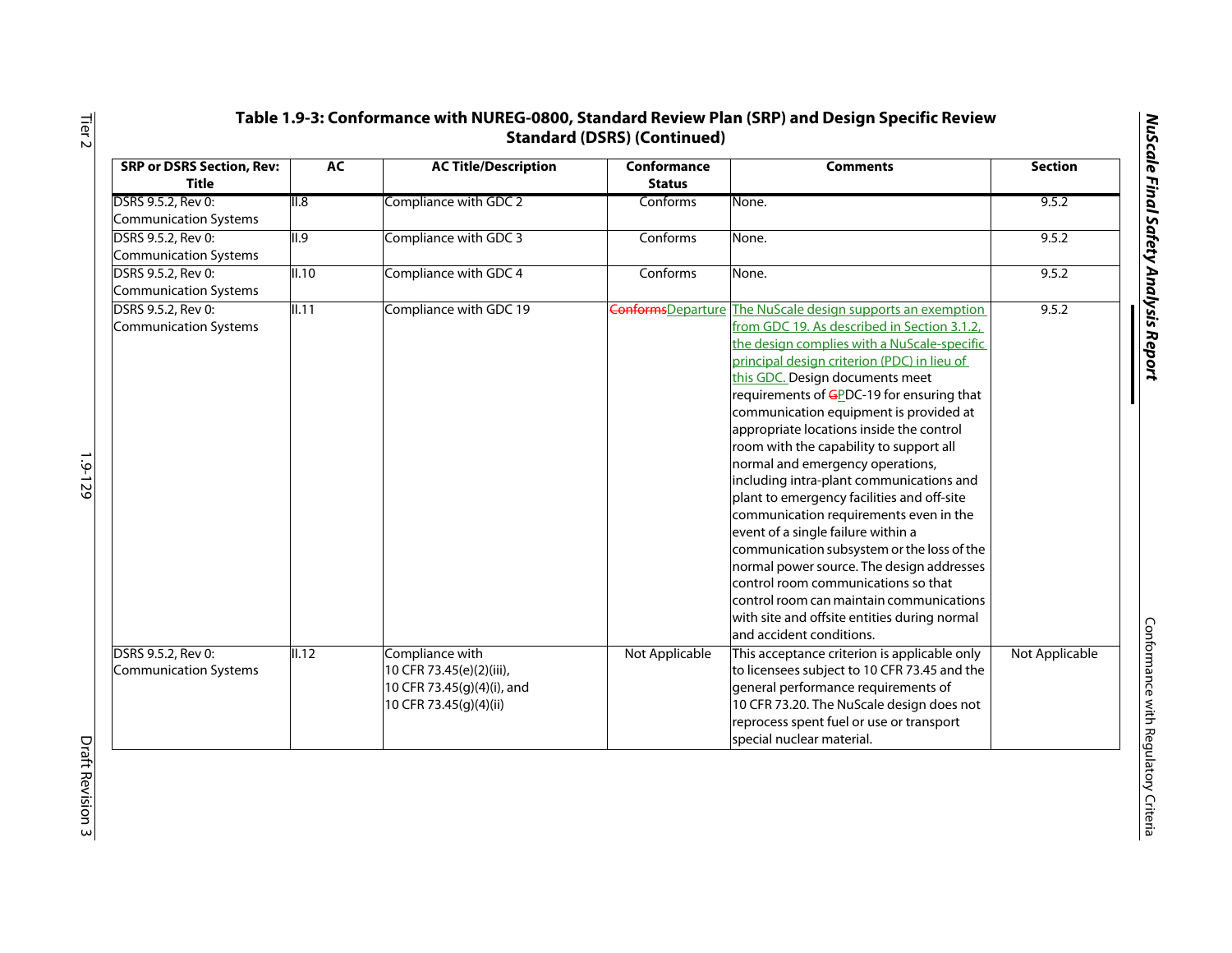# **Conformance or Exception**

The NuScale Power Plant design does not conform to GDC 18. The NuScale design supports an exemption from the criterion.

# **Relevant FSAR Chapters and Sections**

Chapter 8 Electric Power

# **3.1.2.10 Criterion 19-Control Room**

A control room shall be provided from which actions can be taken to operate the nuclear power unit safely under normal conditions and to maintain it in a safe condition under accident conditions, including loss-of-coolant accidents. Adequate radiation protection shall be provided to permit access and occupancy of the control room under accident conditions without personnel receiving radiation exposures in excess of 5 rem whole body, or its equivalent to any part of the body, for the duration of the accident. Equipment at appropriate locations outside the control room shall be provided (1) with a design capability for prompt hot shutdown of the reactor, including necessary instrumentation and controls to maintain the unit in a safe condition during hot shutdown, and (2) with a potential capability for subsequent cold shutdown of the reactor through the use of suitable procedures.

Applicants for and holders of construction permits and operating licenses under this part who apply on or after January 10, 1997, applicants for design approvals or certifications under part 52 of this chapter who apply on or after January 10, 1997, applicants for and holders of combined licenses or manufacturing licenses under part 52 of this chapter who do not reference a standard design approval or certification, or holders of operating licenses using an alternative source term under 50.67, shall meet the requirements of this except that with regard to control room access and occupancy, adequate radiation protection shall be provided to ensure that radiation exposures shall not exceed 0.05 Sv (5 rem) total effective dose equivalent (TEDE) as defined in 50.2 for the duration of the accident.

## **Implementation in the NuScale Power Plant Design**

The NuScale design supports an exemption from the provisions of GDC 19. The following PDC has been adopted:

A control room shall be provided from which actions can be taken to operate the nuclear power unit safely under normal conditions and to maintain it in a safe condition under accident conditions, including loss-of-coolant accidents.

Adequate radiation protection shall be provided to permit access and occupancy of the control room under accident conditions without personnel receiving radiation exposures in excess of 5 rem total effective dose equivalent (TEDE) as defined in 10 CFR 50.2 for the duration of the accident.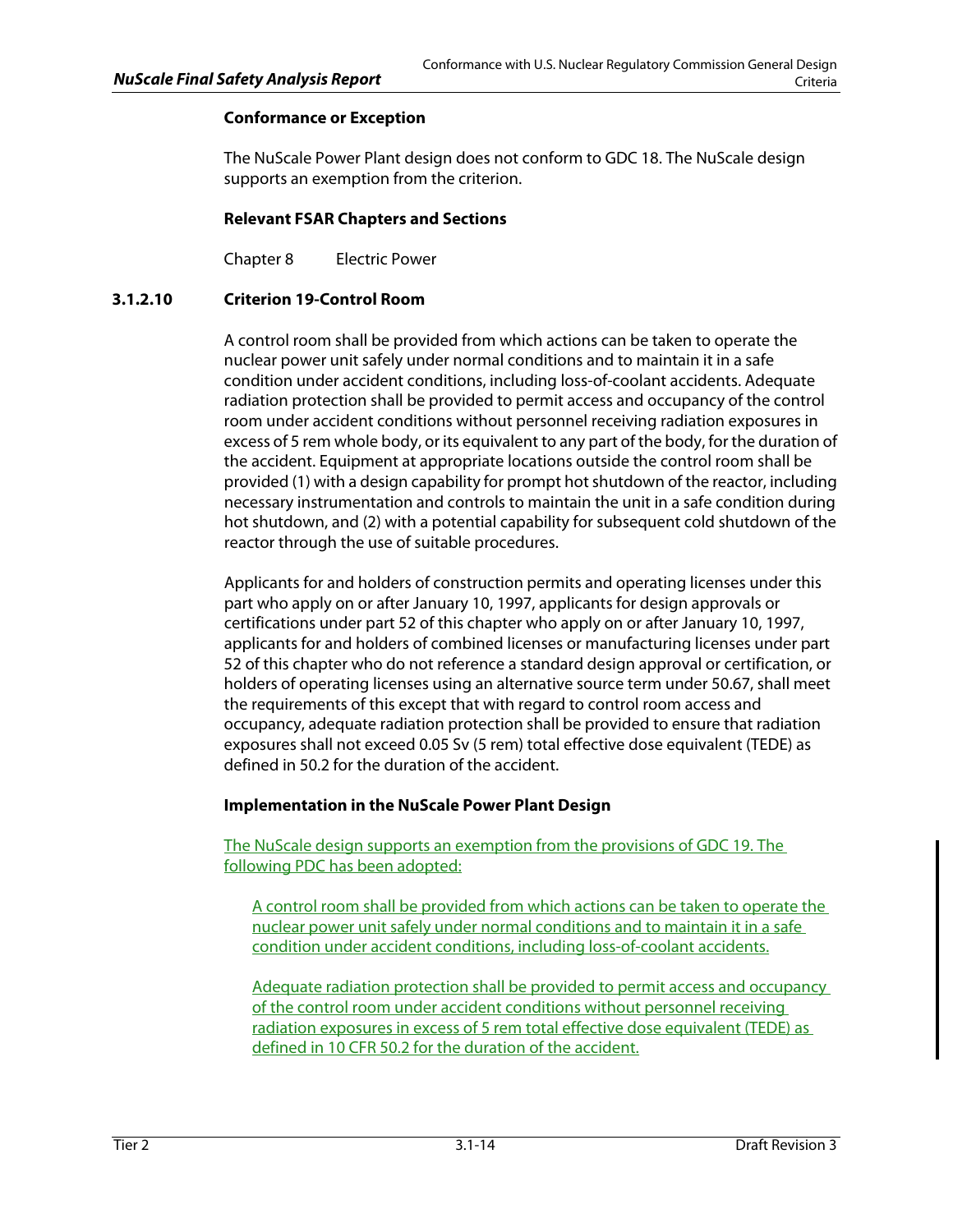Equipment at appropriate locations outside the control room shall be provided with a design capability for safe shutdown of the reactor, including necessary instrumentation and controls to maintain the unit in a safe shutdown condition.

The NuScale Power main control room contains the instrumentation and controls necessary to operate the NPMs safely under normal conditions and to maintain them in a safe condition under accident conditions, including a LOCA. Adequate protection is provided to permit access and occupancy of the control room so that personnel do not receive a whole body dose greater than 5 rem.

Heating, ventilation, and air conditioning are normally provided to the main control room by the control room ventilation system. Redundant toxic gas detectors, smoke detectors, and radiation detectors are provided in the outside air duct, upstream of both the control room ventilation system filter units and the bubble tight outdoor air isolation dampers. Upon detection of a high radiation level in the outside air intake, the system is realigned so that 100 percent of the outside air passes through the control room ventilation system filter unit. When power is unavailable, or if high levels of radiation are detected downstream of the charcoal filtration unit, the control room ventilation system filter unit is stopped, the outside air intake is automatically isolated, and the bubble-tight isolation dampers are closed. Once the control room envelope dampers are closed, the control room envelope is maintained for up to 72 hours by the control room habitability system.

The NuScale main control room (MCR) is designed with the ability to place the reactors in safe shutdown in the event of an MCR evacuation event, and for safe shutdown to be maintained without operator action thereafter. Prior to evacuating the MCR, operators trip the reactors, initiate decay heat removal and initiate containment isolation. These actions result in passive cooling that achieves safe shutdown of the reactors. Operators can also achieve safe shutdown of the reactors from outside the MCR in the MPS equipment rooms within the reactor building. Following shutdown and initiation of passive cooling from either the MCR or the MPS equipment rooms, the NuScale design does not rely on operator action, instrumentation, or controls outside of the MCR to maintain safe shutdown condition. The design includes a remote shutdown station (RSS) for monitoring of the plant if the MCR is evacuated. There are no displays, alarms, or controls in the RSS credited to meet the requirements of principal design criterion (PDC) 19 as there is no manual control of safety-related equipment allowed from the RSS.The NuScale Power Plant design includes a remote shutdown station which has the necessary instrumentation and controls to maintain the NPM in a safe condition during hot shutdown and to bring the NPM to safe shutdown.

## **Conformance or Exception**

The NuScale Power Plant design departs from GDC 19 and supports an exemption from the criterion. The NuScale Power Plant design conforms to GPDC 19.

# **Relevant FSAR Chapters and Sections**

Section 5.4.3 Decay Heat Removal System

Section 6.4 Control Room Habitability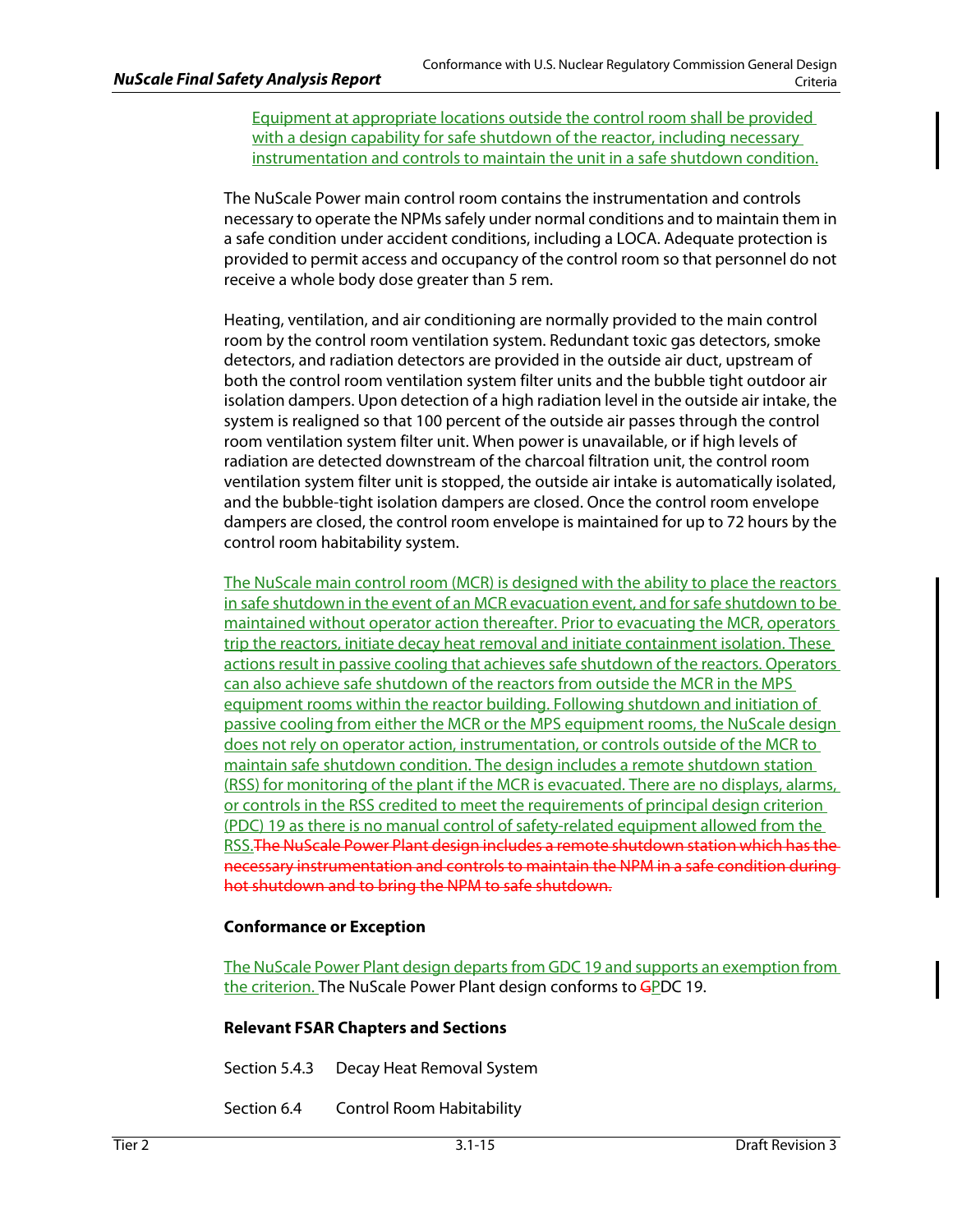The DHRS heat removal function does not rely on actuating ECCS. Any ECCS actuation after a DHRS actuation allows continued residual heat removal by both systems from the reactor core as described in Section 6.3.

Applicable 10 CFR 50 Appendix A, General Design Criteria and Other Design Requirements

RAI 05.02.01.01-7

GDC 1, 2, and 4 - The DHRS is classified Quality Group B and is designed, fabricated, constructed, tested and inspected as Class 2 in accordance with Section III of the ASME BPVC and is designed, fabricated, and tested to the highest quality standards in accordance with Quality Assurance Program described in Chapter 17. The DHRS is designed to withstand the effects of natural phenomena without loss of capability to perform its safety function. The DHRS is designed to accommodate the effects of, and be compatible with, the environmental conditions associated with normal operation, maintenance, testing, and postulated accidents. The design of the Reactor Building structure, NPM operating bays, and location of the NPM within the operating bays provides protection from possible sources of external or internal generated missiles. The DHRS is protected from pipe whip as described in Section 3.6.

GDC 5 - The DHRS does not share any active or passive components between individual NPMs necessary for performance of the DHRS safety functions. The NPMs share the reactor pool as the ultimate heat sink for removal of decay heat from the DHRS passive condensers. The shared Reactor Building and other structures are described in Chapters 1 and 3 and the reactor pool is described in Section 9.2.5. DHRS active components fail-safe on a loss of power. Therefore, shared power supplies between NPMs do not impact the capability of performing the DHRS safety functions.

GDC 14 - The DHRS is connected to the secondary system and does not directly interface with the RCPB. The SGs are described in Section 5.4.1 and the containment system piping coupling the DHRS to the SGs is described in Section 6.2.4. There are no other interfaces or shared components between the DHRS and the RCPB.

RAI 09.03.06-2S1

GPDC 19 - The DHRS is initiatedoperated from the control room, and is capable of **prompt hot**safe shutdown of the reactor. The DHRS can also be initiated from outside the MCR in the MPS equipment rooms within the reactor building.<del>, including necessary</del> instrumentation and controls to maintain the unit in a safe condition during hot shutdown conditions. The DHRS is also actuated and monitored from an alternate shutdown location outside the control room. Once the reactor reaches safe shutdown conditions, non-safety systems are used to lower RCS temperature and pressure to the point the containment can be flooded with reactor pool water allowing the NPM to reach transition conditions using convection and conduction heat transfer.

RAI 09.03.06-2S1

PDC 34 (refer to Section 3.1 for the definition of PDC 34)- The DHRS is a passive design that utilizes natural circulation flow from the SGs to dissipate residual and decay core heat to the reactor pool. The DHRS consists of two independent trains each capable of performing the system safety function in the event of a single failure. The DHRS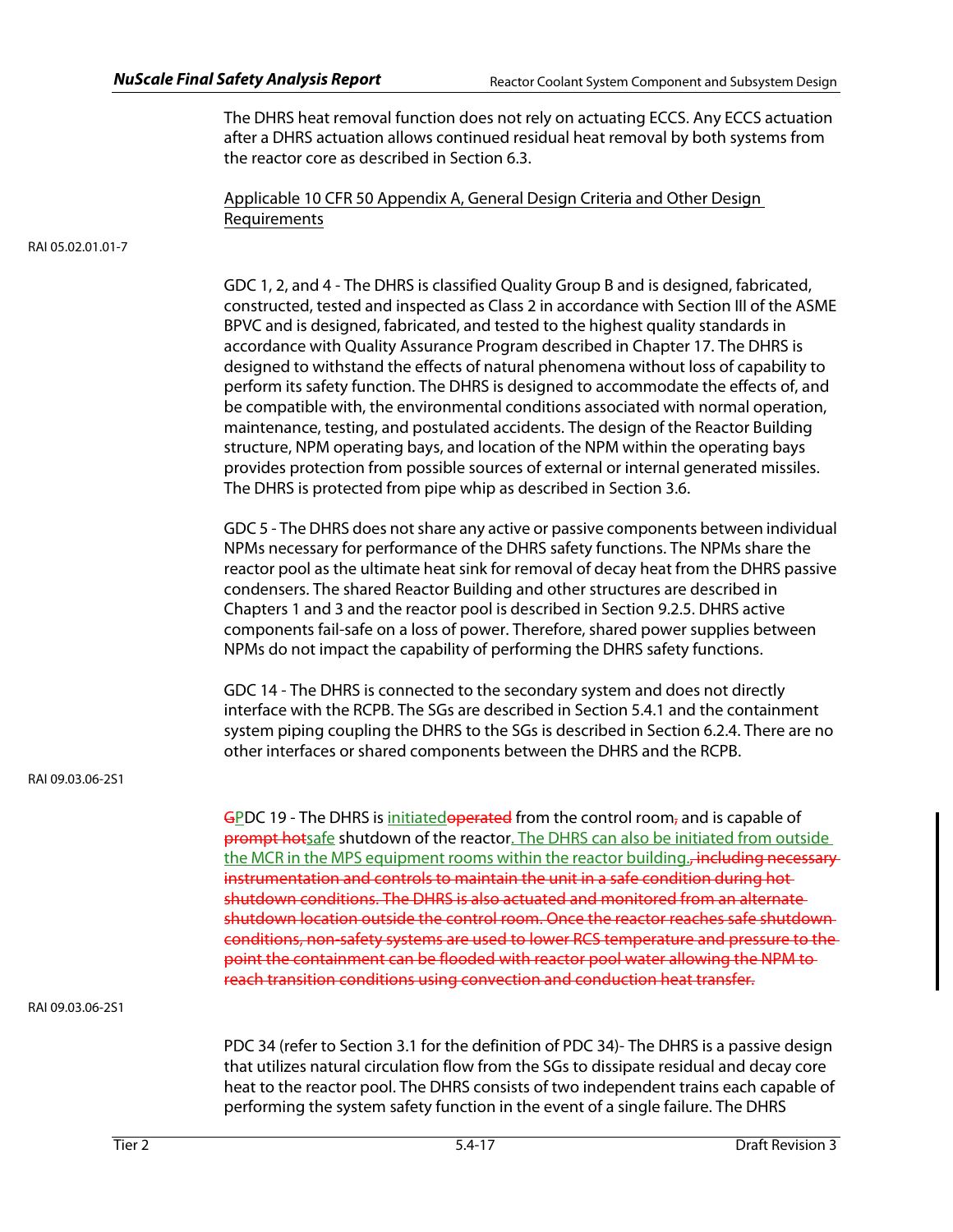ı

GDC 5 was considered in the design of the CRHS. The CRHS services the control room that contains the controls of up to 12 NuScale Power Modules and is designed such that a failure of one portion of the system does not significantly impair the ability to perform its regulatory required functions including, in the event of an accident in one unit, an orderly shutdown and cooldown of the remaining unit(s).

The CRHS complies with  $G_D$ DC 19, as it relates to maintaining the control room in a safe condition under accident conditions and providing adequate radiation protection.

In conjunction with the CRVS, the design of the CRHS satisfies CFR 50.34(f)(2)(xxviii), in that it provides assurance that, in the event of an accident, radiation doses to operators will not exceed acceptable limits and, consequently, will not prevent operators from performing control functions.

# **6.4.2 System Design**

# **6.4.2.1 Definition of Control Room Envelope**

The control room envelope (CRE) includes the main control room (MCR), reference room, shift manager's office, shift turnover room, office space, and other areas to support MCR operation. All of these areas are either frequently or continuously occupied. The CRE includes air locks for ingress and egress.

# **6.4.2.2 Ventilation System Design**

Normal heating ventilation and air conditioning service to the CRE is provided by the CRVS as described in Section 9.4.1. The CRVS includes redundant isolation dampers that close to isolate the CRE. The CRHS provides emergency air to the CRE from a bottled air supply. The CRHS is designed to be compatible with the environmental conditions associated with normal operation, maintenance, testing, and postulated accidents. Design capacity of the air bottles is defined in Section 6.4.2.3. The supply of breathing air limits the concentration of carbon dioxide in the CRE to less than 5000 ppm for 72 hours after the CRE is isolated.

The CRHS is designed to Seismic Category I standards, except for the compressor and associated equipment and piping up to the isolation valve between the compressor and the air bottles which are Seismic Category III. The compressor is not located in the same area as the bottles, so it does not need be designed to Seismic Category II.

A simplified diagram of the CRHS is shown in Figure 6.4-1. System design parameters are presented in Table 6.4-1. The major components of the CRHS include:

- high pressure air compressor
- high pressure air storage bottles
- air bottle racks
- eductor
- silencers
- piping, valves, and instrumentation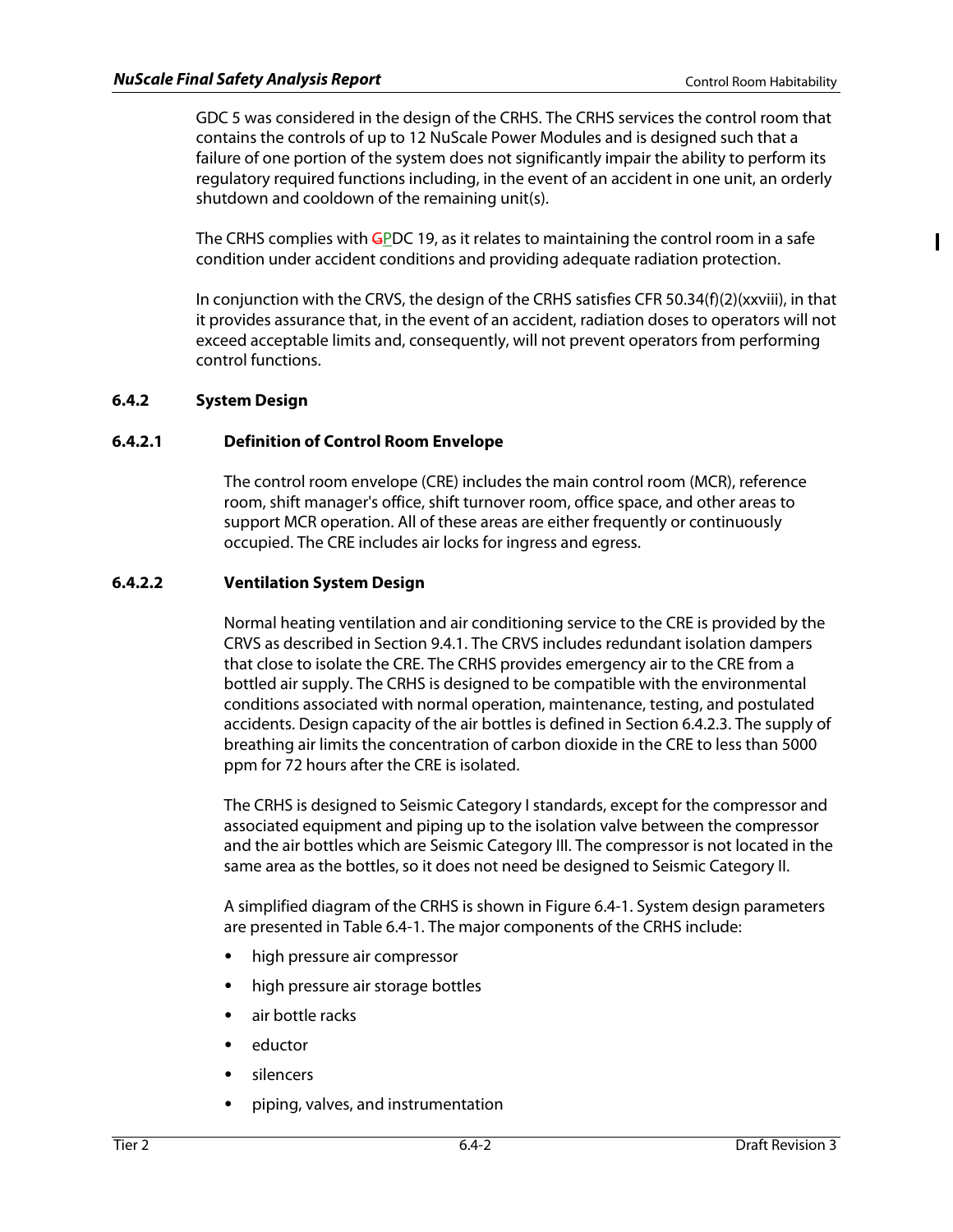A loss of DC power from EDSS-C to either division of the Plant Protection System (PPS) results in a CRHS actuation.

Operation of the CRHS can also be initiated by manual actuation, for example in response to a hazardous chemical spill.

After the CRHS isolation valves are opened, the air supply pressure is regulated by the self-contained regulating valves. These valves maintain a constant downstream pressure despite upstream pressure changes as the bottled air inventory is supplied to the CRE. A constant air flow rate is maintained by the orifice downstream of the pressure regulating valves.

In the event of insufficient or excessive flow in the main delivery line, the main delivery line is isolated and the alternate delivery line is manually actuated. The alternate delivery line contains the same components as the main delivery line with the exception of the remotely operated isolation valves, and thus is capable of supplying compressed air to the CRE pressure boundary at the required air flow rate.

The regulated breathing air flow rate from the CRHS air bottles is sufficient to maintain the CRE pressure boundary at one-eighth inch water column positive differential pressure with respect to the surroundings.

Differential pressure between the CRE and the surrounding area is monitored to ensure that a positive pressure is maintained in the control room with respect to its surroundings. The wall separating the MCR area from the vestibule contains two pressure relief lines with balancing valves which discharge air from the CRE general area into the CRE vestibule. This air movement maintains the vestibule at a higher pressure than the CRB corridor pressure, reducing the potential for radioactive material being transported into the CRE when operators enter. Two vestibule discharge openings provide a purge flow path from the vestibule to the corridor.

# **6.4.4 Design Evaluation**

As noted in Section 15.0.0, no operator actions are required or credited to mitigate the consequences of design basis events. As such, the operators perform no safety-related functions, consistent with the definition in 10\_CFR\_50.2. Therefore, although a habitable control room is provided for the operators, consistent with GPDC 19, to perform other important non-safety- related functions, the control room envelope and supporting habitability systems and components, including the CRHS, are not safety-related.

GDC 2 was considered in the design of the CRHS. Natural phenomena, including earthquakes, do not prevent regulatory required components of the CRHS from performing their intended function. The CRHS is designed and constructed to Seismic Category I specifications except for the compressor and the piping up to the first isolation valve between the compressor and the air bottles. The compressor is not located in the same space as the air bottles. The CRHS is located within the CRB, a Seismic Category I concrete building protecting its contents from the effects of severe weather.

GDC 4 was considered in the design of the CRHS. CRHS components are not subject to pipe whipping or fluids discharging from nearby systems that could degrade their performance.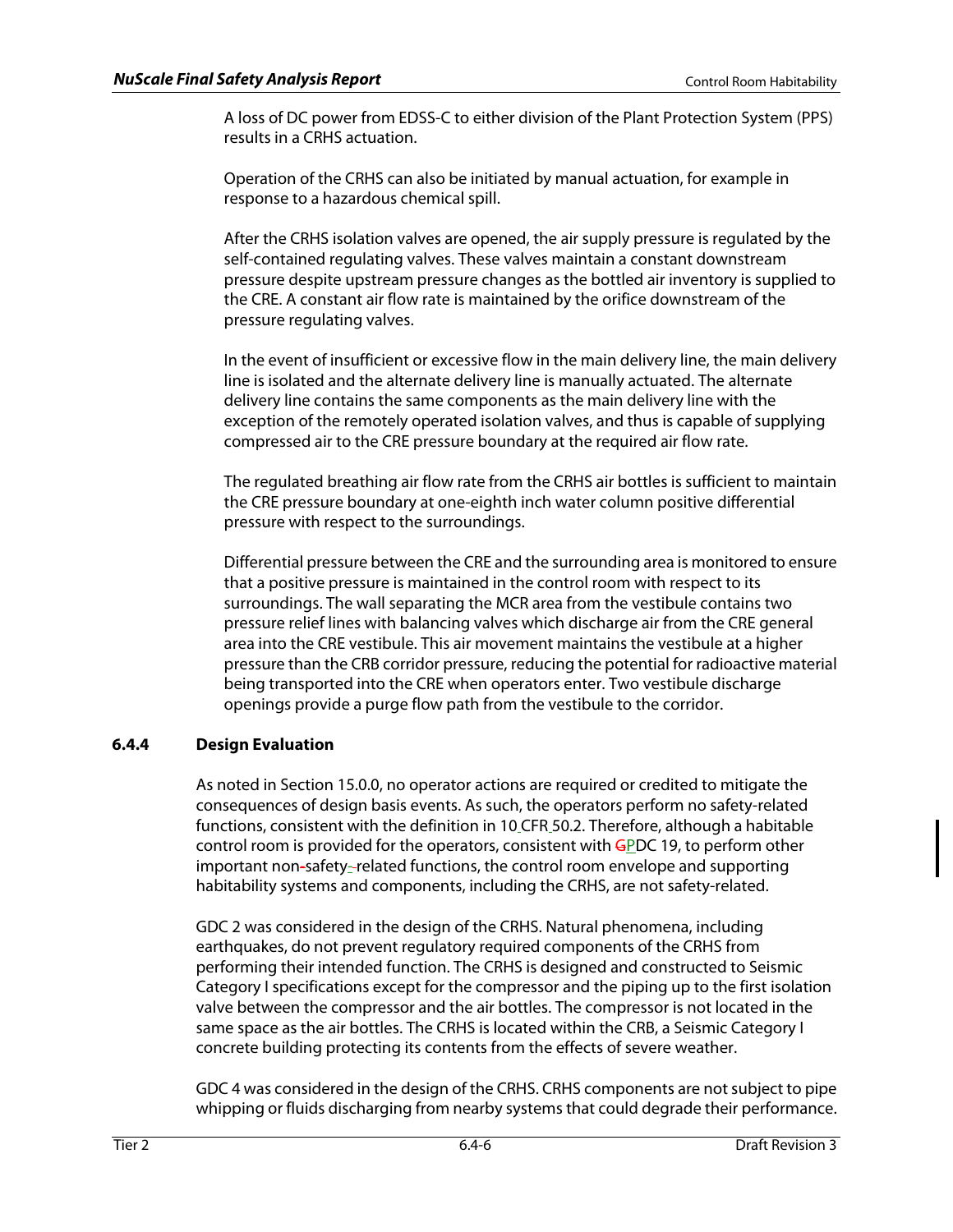ı

CRHS materials are compatible with the expected environmental conditions encountered during all phases of plant operation.

Although the CRHS is a shared system for 12 NPMs, its use during an accident on one unit does not affect the ability to safely shutdown and cooldown the remaining units, as it provides air to the control room common to all units. Thus, in compliance with GDC 5, the CRHS design does not create conditions that would cause an accident in one unit to propagate to other units.

The CRHS, in conjunction with the CRVS, provides compliance with GPDC 19, as it relates to maintaining the control room in a safe condition under accident conditions and providing adequate radiation protection. The CRVS has radiation monitors, toxic gas monitors, and smoke detectors located in the outside air intake as described in Section 9.4.1. Upon detection of smoke or toxic gas in the outside air duct, the outside air isolation dampers are closed to isolate the CRB from the environment. The CRB will not be pressurized under these conditions.

Upon a detection of a high radiation level in the outside air intake, the normal outside air flow path is isolated with isolation dampers and 100 percent of the outside air is routed through the CRVS air filtration unit, which includes charcoal and HEPA filters. If high levels of radiation are detected downstream of the air filtration unit or if normal AC power is not available to the CRVS air handlers or the EDSS-C battery chargers, the CRVS provides isolation of the CRE from the surrounding areas and outside environment via the CRE isolation dampers. A loss of DC power from EDSS-C to the PPS also results in a CRHS actuation. The CRHS is then relied upon to maintain a habitable environment in the CRE. The CRHS air bottles have sufficient capacity to pressurize the CRE for 72 hours. The thermal mass of the CRB provides passive cooling, maintaining CRE temperatures suitable for equipment and personnel for 72 hours.

After 72 hours, the CRVS, if available, will be used to provide air conditioning and building pressurization. The CRHS also includes an external air supply connection so that the air bottles can be replenished from an offsite source if needed.

The TSC is not served by the CRHS and therefore does not receive pressurization air in the event the CRVS is unavailable. If the CRVS is not able to provide air of acceptable quality for pressurization of the TSC, the TSC is determined to be uninhabitable and is evacuated. The TSC function is then transferred to another location in accordance with the emergency plan.

The design of the CRHS satisfies CFR 50.34(f)(2)(xxviii) in that it provides assurance that, in the event of an accident, radiation doses to operators will not exceed acceptable limits and consequently will not prevent operators from performing required functions. The CRHS does not interface with other systems that would provide a potential pathway for radioactive materials. The CRHS consists of pressurized air bottles that are charged with breathing quality air. There is an external air connection point that will allow the connection of a post 72 hour air supply from off-site air bottles to supply air and pressurization to the CRE for extended accident conditions if needed.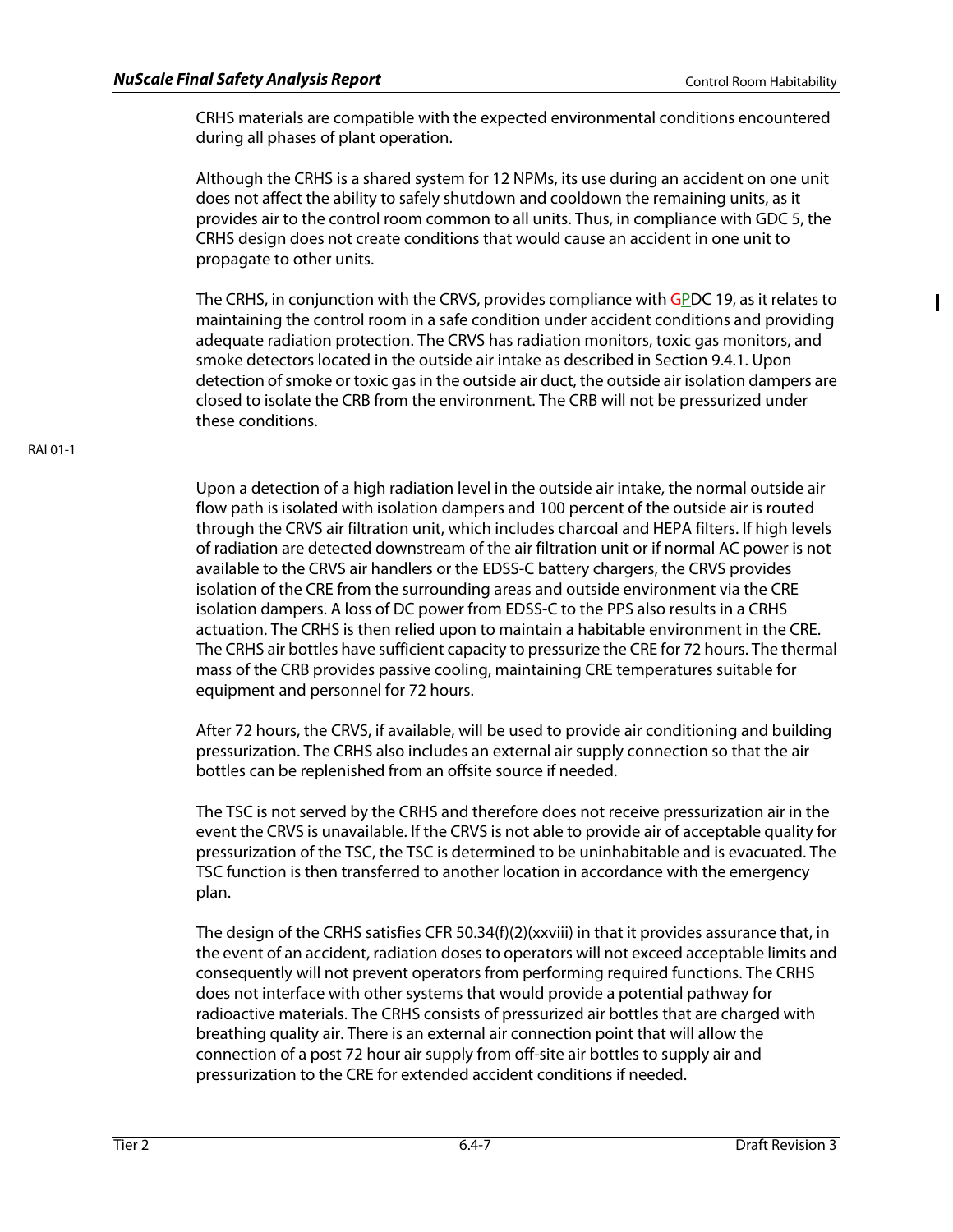Π

# **Radiological Protection**

In the presence of significant airborne radiation downstream of the CRVS air filtration unit, the CRVS radiation monitors generate a signal that results in isolation of the CRE, securing CRVS operation, and initiating CRHS operation. The integrated design of the CRE, the CRVS, and the CRHS prevents radioactive materials from entering the CRE that would result in an operator dose exceeding the GPDC 19 limit.

The CRHS provides bottled air to the CRE for 72 hours following CRE isolation and maintains the CRE at a higher pressure than its surroundings. After 72 hours, the CRHS bottled air supply is depleted and the CRVS, if available, (Section 9.4.1) is returned to operation, providing the CRE and the rest of the CRB with filtered air.

With the CRHS in operation, the CRE is maintained at a positive pressure of one-eighth inch water column with respect to its surroundings. The only source of unfiltered leakage into the CRE is due to ingress and egress; up to 5 cfm is considered for this type of inleakage. The dose analysis conservatively includes an additional 10 cfm of inleakage. Before the isolation dampers have closed in response to the high radiation signal, a certain amount of radioactive material will have entered the CRE. This material is gradually diluted over the duration of the accident as air enters and an equal amount of air leaves the CRE. Finally, control room operators will receive a small amount of radiation dose due to airborne radiation outside the CRE (sky shine and direct shine) and from the filters in the CRVS (filter shine).

For the purposes of radiation dose, accident duration is considered to be 30 days in accordance with RG 1.183. Analysis shows that the sum of radiation doses to control room personnel from all sources is less than 5 rem for the duration of any postulated accident. These design features provide compliance with 10 CFR 50.34(f)(2)(xxviii). Radiological dose to control room operators is further addressed in Section 15.0.3.

# **Toxic Gas Protection**

COL Item 6.4-1: A COL applicant that references the NuScale Power Plant design certification will comply with Regulatory Guide 1.78 Revision 1, "Evaluating the Habitability of a Nuclear Power Plant Control Room During a Postulated Hazardous Chemical Release."

RAI 06.04-1

COL Item 6.4-2: Not used.

# **Other Habitability Considerations**

When normal air conditioning from the CRVS is not available, the thermal mass of the CRB and its contents limit the temperature increase as shown in Table 6.4-3 for 72 hours. The peak temperature at three hours is the result of a conservative assumption in the analysis, that control room equipment powered by the normal DC power system remains powered for three hours. After 72 hours, the CRVS, if available, (Section 9.4.1) provides cooling to the CRE.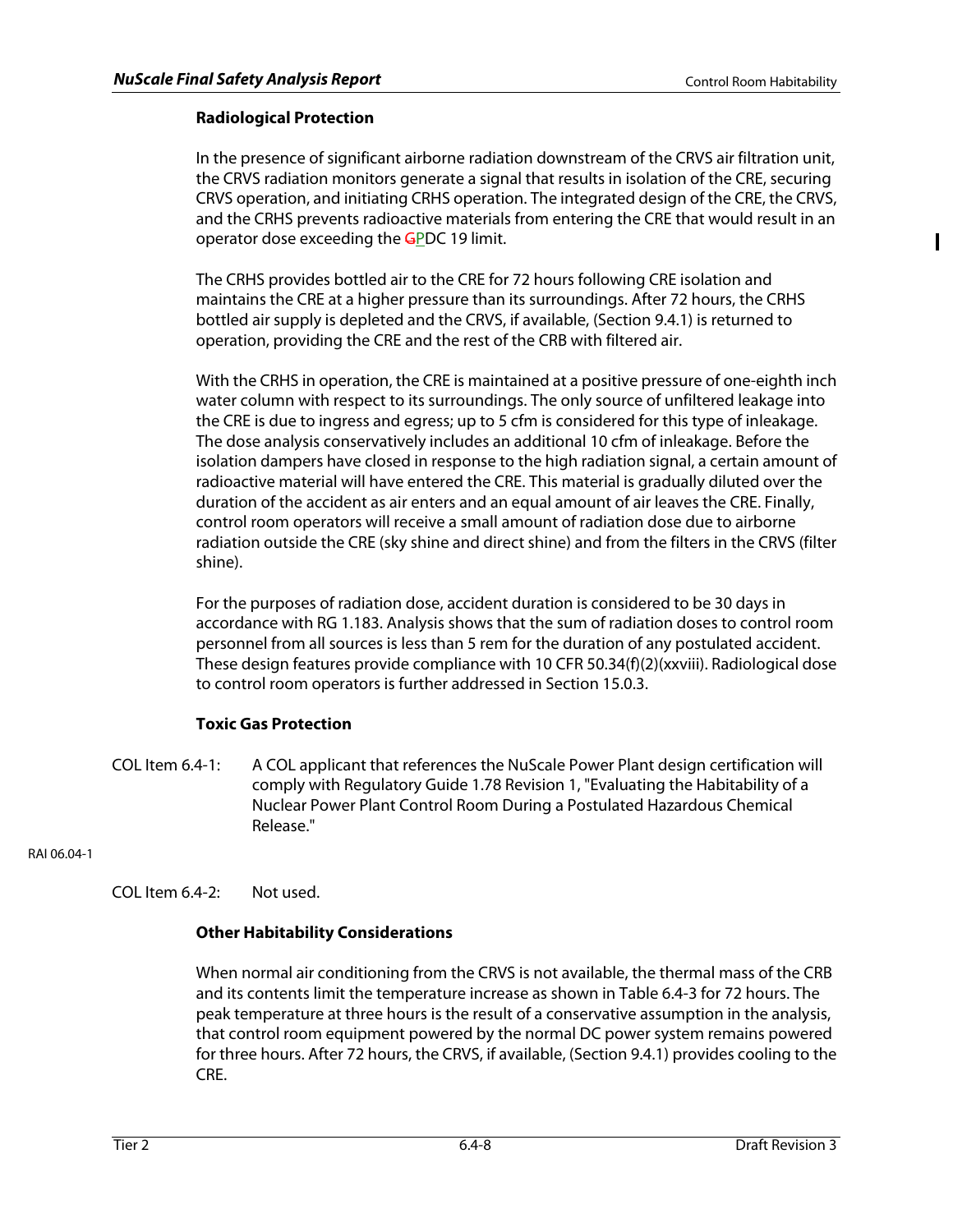| <b>Regulatory</b>                   |                                              |                           |   |   |   |                           |                              |                           |                           |              | <b>Applicable DCD Sections</b> |   |   |   |                           |                           |                                                                                                                               |                           |   |   |
|-------------------------------------|----------------------------------------------|---------------------------|---|---|---|---------------------------|------------------------------|---------------------------|---------------------------|--------------|--------------------------------|---|---|---|---------------------------|---------------------------|-------------------------------------------------------------------------------------------------------------------------------|---------------------------|---|---|
| <b>Requirements</b><br>and Guidance | 7.1- Fundamental Design<br><b>Principles</b> |                           |   |   |   |                           | 7.2 - System Characteristics |                           |                           |              |                                |   |   |   |                           |                           |                                                                                                                               |                           |   |   |
|                                     |                                              |                           |   |   |   |                           |                              |                           |                           |              |                                |   |   |   |                           |                           | 7.1.1 7.1.2 7.1.3 7.1.4 7.1.5 7.2.1 7.2.2 7.2.3 7.2.4 7.2.5 7.2.6 7.2.7 7.2.8 7.2.9 7.2.10 7.2.11 7.2.12 7.2.13 7.2.14 7.2.15 |                           |   |   |
|                                     |                                              |                           |   |   |   |                           |                              |                           | $10$ CFR                  |              |                                |   |   |   |                           |                           |                                                                                                                               |                           |   |   |
| 50.34(b)(2)(i)                      |                                              |                           |   |   |   |                           |                              |                           |                           |              |                                |   | X |   |                           |                           |                                                                                                                               |                           |   |   |
| 50.34(f)(2)(iv)                     |                                              |                           |   |   |   |                           |                              |                           |                           |              |                                |   |   |   |                           |                           |                                                                                                                               | $\boldsymbol{\mathsf{x}}$ |   |   |
| 50.34(f)(2)(v)                      |                                              |                           |   |   |   |                           |                              |                           | $\boldsymbol{\mathsf{x}}$ |              |                                |   |   |   |                           |                           |                                                                                                                               | X                         |   |   |
| 50.34(f)(2)(xi)                     |                                              |                           |   |   |   |                           |                              |                           |                           |              |                                |   |   |   |                           |                           |                                                                                                                               | X                         |   |   |
| 50.34(f)(2)(xvii)                   |                                              |                           |   |   |   |                           |                              |                           |                           |              |                                |   |   |   |                           |                           |                                                                                                                               | $\boldsymbol{\mathsf{X}}$ |   |   |
| 50.34(f)(2)(xviii)                  |                                              |                           |   |   |   |                           |                              |                           |                           |              |                                |   |   |   |                           |                           |                                                                                                                               | X                         |   |   |
| 50.34(f)(2)(xiv)                    |                                              |                           |   |   | X |                           |                              |                           |                           |              |                                |   |   |   |                           |                           |                                                                                                                               |                           |   |   |
| 50.34(f)(2)(xix)                    |                                              |                           |   |   |   |                           |                              |                           |                           |              |                                |   |   |   |                           |                           |                                                                                                                               | $\boldsymbol{\mathsf{x}}$ |   |   |
| 50.36(c)(l)(ii)(A)                  |                                              |                           |   |   |   |                           |                              |                           |                           |              |                                | X |   |   |                           |                           |                                                                                                                               |                           |   |   |
| 50.36(c)(3)                         |                                              |                           |   |   |   |                           |                              |                           |                           |              |                                | X |   |   |                           |                           |                                                                                                                               |                           |   | X |
| 50.49                               |                                              |                           |   |   |   |                           | $\boldsymbol{\mathsf{x}}$    |                           |                           |              |                                |   |   |   |                           |                           |                                                                                                                               |                           |   |   |
| 50.54(jj)                           |                                              |                           |   |   |   | $\boldsymbol{\mathsf{x}}$ |                              |                           |                           |              |                                |   |   |   |                           |                           |                                                                                                                               |                           |   |   |
| 50.55(i)                            |                                              |                           |   |   |   | X                         |                              |                           |                           |              |                                |   |   |   |                           |                           |                                                                                                                               |                           |   |   |
| 50.55a(h)                           | X                                            | $\mathsf{x}$              | X | X | X | $\boldsymbol{\mathsf{x}}$ | X                            | $\boldsymbol{\mathsf{x}}$ | X                         | $\mathsf{x}$ | X                              | X | X | X | $\boldsymbol{\mathsf{x}}$ | $\boldsymbol{\mathsf{x}}$ | X                                                                                                                             | $\pmb{\times}$            | X | x |
| 50.62 (ATWS)                        |                                              |                           |   |   | X |                           |                              |                           |                           |              |                                |   |   |   |                           |                           |                                                                                                                               |                           |   |   |
| 52.47(a)(2)                         |                                              |                           |   |   |   |                           |                              |                           |                           |              |                                |   | X |   |                           |                           |                                                                                                                               |                           |   |   |
| GDC <sub>1</sub>                    |                                              |                           |   |   |   | $\boldsymbol{\mathsf{x}}$ |                              |                           |                           |              |                                |   |   |   |                           |                           |                                                                                                                               |                           |   |   |
| GDC <sub>2</sub>                    |                                              |                           |   |   |   |                           | x                            |                           |                           |              |                                |   |   |   |                           |                           |                                                                                                                               |                           |   |   |
| GDC <sub>4</sub>                    |                                              |                           |   |   |   |                           | $\pmb{\times}$               |                           |                           |              |                                |   |   |   |                           |                           |                                                                                                                               |                           |   |   |
| GDC <sub>5</sub>                    |                                              |                           |   |   |   |                           |                              |                           |                           |              |                                |   |   |   |                           | $\pmb{\mathsf{X}}$        |                                                                                                                               |                           |   |   |
| <b>GDC 10</b>                       | $\pmb{\mathsf{X}}$                           |                           |   |   |   |                           |                              |                           |                           |              |                                |   |   |   |                           |                           |                                                                                                                               |                           |   |   |
| GDC 13                              |                                              | $\boldsymbol{\mathsf{x}}$ |   | X | X |                           |                              |                           |                           |              |                                | X |   |   |                           |                           |                                                                                                                               | X                         |   |   |
| <b>GDC 15</b>                       | $\boldsymbol{\mathsf{x}}$                    |                           |   |   |   |                           |                              |                           |                           |              |                                |   |   |   |                           |                           |                                                                                                                               |                           |   |   |
| <b>GDC 16</b>                       | $\pmb{\mathsf{X}}$                           |                           |   |   |   |                           |                              |                           |                           |              |                                |   |   |   |                           |                           |                                                                                                                               |                           |   |   |
| $GPDC$ 19                           | $\boldsymbol{\mathsf{x}}$                    |                           |   |   |   |                           |                              |                           |                           |              |                                |   |   |   |                           |                           |                                                                                                                               | $\boldsymbol{\mathsf{x}}$ |   |   |
| GDC20                               | $\boldsymbol{\mathsf{x}}$                    |                           |   |   |   |                           |                              |                           |                           |              |                                | X |   |   |                           |                           |                                                                                                                               |                           |   |   |
| GDC21                               |                                              | X                         | X | x |   |                           |                              |                           |                           |              |                                |   |   |   |                           |                           |                                                                                                                               |                           |   | x |
| GDC22                               |                                              | X                         |   |   | X |                           |                              |                           |                           |              |                                |   |   |   |                           |                           |                                                                                                                               |                           |   |   |

NuScale Final Safety Analysis Report *NuScale Final Safety Analysis Report*

Instrumentation and Controls - Introduction and Overview Instrumentation and Controls - Introduction and Overview

Tier 2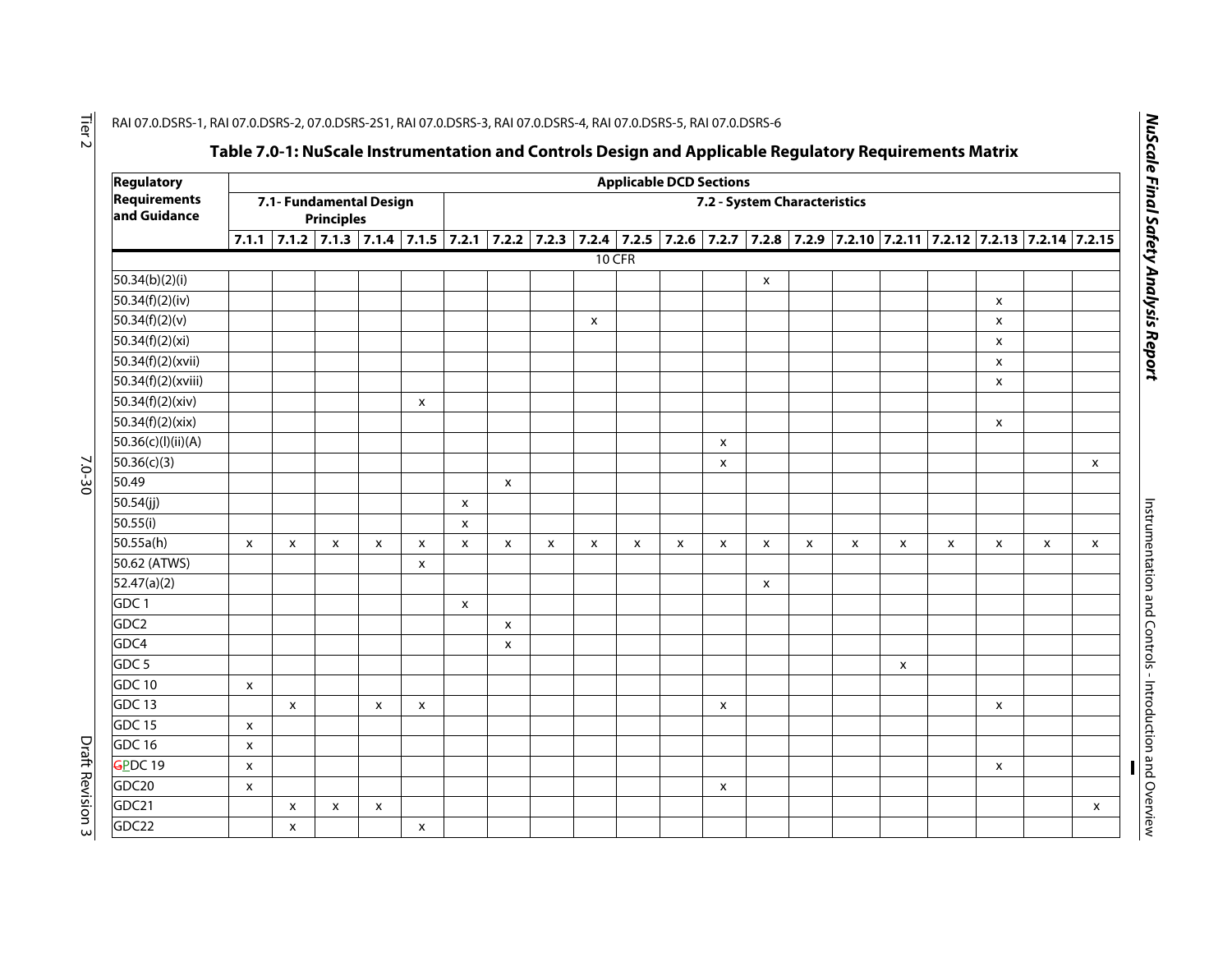Consistent with GDC 16, the MPS initiates containment isolation and safety-related functions to ensure the containment design conditions are not exceeded for the duration of a postulated accident.

Consistent with GPDC 19, the I&C systems are designed to ensure the ability to control each NPM during normal and accident conditions. The NuScale main control room (MCR) is designed with the ability to place the reactors in safe shutdown in the event of an MCR evacuation event, and for safe shutdown to be maintained without operator action thereafter. Prior to evacuating the MCR, operators trip the reactors, initiate decay heat removal and initiate containment isolation. These actions result in passive cooling that achieves safe shutdown of the reactors. Operators can also achieve safe shutdown of the reactors from outside the MCR in the MPS equipment rooms within the reactor building. Following shutdown and initiation of passive cooling from either the MCR or the MPS equipment rooms, the NuScale design does not rely on operator action, instrumentation, or controls outside of the MCR to maintain safe shutdown condition. There are no displays, alarms, or controls in the RSS credited to meet the requirements of principal design criterion (PDC) 19 as there is no manual control of safety-related equipment allowed from the RSS. The equipment within the remoteshutdown station (RSS) provides the controls necessary to place the NPM in a hot shutdown condition, maintain the NPM in a safe condition during hot shutdown, and to bring the NPM to cold shutdown.

Consistent with GDC 20, the MPS, with inputs from the NMS, senses when specified parameters are exceeded and initiates reactor trips and ESF actuations to ensure that specified fuel design limits are not exceeded as a result of AOOs.

Consistent with GDC 21, MPS and NMS have sufficient redundancy and independence to ensure that no single failure results in the loss of the protection function. Individual SSC of the MPS and NMS may be removed from service for testing without loss of protection functions.

Consistent with GDC 22, the MPS and NMS have sufficient functional diversity and component diversity to prevent the loss of a protection function during operations, maintenance, testing, and postulated accidents, and to withstand the effects of natural phenomena.

Consistent with GDC 23, the MPS fails into a safe state upon loss of electrical power or if adverse environmental conditions are experienced.

Consistent with GDC 24, the MPS has physical, electrical, communication, and functional independence within the system and from associated nonsafety-related systems and components.

Consistent with GDC 25, the MPS initiates reactor trip functions to ensure that specified fuel design limits are not exceeded for any single malfunction of the reactivity control system. Compliance with GDC 25 is discussed in Section 4.6.2

Consistent with GDC 28, the MPS initiates reactor trip functions to limit the potential amount and rate of reactivity increase and to ensure sufficient protection from reactivity accidents. Compliance with GDC 28 is discussed in Section 4.6.2.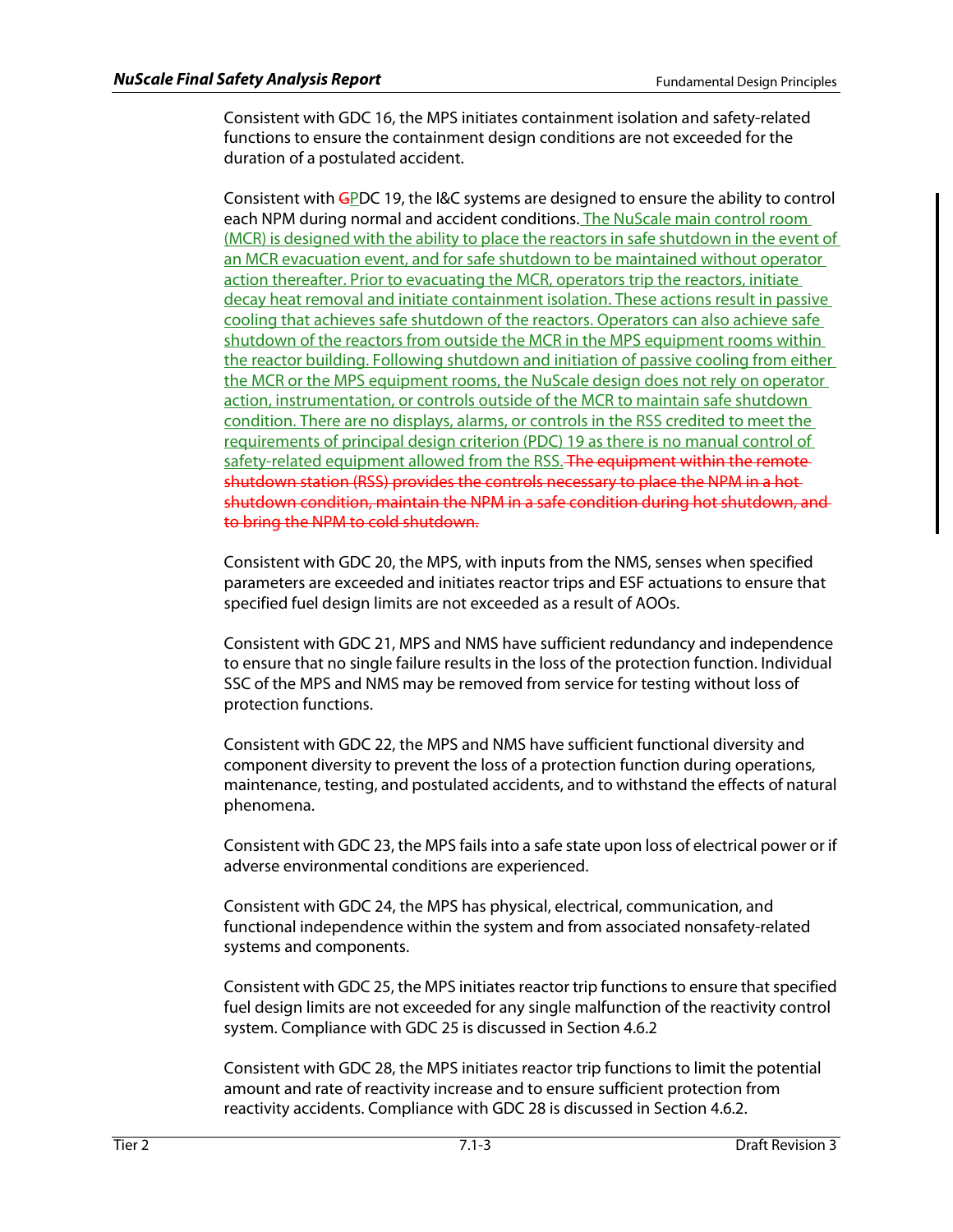Despite these considerations, events for the RSS design and licensing basis include smoke due to fire in the MCR and loss of the Control Building as part of a loss of a large area.

At the onset of an MCR evacuation, the operators trip the reactors and initiate decay heat removal and containment isolation for each reactor prior to leaving the MCR. Following evacuation of the MCR, the ability to isolate the MPS manual switches to prevent spurious actuations is provided in the RSS as described in Section 7.2.12. An alarm is annunciated in the MCR when the MCR hard-wired switches are isolated using the MCR isolation switches in the RSS, see Figure 7.1-1j.

The MPS manual isolation switches are mounted in a Seismic Class I enclosure to allow them to remain functional following an earthquake. Controls are available outside the MCR in the associated MPS equipment rooms that provide the capability to trip the reactors, initiate DHRS and initiate containment isolation, which will initiate passive cooling and places and maintains the NPMs in safe shutdown. The MCS equipment in the RSS provides an independent alternative shutdown capability that is physically and electrically separate from the controls in the MCR. The MCS equipment in the RSS provides nonsafety-related humansystem interface (HSI) and direct readings of the process variables necessary to monitor safe shutdown of each NPM. Figure 1.2-14 shows the location of the RSS equipment.

The alternative shutdown capability is independent of specific fire areas and accommodates post-fire conditions when offsite power is available and when offsite power is not available for 72 hours, dependent on the conditions described in the fire hazards analysis as described in Section 9A.

The controls necessary for the operator to monitor the plant status of an immediate hot shutdown of the reactor, maintain the unit in a safe condition during hot shutdown, and perform subsequent cold shutdown of the unit are provided in the RSS.

Access to the RSS is under administrative controls.

# **7.1.1.2.4 Safety Display and Indication System**

The safety display and indication system (SDIS) as described in Section 7.0.4.4, provides HSI for the MPS and PPS to monitor and display PAM variables, and provides the capability for control inputs and status information. The SDIS is a nonsafety-related, nonrisk-significant system; however, because it supports the PAM function, the SDIS meets augmented quality and regulatory requirements as described in Table 3.2-1.

# **7.1.1.2.5 Plant Protection System**

The PPS as described in Section 7.0.4.3 provides monitoring and control of plant systems that are common to multiple NPMs. The PPS is nonsafety-related; however, because it supports the PAM function, the PPS is designed to meet augmented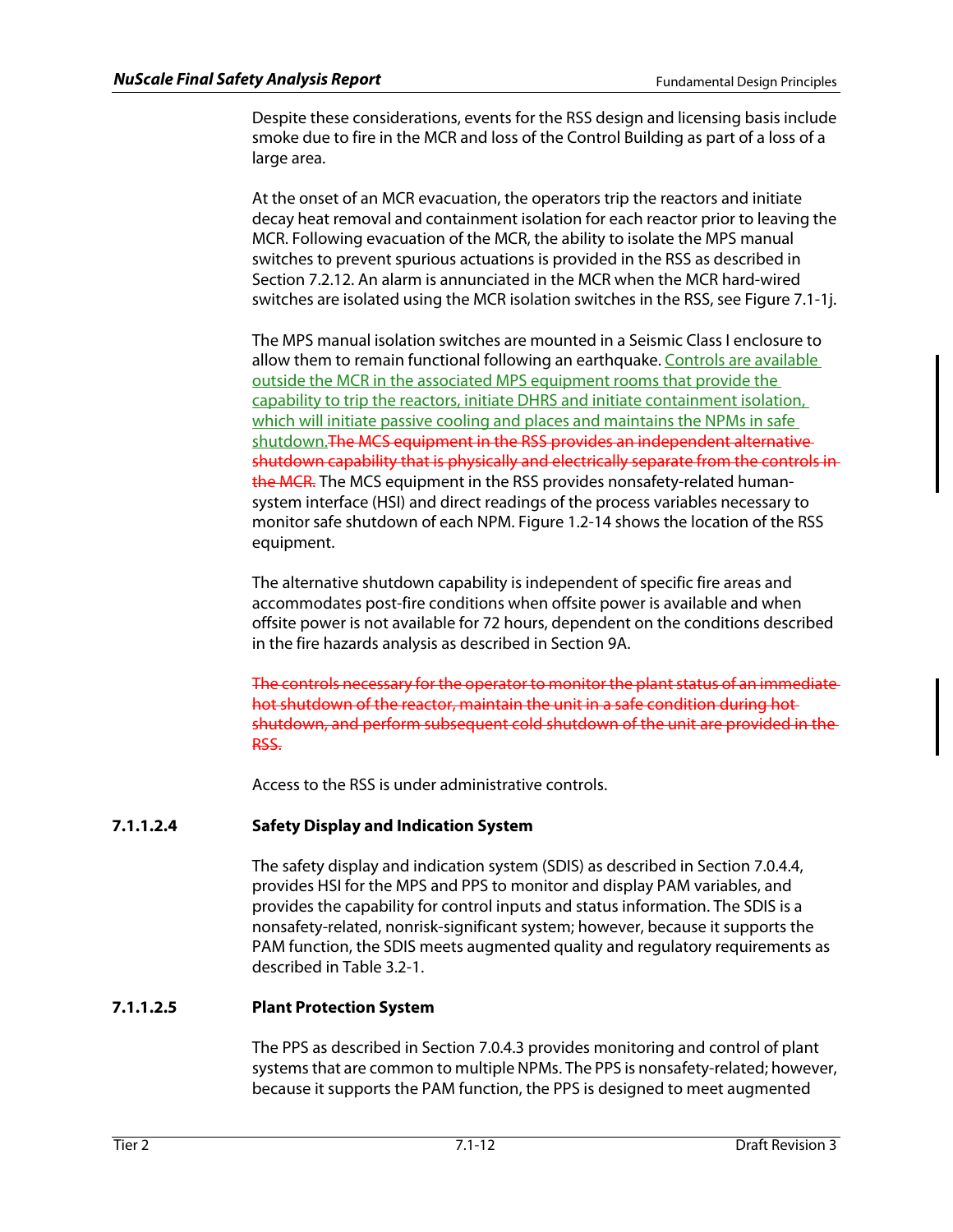Ш

# **General Design Criterion 16**

The MPS initiates containment isolation and safety-related functions. In addition, MPS removes power to the secondary main steam isolation valves (MSIVs) and the main feedwater regulating valve upon DHRS actuation, providing a backup containment isolation function. See Section 7.1.1.

# **GeneralPrincipal Design Criterion 19**

The I&C systems ensure the ability to control each NPM during normal and accident conditions. The NuScale MCR is designed with the ability to place the reactors in safe shutdown in the event of an MCR evacuation event, and for safe shutdown to be maintained without operator action thereafter. Prior to evacuating the MCR, operators trip the reactors, initiate decay heat removal and initiate containment isolation. These actions result in passive cooling that achieves safe shutdown of the reactors. Operators can also achieve safe shutdown of the reactors from outside the MCR in the MPS equipment rooms within the reactor building. Following shutdown and initiation of passive cooling from either the MCR or the MPS equipment rooms, the NuScale design does not rely on operator action, instrumentation, or controls outside of the MCR to maintain safe shutdown condition. The design includes an RSS for monitoring of the plant if the MCR is evacuated. There are no displays, alarms or controls in the RSS credited to meet the requirements of principal design criterion (PDC) 19 as there is no manual control of safety-related equipment allowed from the RSS.In addition, the MCS and PCS provide monitoring and controls to the RSS. The RSS has the necessary I&Cs to maintain the NPM in a safe condition during hot shutdown and to bring the NPM to cold shutdown when the MCR is evacuated. See Section 7.1.1 and Section 7.2.13.

# **General Design Criterion 20**

The MPS, with inputs from the NMS, senses when specified parameters are exceeded and initiates reactor trips and ESF actuations to ensure that specified fuel design limits are not exceeded as a result of AOOs, and to sense accident conditions to initiate the operation of appropriate systems and components. See Section 7.1.1 and Section 7.2.7.

# **General Design Criterion 21**

The MPS and NMS have sufficient redundancy and independence to ensure that no single failure results in the loss of the protection function. The MPS and NMS components may be removed from service to permit periodic testing during operation, including the capability to test channels independently to determine failures and losses of redundancy that may have occurred. See Section 7.1.2, Section 7.1.3, Section 7.1.4, and Section 7.2.15.

# **General Design Criterion 22**

The MPS and NMS have sufficient functional diversity to prevent the loss of a protection function. See Section 7.1.2 and Section 7.1.5.

# **General Design Criterion 23**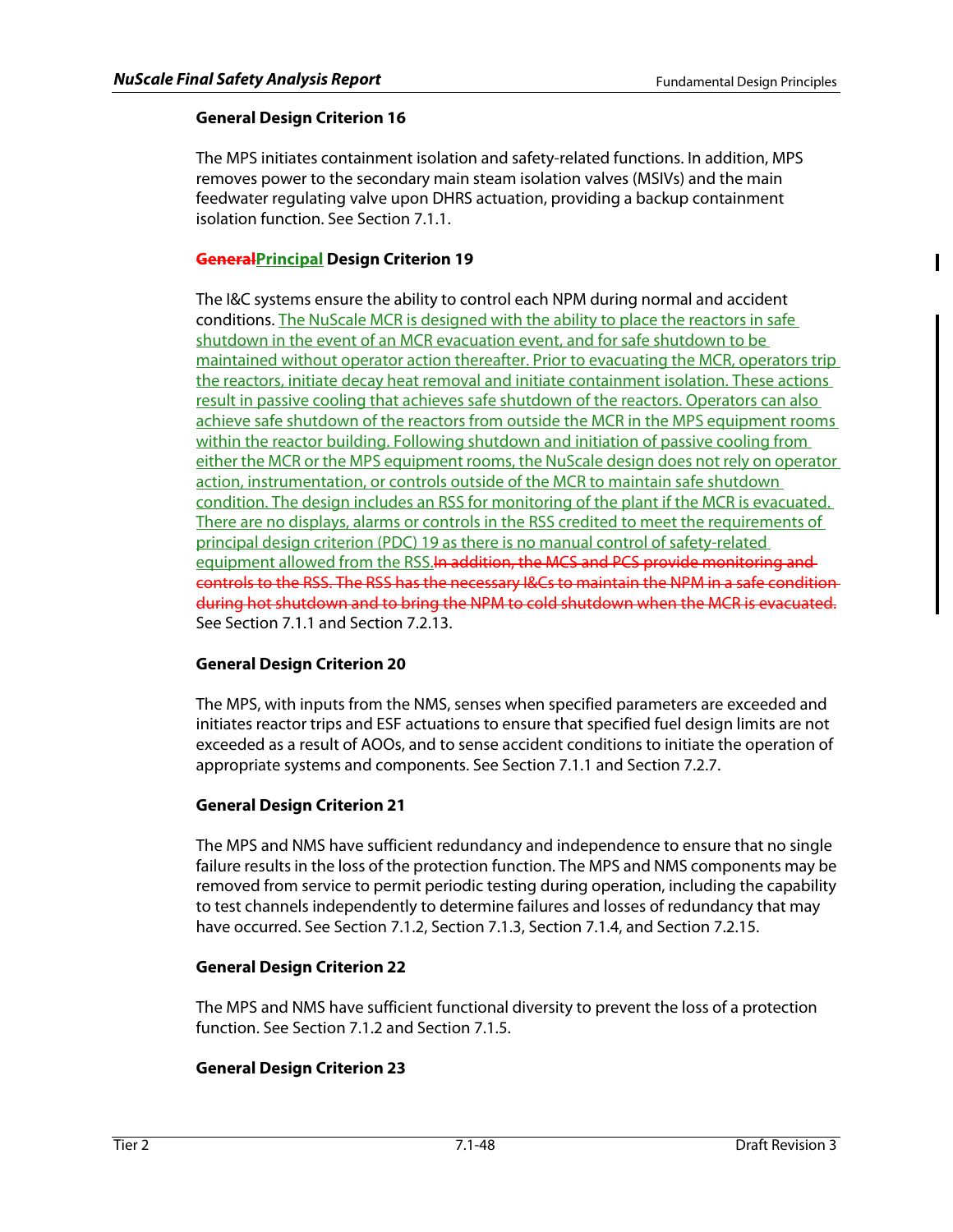The NMS-excore contains sensors and analog signal processing equipment and is not a digital computer system; therefore, the requirements of IEEE Std 7-4.3.2-2003 do not apply.

## Fire Protection Considerations

The MPS equipment and cabling are designed in accordance with the NuScale fire protection design guidelines described in Section 9.5.1. Separation Groups A, C, and Division I of the RTS and ESFAS and Separation Groups A and C NMS-excore signal processing equipment are located in one room and Separation Groups B, D, and Division II of the RTS, ESFAS and Separation Groups B and D NMS-excore equipment are located in a different room; the rooms are located in two different fire zones. MPS and NMS-excore cables are required to pass the flame test as required in IEEE Std 1202-2006 (Reference 7.2-28) as endorsed by RG 1.189.

The MPS equipment and cable routing is designed to meet the separation requirements of IEEE Std 384-1992 "IEEE Standard Criteria for Independence of Class 1E Equipment and Circuits" (Reference 7.2-10) as endorsed by RG 1.75, Rev 3. These design attributes also provide separate rooms and cable runs to prevent a fire or explosion from affecting more than one division of MPS and NMS-excore equipment. See Section 9.5.1.2.

To reduce the MPS and NMS-excore susceptibility to smoke exposure as discussed in RG 1.209, fire protection methods are employed such as isolation and detection practices and minimization of combustible materials in the MPS rooms and cabinets. Refer to Section 9.5.1 for more detail on the fire protection methods employed in the NuScale Power Plant design. The MPS and NMS-excore equipment do not use chassis fans, which can distribute smoke, soot, and dust on the electronic circuitry and can cause degradation of the equipment. There is no forced cooling of internal MPS or NMS-excore hardware equipment.

The MPS manual trip/actuate, operating bypass, and enable nonsafety control switches are located in the main control room (MCR).

The reactor trip breakers (RTBs) and the pressurizer heater trip breakers are located in the associated MPS division room.

In the event of a fire in the MCR the operators trip the reactors, initiate decay heat removal and initiate containment isolation prior to evacuating the MCR. These actions result in passive cooling that achieves and maintains the modules in a safe shutdown condition. Operators can also place the reactors in safe shutdown from outside the MCR in the MPS equipment rooms within the reactor building. The operators then relocate to the remote shutdown station (RSS) to monitor plant conditions. Following shutdown and initiation of passive cooling, the NuScale design does not rely on operator action, instrumentation, or controls outside of the MCR to maintain a safe stable shutdown condition. There are two MCR isolation switches for each NuScale Power Module (NPM) in the RSS that when repositioned isolate the MPS manual actuation switches, override switches and enable nonsafety control switches for each NPM's MPS in the MCR to prevent spurious actuation of equipment due to fire damage.In the event of a fire in the MCR, the operators evacuate the MCR and relocate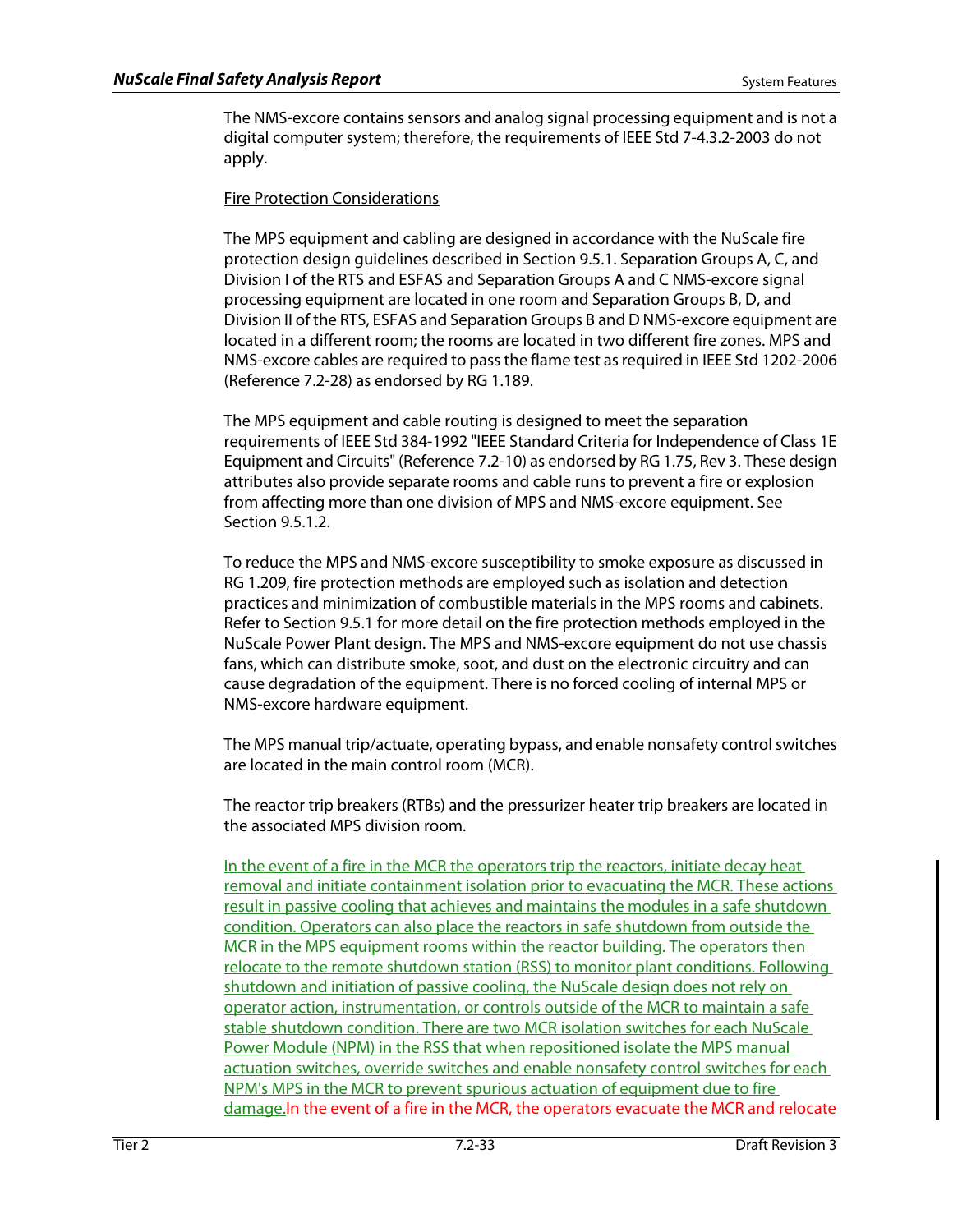to the remote shutdown station (RSS). There are two MCR isolation switches for each NuScale Power Module (NPM) in the RSS that when repositioned, isolate the MPS manual actuation switches, override switches, and the enable nonsafety control switches for each NPM's MPS in the MCR to prevent spurious actuation of equipment due to fire damage.

# MPS and NMS Equipment EMI and RFI Qualification

The MPS and NMS-excore equipment is designed and qualified in accordance with the guidance provided in RG 1.180 for compliance with NRC regulations regarding electromagnetic interference (EMI) and radio frequency interference (RFI) and power surges on safety-related I&C systems. Regulatory Guide 1.180 provides several acceptable methods for addressing electromagnetic compatibility consideration for qualifying safety-related I&C systems for the expected electromagnetic environment in nuclear power plants. The EMI and RFI, surge withstand capabilities, and operating envelopes are elements of the total package that is needed to ensure electromagnetic compatibility within a NuScale Power Plant.

For compliance to RG 1.204, "Guidelines for Lightning Protection of Nuclear Power Plants," NuScale applies the guidance for EMI and RFI protection from IEEE Std 1050-1996 "IEEE Guide for Instrumentation Control Equipment Grounding in Generating Stations" (Reference 7.2-21) to the design of I&C systems. IEEE Std 665-1995, "IEEE Guide for Generating Station Grounding" (Reference 7.2-12) and IEEE Std C62.23-1995 "IEEE Application Guide for Surge Protection of Electric Generating Plants" (Reference 7.2-6) provide guidance and do not contain specific mandatory design requirements.

# Instrument Sensing Lines

The safety-related sensors associated with the NuScale reactor design are described in NuScale Power, LLC, TR-0316-22048 "Nuclear Steam Supply Systems Advanced Sensor Technical Report," (Reference 7.2-26). The sensors that utilize instrument sensing lines are pressurizer pressure narrow range, reactor coolant system pressure wide range, main steam pressure, feedwater outlet pressure and DHRS outlet pressure. For these sensors, the instrument sensing lines are designed in accordance with ISA-67.02.01-1999 "Instrument Sensing Line Piping and Tubing Standards for Use in Nuclear Power Plants" (Reference 7.2-24), as endorsed by RG 1.151. More detailed information is provided in technical report TR-0316-22048 on sensor functions, sensor requirements, sensor design, sensor installation, sensor maintenance, and sensor qualification.

# **7.2.3 Reliability, Integrity, and Completion of Protective Action**

This section discusses the reliability and integrity of the NuScale I&C systems, and the ability to complete a protective action once initiated to accomplish the safety functions. The design of the NuScale I&C systems meets the reliability, system integrity, and completion of protective action criteria contained in Sections 5.5 and 5.15 of IEEE Std 7-4.3.2-2003, and the requirements of Sections 5.2, 5.5, 5.15 and 7.3 of IEEE Std 603-1991.

RAI 07.0.DSRS-1, RAI 07.0.DSRS-2,RAI 07.0.DSRS-2S1, RAI 07.0.DSRS-3, RAI 07.0.DSRS-4, RAI 07.0.DSRS-5, RAI 07.0.DSRS-6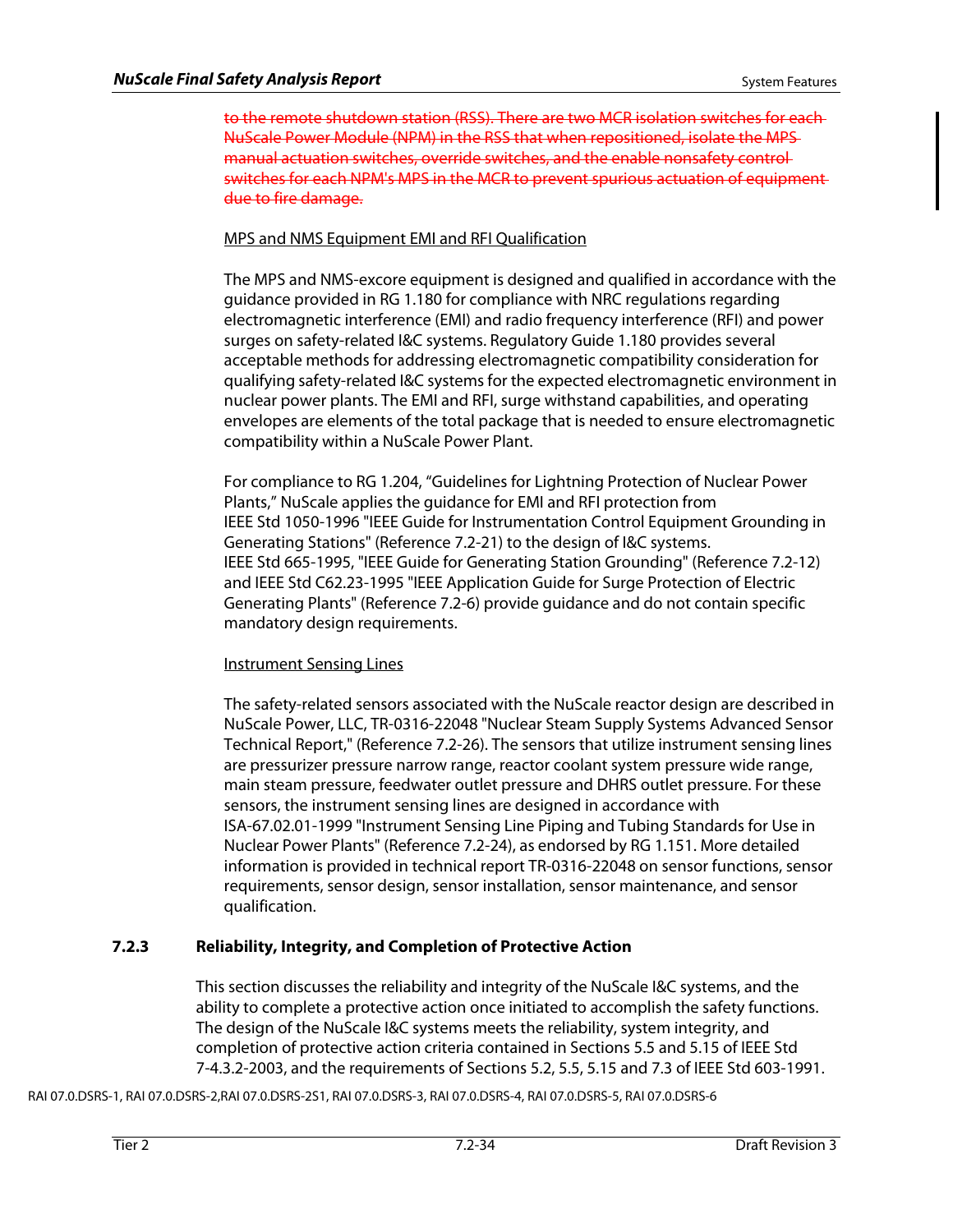# **9.4 Air Conditioning, Heating, Cooling, and Ventilation Systems**

## **9.4.1 Control Room Area Ventilation System**

The normal control room HVAC system (CRVS) serves the entire Control Building (CRB) and the access tunnel between the CRB and Reactor Building. The CRVS boundary begins at the air intake on the outside of the CRB and extends to the point of discharge from the CRB.

Under certain postulated conditions the control room envelope (CRE) is isolated and air is provided by the control room habitability system (CRHS). The CRHS is described in Section 6.4.

# **9.4.1.1 Design Bases**

This section identifies the required or credited functions of the CRVS, the regulatory requirements that govern the performance of those functions, and the controlling parameters and associated values that ensure that the functions are fulfilled. Together, this information represents the design bases, defined in 10 CFR 50.2, as required by 10 CFR 52.47(a) and (a)(3)(ii).

The CRVS serves no safety-related functions, is not credited for mitigation of design basis accidents, and has no safe-shutdown functions. General design criteria (GDC) 2, 3, 4, and 5 were considered in the design of the CRVS. Per GDC 2, the ability of the Seismic Category I CRVS structures, systems, and components (SSC) to withstand the effects of a safe shutdown earthquake is consistent with Section 3.2.1.1 and the guidance of Regulatory Guide (RG) 1.29. Components of the CRVS whose failure could adversely affect Seismic Category I SSC or could result in incapacitating injury to occupants of the control room during or following an SSE are designed as Seismic Category II. Consistent with GDC 3, the CRVS is designed to limit hydrogen concentration in battery rooms in accordance with Regulatory Position C.6.1.7 of RG 1.189, Revision 2 by using guidance in section 52.3.6 of NFPA 1.

Consistent with GDC 4, the CRVS is protected against dynamic effects and is designed to accommodate the effects of, and be compatible with, the environmental conditions of normal operation, maintenance, testing, and postulated accidents. Consistent with GDC 5, the CRVS is common for up to 12 NuScale Power Modules and is designed to operate during an accident in one unit without affecting the capability to conduct a safe and orderly shutdown and cooldown in the remaining units. See Section 9.4.1.3 for the CRVS safety evaluation.

The CRVS, in conjunction with the CRHS (Section 6.4), maintains the CRE within the temperature and humidity limits needed to support personnel and to maintain equipment during all modes of operation, including normal, abnormal, station blackout, and toxic gas conditions.

Consistent with GPDC 19, the control room remains functional such that actions can be taken to operate the nuclear power unit safely under normal conditions and to maintain the plant in a safe condition under accident conditions, including loss-of-coolant accidents and hazardous chemical releases. In accordance with RG 1.78, Revision 1, the CRVS includes toxic gas monitors.

I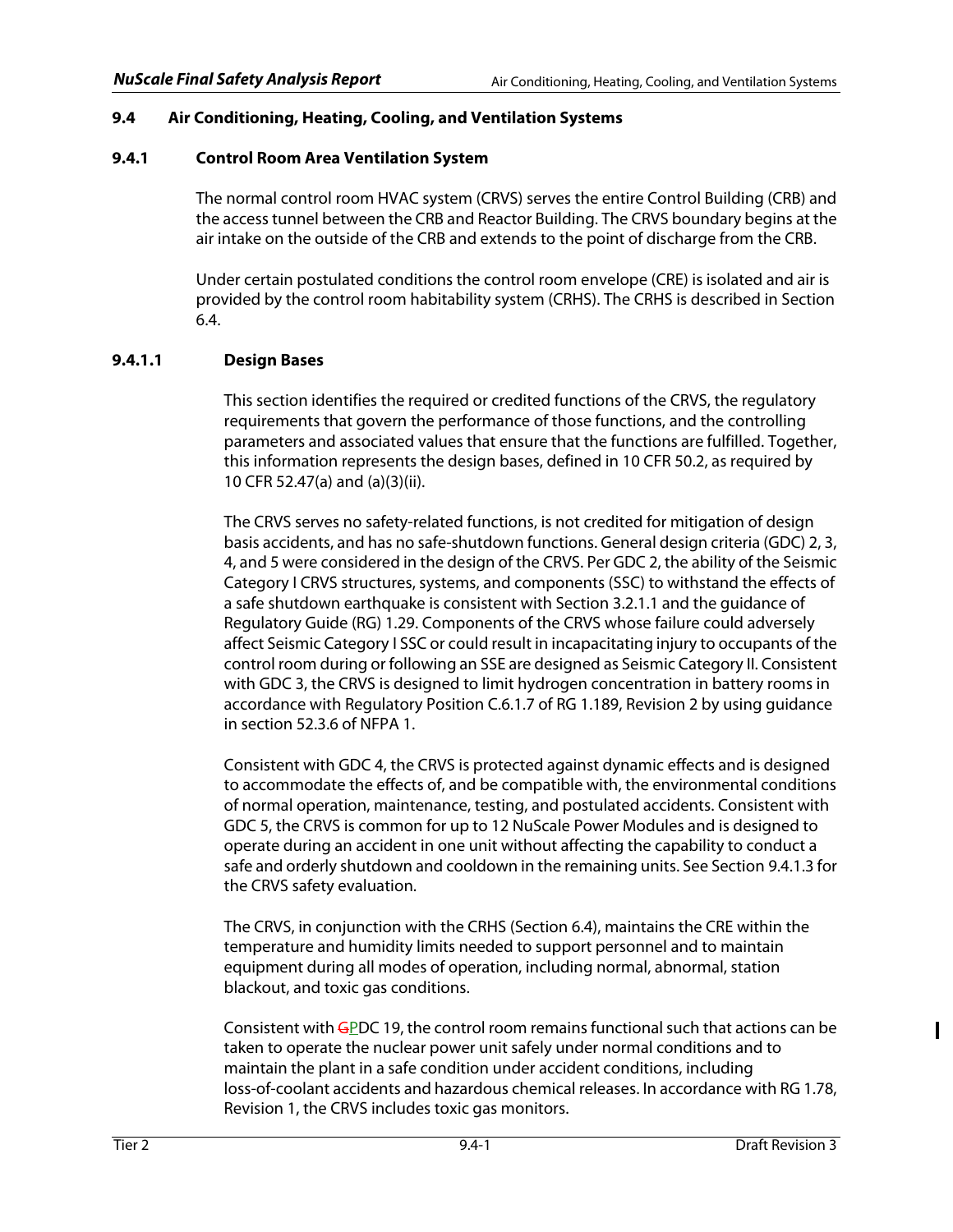GDC 5 was considered in the design of CRVS. The CRVS serves the control room, which provides services for all NuScale Power Modules. However, the CRVS does not have a function relative to shutting down a NuScale Power Module or maintaining it in a safe shutdown condition. Operation of the CRVS does not interfere with the ability to operate or shut down a unit.

Upon detection of smoke or toxic gas in the outside air duct, the outside air isolation dampers are closed to isolate the CRB from the environment. The CRVS is then operated in recirculation mode to provide conditioned air to the occupied areas of the CRB, with no outside air being introduced into the building. The CRB is not pressurized in this mode.

When gaseous or particulate radioactivity in the outside air duct exceeds the high setpoint, the normal outside air flow path is isolated and 100 percent of the outside air is bypassed through the air filtration unit to remove iodine and particulates. If high levels of radiation are detected downstream of the air filtration unit, or if normal AC power is lost to both CRVS air handling units for 10 minutes, or if power is lost to all EDSS-C battery chargers, the CRE is isolated and breathable air is supplied by the CRHS. An additional design feature allows the BDGS to provide power to components necessary for continued operation of the CRVS during a loss of normal AC power.

In normal operation, the CRVS maintains the MCR at a positive pressure relative to the outside environment. In off-normal conditions, the redundant CRE isolation dampers provide a barrier against the surrounding environment. These design features provide compliance with GPDC 19.

The CRVS maintains the CRB at a higher pressure than its surroundings, except when in recirculation mode, limiting the amount of contamination that could enter during normal operation. The CRVS includes radiation monitors in the intake ductwork. When a high radiation signal is generated, the normal outside air flow path is isolated and 100 percent of the outside air is bypassed through the CRVS air filtration unit. When high radiation is detected downstream of the AFU, a signal is generated to close the outside air isolation dampers, which prevents further contamination from entering the CRB through this pathway. Thus, the CRVS limits the spread of contamination in compliance with 10 CFR 20.1406(b).

In a station blackout event, the CRE isolation dampers close to form part of the CRE. The CRHS then provides bottled air to the CRE. Along with the CRHS, the CRE isolation dampers ensure that a suitable operating environment is maintained to support operators and equipment in the MCR.

# **9.4.1.4 Inspection and Testing**

Preoperational testing of the CRVS is performed as described in Section 14.2.

The CRVS is provided with adequate instrumentation, temperature, flow, and differential pressure indicating devices to facilitate testing and verification of proper equipment function. Additionally, the CRVS is designed to permit periodic inspection and testing of major components, such as fans, motors, dampers, coils, filters, and ducts to verify their integrity, operability, and capability. CRVS equipment and

 $\mathsf I$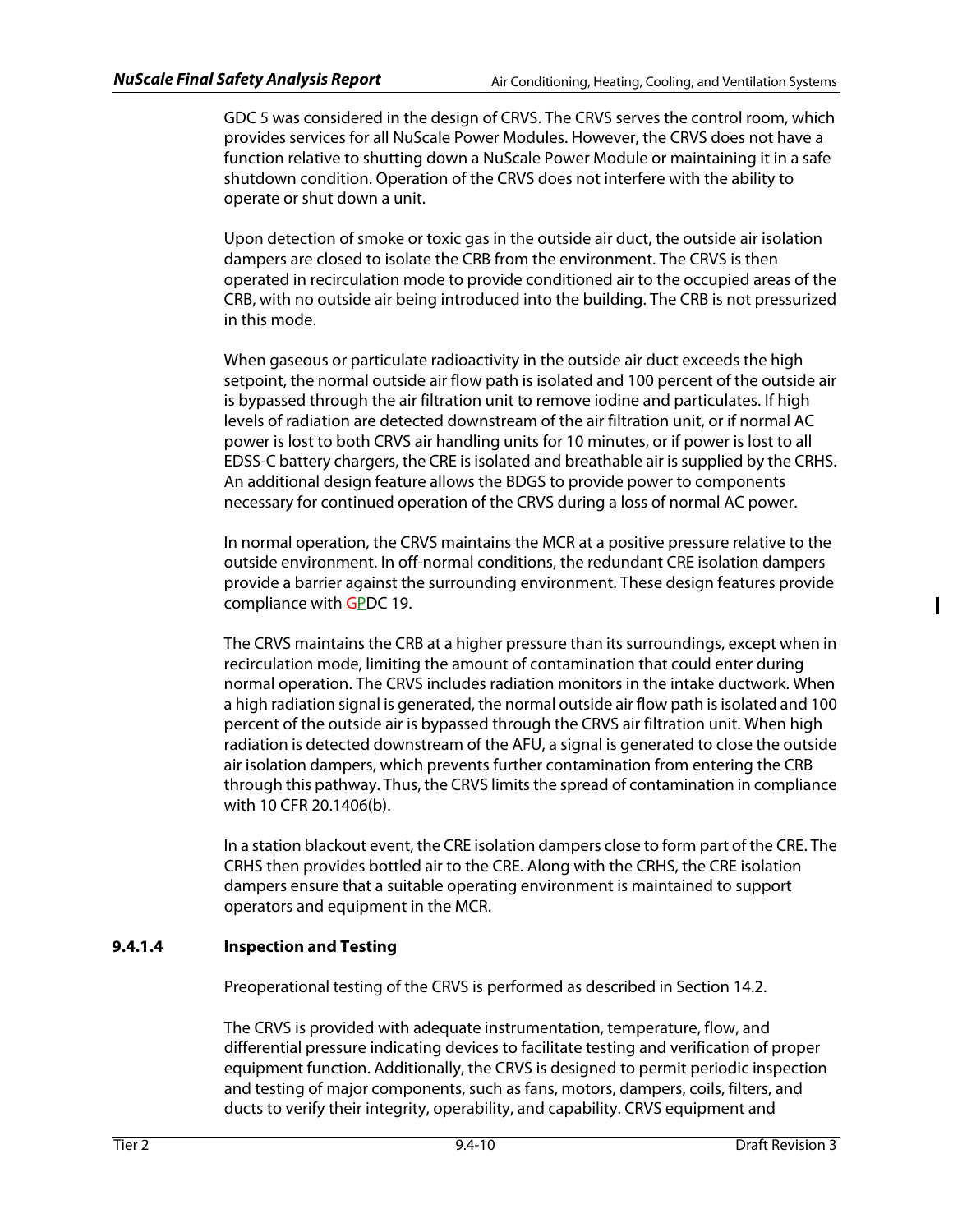# **9.5.1.1 Design Basis**

This section identifies the FPP required or credited functions, the regulatory requirements that govern the performance of those functions, and the controlling parameters and associated values that ensure that the functions are fulfilled. Together, this information represents the design bases, defined in 10 CFR 50.2, as required by 10 CFR 52.47(a) and (a)(3)(ii).

The hardware associated with the FPP is not safety related. Consistent with GDC 1, and as indicated in Section 3.2, the hardware does not have a Quality Classification and is Seismic Class III.

### RAI 09.05.01-8

The hardware associated with the FPS is not safety-related. Consistent with GDC 2, however, the capability for manual fire fighting of safe shutdown equipment following a seismic event is provided in the reactor building via seismically analyzed hose standpipes. Fire Protection system components are seismically designed as described in Section 3.2.1.2 including the guidance of RG 1.29.

As required by 10 CFR 50.48(a)(1), a Fire Protection Program has been developed that conforms to GDC 3 in minimizing the probability and effect of fires and explosions. Noncombustible and heat resistant materials are used to the extent practical. The reactor building (RXB), control building (CRB), and radioactive waste building (RWB) floors, walls and ceilings are constructed almost entirely of reinforced concrete. The FPS, through detection and suppression, minimizes adverse effects of fires on structures, systems, and components. Rupture or inadvertent operation of firefighting systems is considered in the design to assure it does not significantly impair the safety capability of structures, systems, and components.

GDC 5 was considered in the design of the FPS. The modules are located in the RXB which is serviced by a common, shared fire protection system. Redundant divisions of safe shutdown equipment for the modules are located in separate fire areas where practicable so that fires or a spurious discharge or a failure of the FPS can only affect one division of safe shutdown equipment per module. There are fire areas in the RXB where one fire could affect multiple modules although only one division per module would be affected leaving an alternative division intact. With one success path of safe shutdown equipment available for each module, safe shutdown functions can still be performed for all modules and therefore the effectiveness of the FPS is not compromised by the sharing.

Consistent with GPDC 19 the FPS provides control room fire protection with manual suppression and automatic detection. The FPS protects the control building which houses the control room; therefore, isolating the control room from fire. By protecting the building, the FPS protects the cables, switching and transmitting type equipment, and display components from fire damage allowing the control room to function. In the reactor building, the FPS protects sensing, switching and transmitting type equipment, and cabling which contributes to the functionality of the control room in the case of fire in the reactor building. The design also incorporates a remote shutdown  $\mathbf I$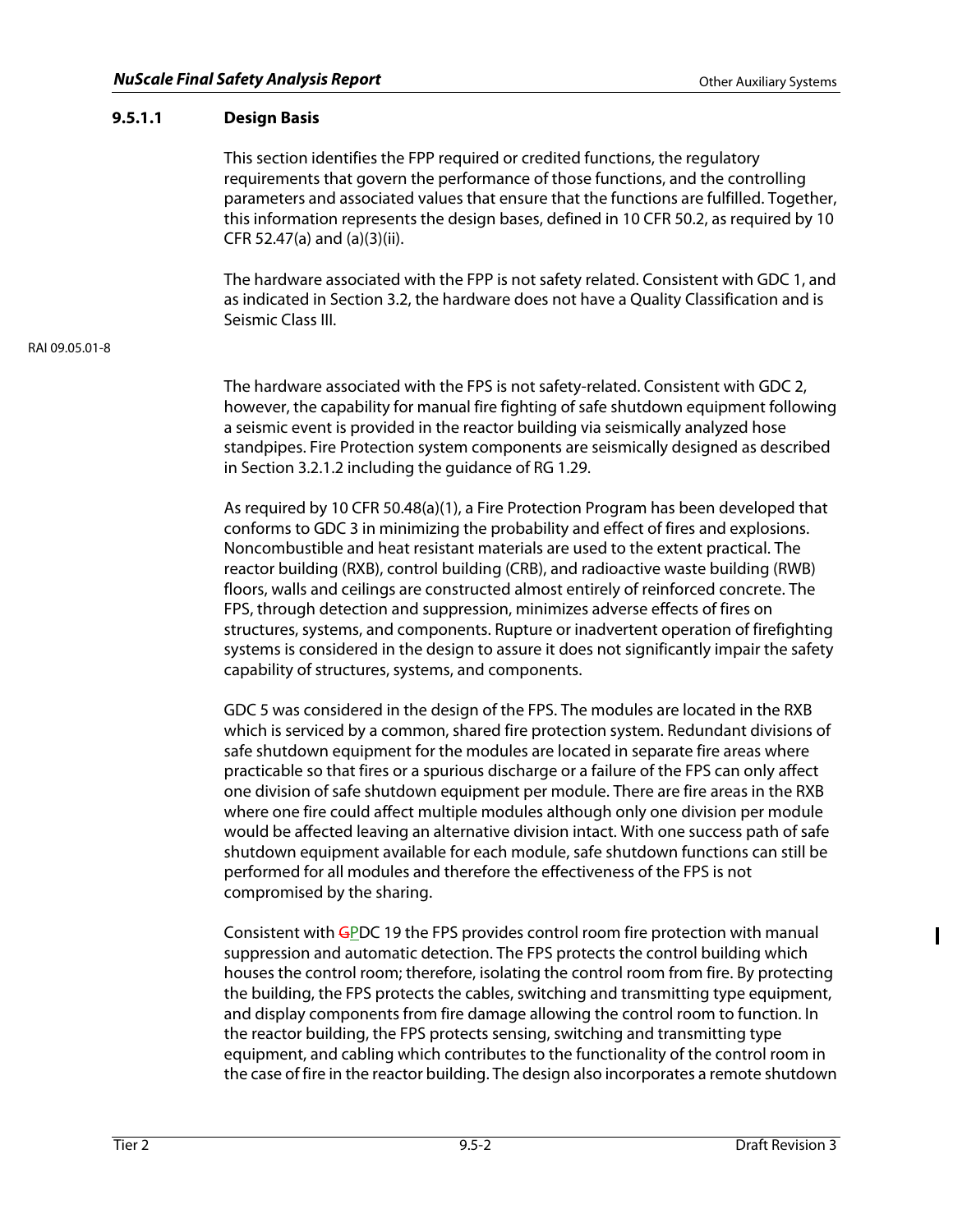$\mathbf{I}$ 

station that permits control and monitoring of systems related to safe-shutdown when the MCR has been abandoned due to fire.

Consistent with GDC 23, functional requirements have been imposed on the design of the Module Protection System (MPS) that addresses safe failure states when exposed to the effects of fire and water.

10 CFR 52.47(b)(1) information pertaining to the methodology for the development of ITAAC is presented in Section 14.3.

# **9.5.1.2 System Description**

In accordance with RG 1.189, Revision 2, fire protection for nuclear power plants uses the concept of defense-in-depth to achieve the required degree of reactor safety by using administrative controls, fire protection systems and features, and safe shutdown capability.

These defense-in-depth principles achieve the following objectives:

- To prevent fires from starting;
- To rapidly detect, control, and extinguish promptly those fires that do occur; and
- To provide protection for structures, systems, and components important to safety so that a fire that is not promptly extinguished by the fire suppression activities does not prevent the safe shutdown of the plant.

The FPS is principally related to the second bullet above and is designed to perform the following functions:

- Detect fires and provide indication of the location
- Provide the capability to extinguish fires in plant areas, protect site personnel, limit the impact of fires and protect safe shutdown capabilities
- Provide a suppression water volume sufficient to meet the largest hydraulic demand of the automatic sprinkler or spray system with an additional 500 gpm for fire hose use, for a minimum of two hours
- Maintain 100 percent fire pump design capability assuming a failure of the largest fire pump or a loss of offsite power.
- Provide water to hose stations for firefighting activities in areas containing safe shutdown equipment, following a safe shutdown earthquake (SSE) as specified in the FHA.
- Provide automatic fire suppression in plant areas where the FHA or fire safe shutdown analysis of Appendix 9A has determined a single fire area could prevent the plant from achieving and maintaining a safe shutdown condition. Appendix 9A addresses special cases involving the containment and the fire areas enclosed by the bioshields of each NPM.
- Plant areas protected by an automatic fire suppression system are also provided with manual fire suppression capability, based on the fire hazard analysis.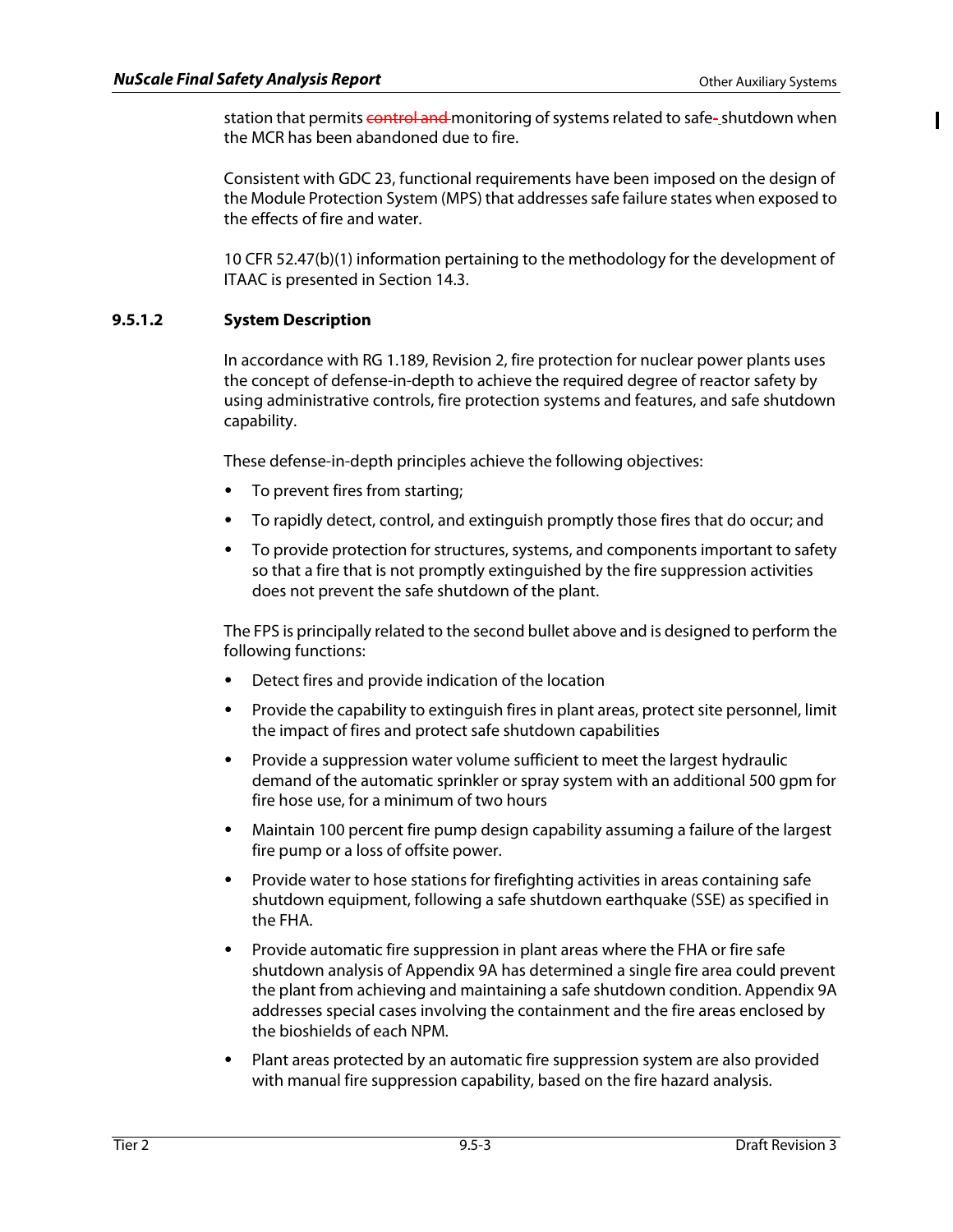$\mathbf{I}$ 

Consistent with GPDC 19, COMS equipment at locations outside the main control room (MCR) is provided with the capability to support onsite and offsite communications during all normal and emergency operating conditions.

Consistent with Appendix E to 10 CFR Part 50, Part IV.E(9), provisions for communications are made for emergency facilities and equipment, including one onsite and one offsite communications system; each system having a backup power source.

The COMS telephone private branch exchange system provides onsite communication with an offsite interface to the public switched telephone network for offsite communications. The COMS receives AC electrical power from the EDNS power system which has a battery-backed uninterruptible power supply. Security related COMS systems are powered by the security power system as discussed in the physical security technical report (Reference 9.5.2-2). In addition, fixed and portable satellite communications are provided to meet the 10 CFR 50 Appendix E requirement. Portable satellite communications devices, batteries, and battery chargers are designated for this purpose.

COL Item 9.5-1: A COL applicant that references the NuScale Power Plant design certification will provide a description of the offsite communication system, how that system interfaces with the onsite communications system, as well as how continuous communications capability is maintained to ensure effective command and control with onsite and offsite resources during both normal and emergency situations.

> The requirements of 10 CFR 50.34(f)(2)(xxv), regarding Three Mile Island Action Plan Item III A.1.2 requires that details of the onsite technical support center (TSC), and onsite operational support center (OSC) be provided. Design details pertaining to the TSC are provided in Section 13.3. Details of the design pertaining to the OSC are sitespecific, as stated in Section 13.3.

Consistent with the requirements of 10 CFR 50.47(b)(6) and 10 CFR 50.47(b)(8) adequate provisions for communications are provided and maintained in the emergency facilities and control room to support the emergency response, including the ability to provide prompt communication among principal response organizations, emergency personnel and to the public.

Consistent with the requirements of 10 CFR 50.55a, SSC related to the COMS are designed, fabricated, erected, constructed, tested, and inspected to quality standards commensurate with the importance of the safety function to be performed.

Consistent with the requirements of 10 CFR 73.45(e)(2)(iii),10 CFR 73.45(g)(4)(i), and 10 CFR 73.45(g)(4)(ii) as related to the COMS, provisions for communications systems and procedures are made and described that support site physical protection including the ability to transmit rapid and accurate security information among onsite forces for routine security operations, assessment of a contingency, response to a contingency, and detection and assessment information to offsite assistance forces.

Consistent with the requirements of 10 CFR 73.46(f), as related to the COMS, communications systems exist whereby each security officer, watchman, or armed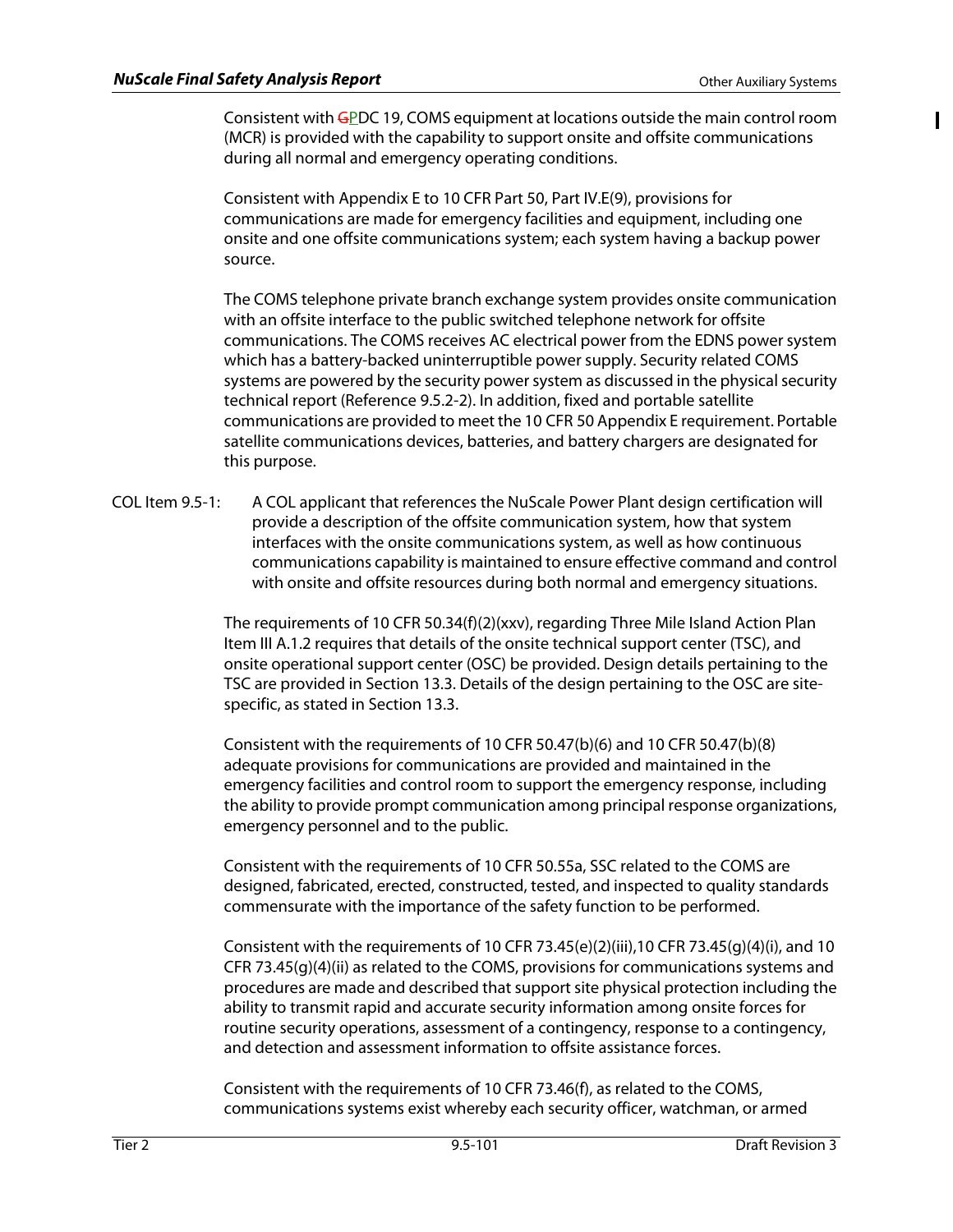keeping with the required safety function. The COMS is classified as a non-Class 1E system which serves no safety-related function.

Consistent with GDC 2, portions of the COMS whose structural failure could adversely affect the function of Seismic Category I SSC are designed to Seismic Category II requirements in accordance with Section 3.2.1.2.

Consistent with GDC 3, the COMS systems are designed and located to minimize, consistent with other safety requirements, the probability and effect of fires and explosions. Section 9.5.1 evaluates the fire protection features. Table 3.2-1 classifies the COMS as nonsafety-related. The COMS provides two-way voice communications to support safe shutdown and emergency response in the event of fire. The plant radio system complies with Regulatory Guide 1.189, Regulatory Position 4.1.7, in that the communications system design provides effective communications between plant personnel in all vital areas during fire conditions under maximum potential noise levels.

Consistent with GDC 4, the COMS is not required to function during or after events that result in the generation of missiles, pipe whipping, or discharging fluids. The COMS is a nonsafety-related and nonrisk-significant system and does not interface with any safety-related or risk-significant SSC.

The three COMS subsystems (public address and general alarm system, private branch exchange, and plant radio systems) are physically independent. These systems serve as a backup to one another in the event of system failure as a result of natural phenomena, environmental or dynamic effects, and fires. The three independent voice communications systems are designed and installed to provide assurance that any single event does not cause a complete loss of intra-plant communication.

GDC 5 was considered in the design of the COMS. The COMS is designed to provide effective communications between plant personnel in vital areas during normal operations as well as during the full spectrum of accident or incident conditions under maximum potential noise levels. A failure in a COMS subsystem will not significantly impair the ability of the other COMS subsystems to perform, including in the event of an accident in one NuScale Power Module and an orderly shutdown and cooldown of the remaining NuScale Power Modules.

GPDC 19 requires that an MCR be provided from which actions can be taken to operate the plant safely under normal conditions and to maintain it in a safe condition under accident conditions. GPDC 19 is not directly applicable to the communications systems. The NuScale Power Plant design allows for safe shutdown without operator action. Therefore, the communications systems need not be credited in evaluating compliance with GPDC 19. However the various independent and diverse communications systems located in the MCR significantly increase the overall command and control the reactor operators have over the plant by providing the ability to communicate and direct activities with operations, maintenance, health physics, firefighters, security, and rescue teams. The NuScale Power Plant has an independent plant radio system for security purposes. Other communications systems such as the public address and general alarm system and private branch exchange are available as alternate means, if necessary.

I

 $\mathbf I$ 

 $\mathbf I$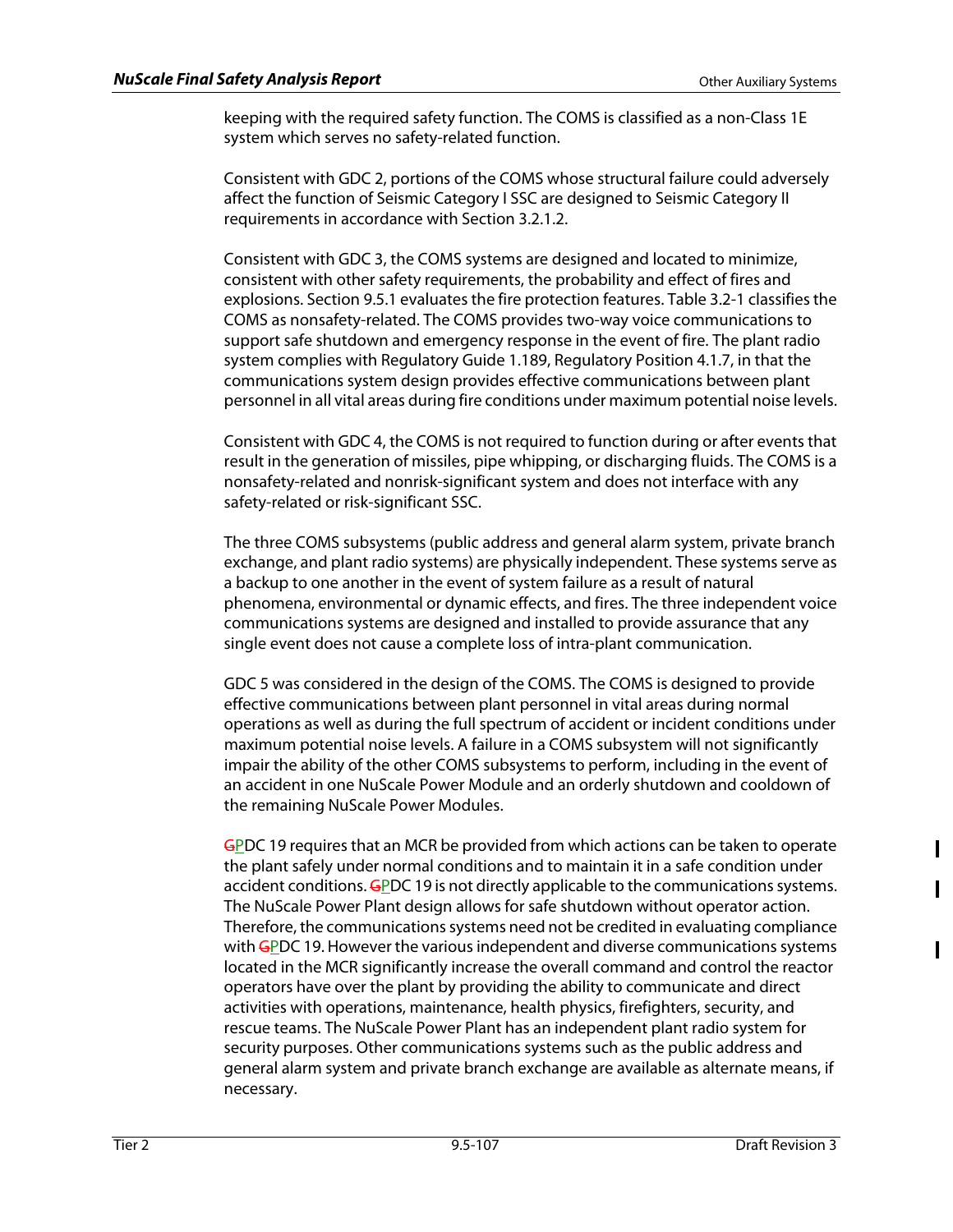Ш

Consistent with the requirements of 10 CFR Part 50, Appendix E, IV.E(9), provisions are made for emergency facilities and equipment, which includes at least one onsite and one offsite communications system, with a backup power source. The public address and general alarm system, private branch exchange, sound-powered telephone system, and the plant radio system provide onsite communications capability. The private branch exchange and plant radio system are capable of providing offsite communications. These systems are powered by diverse nonsafety-related EDNS power supplies.

The failure of any communications system does not adversely affect safe -shutdown capability. It is not necessary for plant personnel in safety-related areas of the plant to communicate with the MCR in order to achieve safe shutdown of the plant. There are four independent voice communications systems for support onsite and the failure of any or all of their components do not affect any safety-related equipment. There are two COMS systems that provide offsite communications. Since there are at least one onsite and offsite communications systems with backup power sources the COMS design complies with the requirements of 10 CFR Part 50 Appendix E.IV.E(9).

Consistent with the requirements of 10 CFR 50.34(f)(2)(xxv), regarding Three Mile Island Action Plan Item III A.1.2, and the requirements of 10 CFR 50.47(b)(6) and 10 CFR 50.47(b)(8) adequate provisions for communications are provided and maintained in the emergency facilities and control room to support the emergency response, including prompt communication among principal response organizations to emergency personnel and to the public. As stated in Section 13.3, the design of the TSC is compliant with the requirements of NUREG-0696 "Functional Criteria for Emergency Response Facilities." The central alarm station and secondary alarm station maintain the ability to provide continuous communications with onsite and offsite resources. The TSC and OSC are equipped with voice communications such as private branch exchange, public address and general alarm system, plant radio, and soundpowered telephone systems, which provide communications between the TSC and OSC and plant, local, and offsite emergency response facilities, the Nuclear Regulatory Commission, and local and state operations centers. Details of the OSC design are sitespecific, as stated in Section 13.3.

10 CFR 73.45(e)(2)(iii) requires that communications systems and procedures provide for notification of an attempted unauthorized or unconfirmed removal of strategic special nuclear material. The design of the COMS employs a completely independent plant radio system for security communications purposes. Other communications systems such as the public address and general alarm system, private branch exchange, and plant radio are available as alternate means, if necessary. The application of these communications systems for security purposes is described in the physical security technical report under conformance to 10 CFR 73.55.

10 CFR 73.45(g)(4)(i) requires rapid and accurate transmission of security information among onsite forces for routine security operation, assessment of a contingency, and response to a contingency. Communications networks are provided to transmit rapid and accurate security information among onsite forces for routine security operation, assessment of a contingency, and response to a contingency. The design of the COMS employs a completely independent plant radio system for security communications purposes. The public address and general alarm system, private branch exchange, and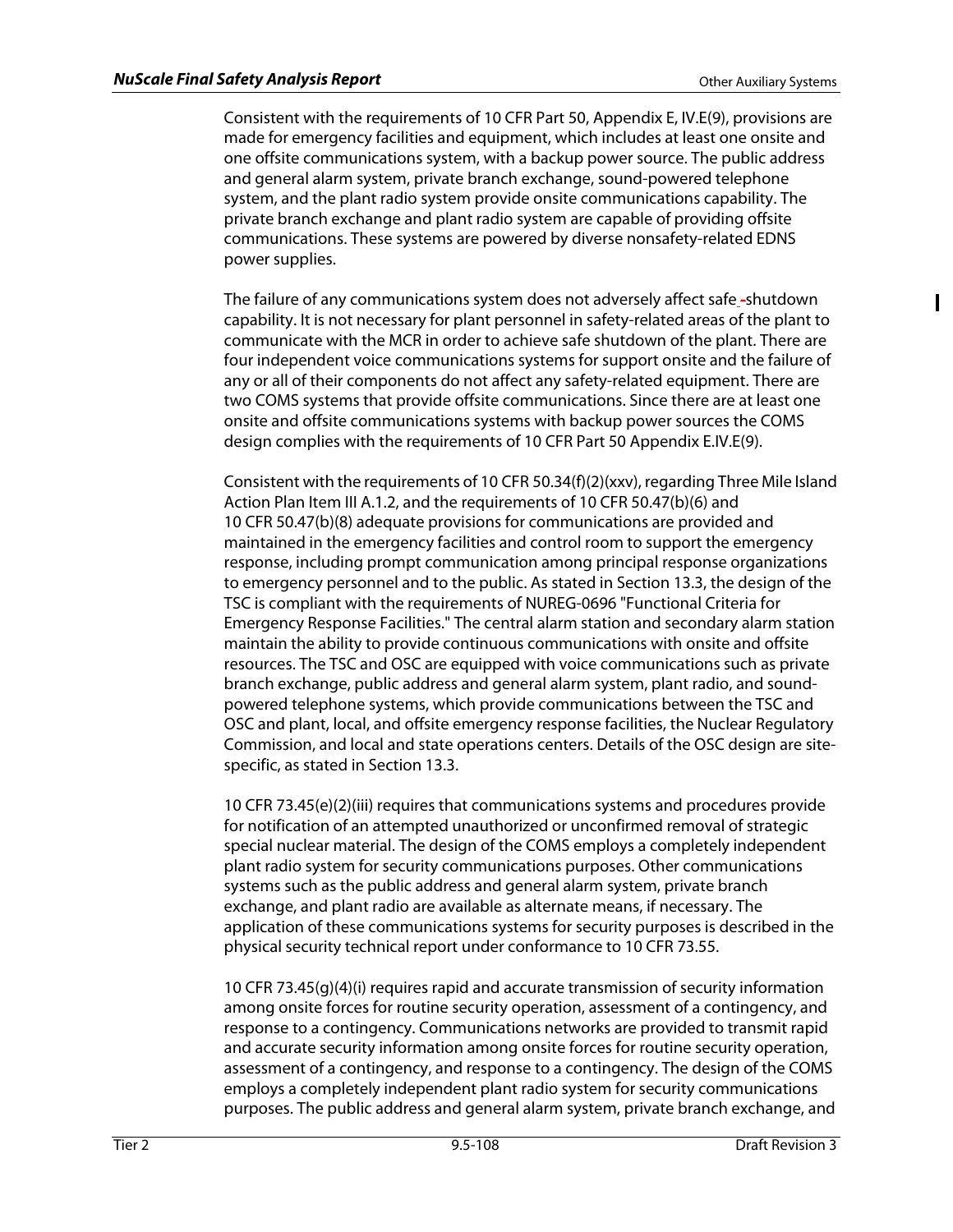- Provide for data collection of liquid and gaseous effluents to unrestricted areas (10 CFR 50.36a).
- Provide design features to reduce the potential contamination of the facility and the environment, as well as reducing radioactive waste generation (10 CFR 20.1406).
- For the control room ventilation system, perform protective functions while withstanding the effects of natural phenomena without loss of function (GDC 2).
- Provide initiation signals for automated system functions to maintain control room habitability of the control room under accident conditions (GPDC 19).
- Control the release of liquid and gaseous effluents from plant systems (GDC 60).
- Provide monitoring and sampling of fuel storage and handling areas, and radioactive waste management systems to detect excessive radiation levels, and initiate the appropriate automated system functions (GDC 61 and GDC 63).
- Provide monitoring of the effluent discharge paths, and the plant environs for radioactivity that may be released during normal operations, AOOs, and under postaccident conditions (GDC 64).
- Provide monitoring and sampling instrumentation for measuring and recording radiological data of noble gases at release points with continuous monitoring and sampling of radioactive iodine and particulates in gaseous effluents from accident release points in accordance with the requirements of 10 CFR 50.34(f)(2)(xvii).

# **11.5.2 System Description**

The effluent and process radiation monitoring and sampling provisions are described on a per system basis within Section 11.5.2.1 and Section 11.5.2.2. The following system descriptions apply to the systems on a generic basis. Information that is unique to a specific effluent or process monitor including automated system actuations is provided within the individual system descriptions.

The radiation monitors provide a continuous indication and an archiving function to the main control room. When a specified setpoint is exceeded, the effluent and process radiation monitors provide a visual and audible alarm in the main control room, and where specified, locally and in the waste management control room. Alarms are designed such that they do not reset without operator action. The radiation monitors remain operable when the alarm setpoint is exceeded. The process and effluent radiation monitoring instrumentation provides self-monitoring to the extent that power failure or equipment failure causes an alarm in the main control room.

Mitigating actions for abnormal events where a potentially contaminated system is leaking into a normally non-radiologically contaminated system are specified in site procedures. If required, operators have the ability to manually isolate and sample the potentially contaminated system using isolation valves operated from the main control room or locally in the plant. The alarm setpoints, control room monitoring capability, system sampling capability, and operator response in accordance with site procedures conform with GDC 60 and RG 4.21 and ensure that the objectives of 10 CFR 20.1406 are met.

I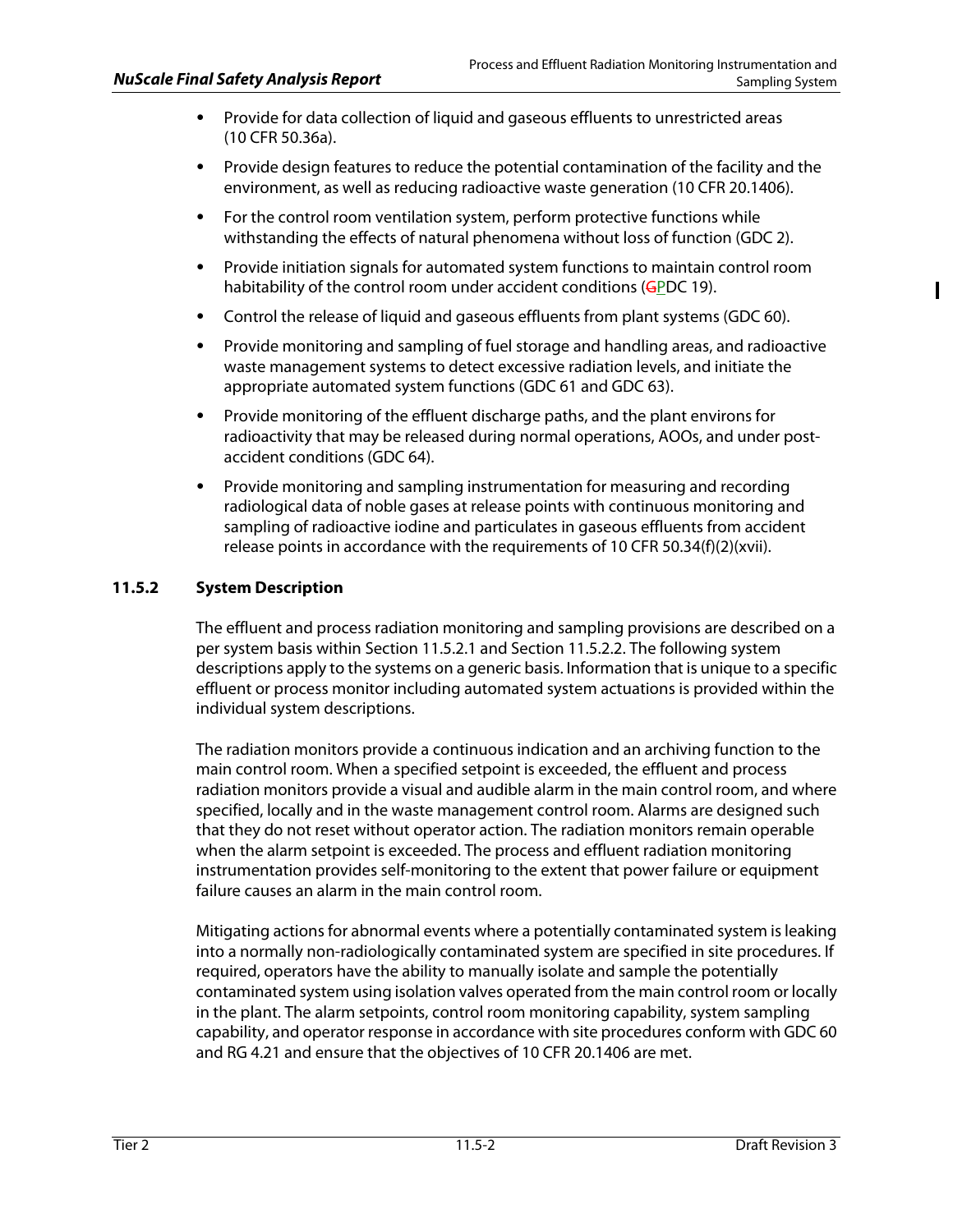significant release point as characterized in RG 1.21 and to verify the effluent monitor readings for the utility water system. The system is sampled for radioactive material content on a periodic basis to verify the effluent monitor readings for the UWS. The frequency is determined by the offsite dose calculation manual (ODCM) described in Section 11.5.2.6. Samples of the CWS are taken periodically from the sample points located in the cooling tower basins where turbulent flow ensures a representative sample. Provisions for CWS sampling are described in Table 11.5-3.

The CWS is described in Section 10.4.5.

# **11.5.2.2 Process Radiation Monitoring**

For each plant system that is potentially radiologically contaminated within its process liquid or gas, a description of its radiation monitoring and sampling equipment is provided. The applicable regulatory requirements for each system are considered, and a description of how these requirements are met is provided for each system.

# **11.5.2.2.1 Normal Control Room HVAC System**

The normal control room HVAC system (CRVS) protects personnel from exposure to radiation during abnormal and accident conditions initially by removing radioactive contamination from outside air via charcoal filtration. If conditions degrade and radiation levels are detected that exceed the capability of the charcoal filtration units or if power is not available, the environment within the control room boundary is isolated and pressurized with a bottled air supply from the control room habitability system (CRHS).

Three in-line radiation monitors are located upstream of the CRVS filter unit and the outdoor air isolation dampers that are in parallel with the CRVS filter unit. Upon detection of a high radiation level in the outside air intake, the system is realigned so that 100 percent of the outside air passes through the CRVS filter unit, containing high-efficiency particulate air and charcoal filters to process outside air and minimize radiation exposure to personnel within the control room boundary.

If air conditions are further degraded as sensed by two off-line radiation monitors downstream of the CRVS filter unit or if power is not available, the CRVS filter unit is stopped, the outside air intake is automatically isolated, the operating supply air handling unit is stopped, the general exhaust fan is stopped, the CRB battery room exhaust fan is stopped, and the CRHS system is initiated to facilitate continued control room habitability consistent with GPDC 19. Section 6.4.3.2 provides a complete discussion of the CRHS system initiation.

The radiation monitors that initiate the isolation for operation of the CRHS have augmented quality assurance requirements. The augmented quality requirements are specified in Table 3.2-1.

The CRVS radiation monitors provide continuous display and alarm capability to the MCR and provide the signal for the CRVS and CRHS automated functions. To ensure accurate and representative indication, these in-line and off-line monitors are designed to meet the guidance of ANSI/HPS N13.1-2011 (Reference 11.5-2).

 $\mathbf I$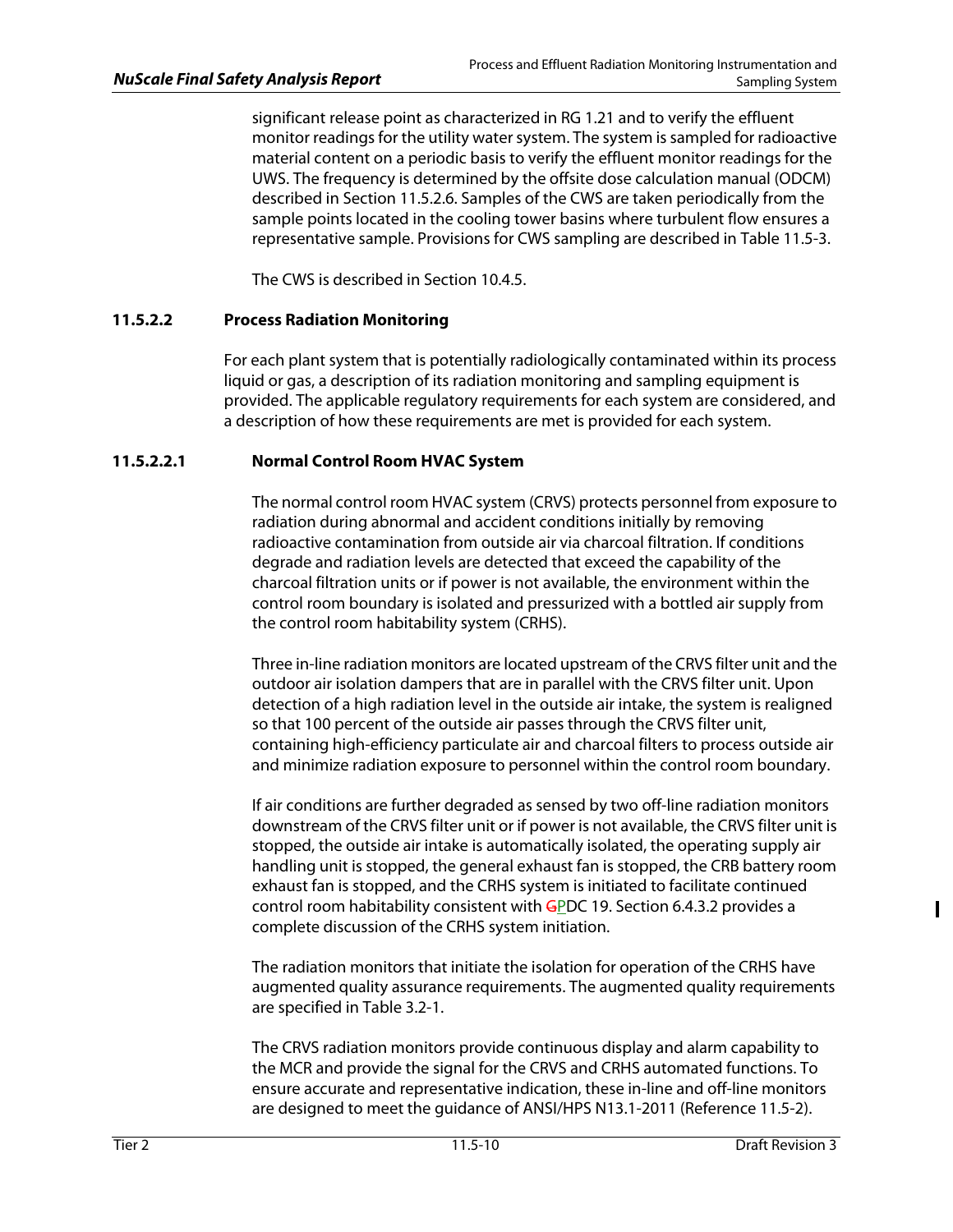Ш

protect plant personnel, members of the public, and susceptible equipment subject to environmental qualification requirements.

Shielding performance is in accordance with the following criteria:

- ALARA radiation protection principles of 10 CFR 20
- exposure limits of 10 CFR 20
- dose limits of <del>10 CFR 50, G</del>PDC 19

In addition, plant layout and shielding are used to limit equipment radiation doses to levels that are consistent with the assumptions used to demonstrate environmental qualification.

# **12.3.2.2 Design Considerations**

Shielding is provided for radioactive systems and components to reduce radiation levels commensurate with area personnel access requirements and ALARA principles. The radiation zone maps described in Section 12.3.1 indicate the radiation levels for plant areas.

As described in Section 12.3.1, shielding design features include permanent shielding and separation of components that constitute substantial radiation sources, the use of shielded cubicles, labyrinths, and shielded entrances to minimize dose. The selection of shielding materials considers the ambient environment and potential degradation mechanisms. Temporary shielding is considered where it is impractical to provide permanent shielding for substantial radiation sources.

Consistent with RG 8.8, streaming of radiation into accessible areas through penetrations for pipes, ducts, and other shield discontinuities is reduced by using layouts that prevent alignment with the radiation source, placing penetrations above head height to reduce personnel exposures, and using shadow shields to attenuate radiation streaming.

Consistent with RG 8.8, shielding analysis employs accurate modeling techniques and conservative approaches in the determination of shielding thickness. Source terms, geometries, and field intensities are analyzed conservatively. In addition to normal conditions, source terms include transient conditions such as resin transfers.

RAI 12.03-58

The material used for a significant portion of plant shielding is concrete. For most applications, concrete shielding is designed in accordance with ANSI/ANS 6.4-2006 (Reference 12.3-1). Table 12.3-6 and Table 12.3-7 show the shielding thicknesses assumed in the shielding analyses in plant buildings. In addition to concrete, other types of materials such as steel, water, tungsten, and polymer composites are considered for both permanent and temporary shielding. The use of lead is minimized.

For shield walls that contain a door, the door provides an equivalent radiation attenuation as the shield wall that contains the door. A listing of radiation shield doors is provided in Table 12.3-8 for the RXB and Table 12.3-9 for the RWB.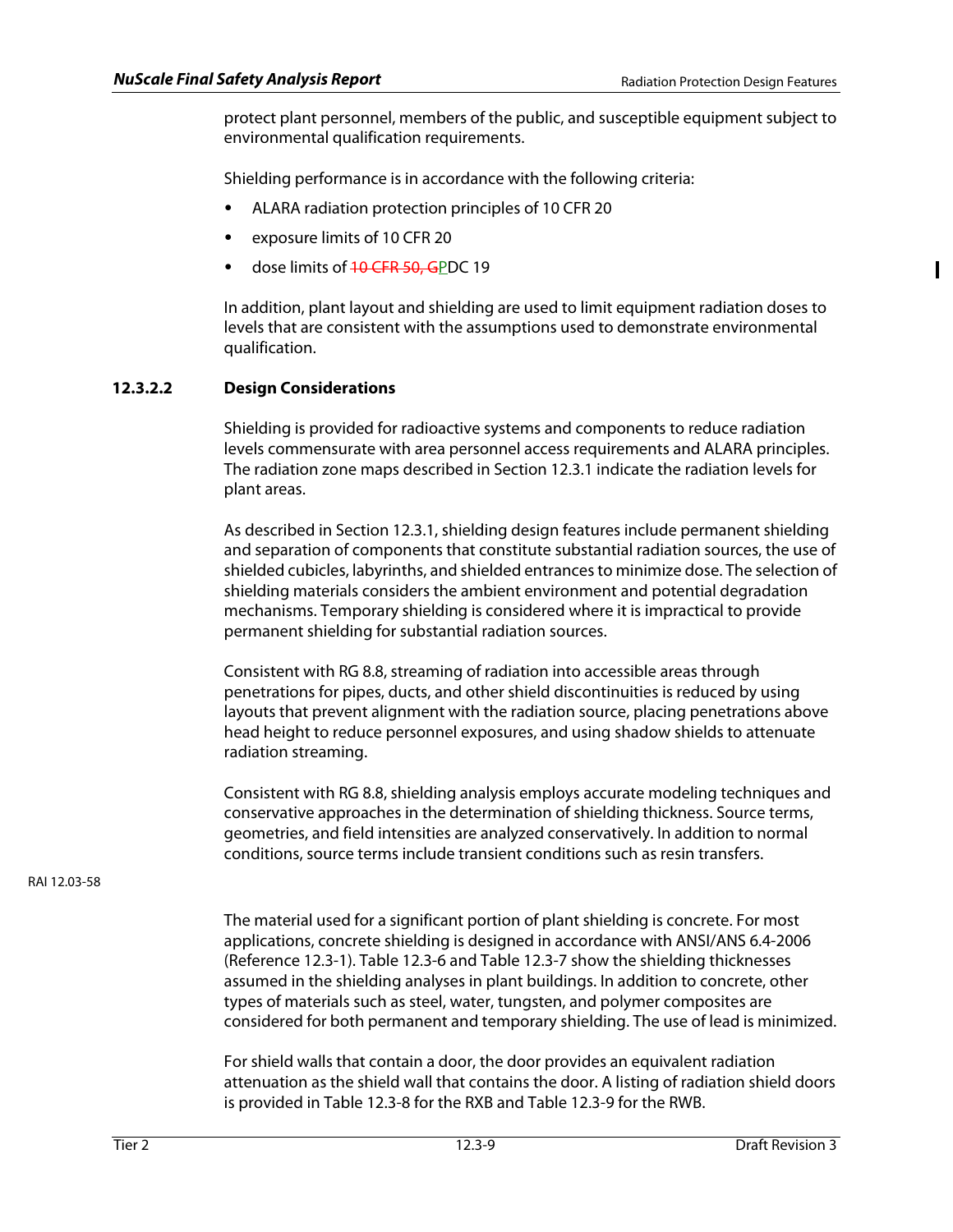Radiation zones are selected to facilitate personnel access for operation and maintenance.

# **12.3.2.4 Major Component Shielding Design Description**

## **12.3.2.4.1 NuScale Power Module**

An NPM is a self-contained nuclear steam supply system composed of a reactor core, a pressurizer, two steam generators integrated within the reactor pressure vessel, CRDMs and valves, and is housed in a compact steel containment vessel. The containment vessel is partially immersed in the reactor pool as shown in Figure 1.2-5.

Biological shielding is provided above each NPM to allow personnel access above the 126' elevation in the RXB. The bioshield design is described in Section 3.7.3.

The containment vessel, pool water, and pool wall provide shielding and attenuation. The pool wall thickness is used for attenuating radiation from the radiation sources associated with the NPM.

### RAI 12.03-55S1

COL Item 12.3-8: A COL applicant that references the NuScale Power Plant design certification will describe the radiation shielding design measures used to compensate for the main steam and main feedwater piping penetrations through the Reactor Building pool wall between the NuScale Power Module bays and the Reactor Building steam galleries near the 100 ft elevation (Shown on Figure 3.6-16 and Figure 3.6-17).

## **12.3.2.4.2 Main Control Room**

The dose rate in the main control room during normal operations is negligible. The Control Building (CRB) room locations and elevations are shown in figures provided in Section 1.2. The CRB walls are designed to attenuate radiation from the RXB. As indicated by Table 15.0-12, the  $GPC$  19 dose acceptance criteria for the control room are met for postulated accidents.

# **12.3.2.4.3 Reactor Building**

In general, the calculated dose rates in open areas and corridors of the RXB are less than five mrem/hr during normal operation as shown in the radiation zone maps (Figure 12.3-1a through Figure 12.3-1i).

The RXB includes systems that contain radioactive components. The major radiation sources in the RXB are associated with the NPM (see Section 12.3.2.4.1), chemical volume and control system, PCUS, and spent fuel storage. The shielding designs for these systems are described below.

## **Chemical and Volume Control System**

 $\mathbf I$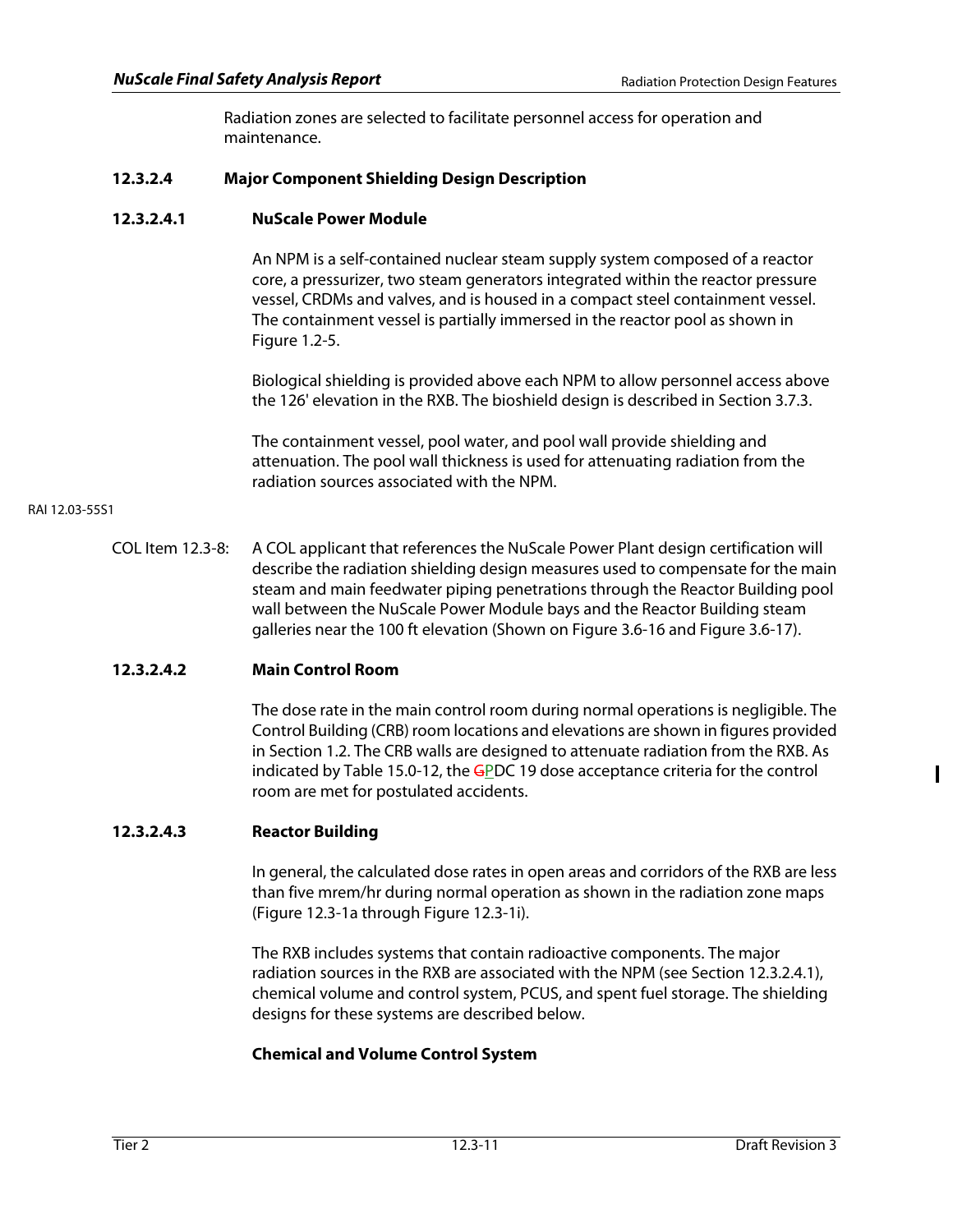$\blacksquare$ 

# **12.3.3.1 Design Objectives**

Design objectives for the plant heating ventilation and air conditioning systems include the following:

• During normal plant operations, the airborne radioactivity levels to which plant personnel are exposed in radiation controlled areas are maintained ALARA and within the limits specified in 10 CFR 20. The airborne radioactivity released during normal plant operations are also maintained ALARA and within the limits of 10 CFR 20, Appendix B, Table II.

## RAI 02.03.01-2, RAI 02.03.05-1

- During normal plant operations, the dose from airborne radioactive material exposure in unrestricted areas is maintained ALARA and within the limits specified in 10 CFR 20.1301 and 10 CFR 50, Appendix I.
- The dose to the control room personnel does not exceed the limits specified in 10 CFR 50, Appendix A, GPDC 19 following the design basis accidents described in Chapter 15.

## **12.3.3.2 Design Features to Minimize Personnel Exposure from Heating Ventilation and Air Conditioning Equipment**

The building ventilation systems are designed to maintain a negative pressure with respect to the outside environs and create air flow inside the building from areas of low airborne potential to areas of higher airborne potential.

Other design features that are incorporated to minimize radiation exposures to personnel are listed below.

- The design of the plant ventilation systems incorporates the guidance of RG 8.8.
- Ventilation fans and filters are provided with adequate access space to permit servicing with minimum personnel radiation exposure. The heating ventilation and air conditioning system is designed to allow rapid replacement of components. Filter-adsorber unit conformance complies with the recommendations of RG 1.140.
- Ventilation ducts are designed to minimize the buildup of radioactive contamination within the ducts.
- Access to ventilation systems in potentially radioactive areas can result in personnel exposure during maintenance, inspection, and testing. Equipment is located in low dose areas as much as practicable, with most equipment being located outside of rooms that contain significant radiation sources. The outside air supply units and building exhaust system components have adequate work space provided around each unit for anticipated maintenance, testing, and inspection.

# **12.3.3.3 Reactor Building Heating Ventilation and Air Conditioning System**

During normal operation, the RBVS services the areas inside the RXB by providing conditioned and filtered outside air. The exhaust from the RXB is normally filtered by a high-efficiency particulate air (HEPA) filter. If the spent fuel pool exhaust radiation monitors detect radioactivity above their setpoints, the exhaust flow from the spent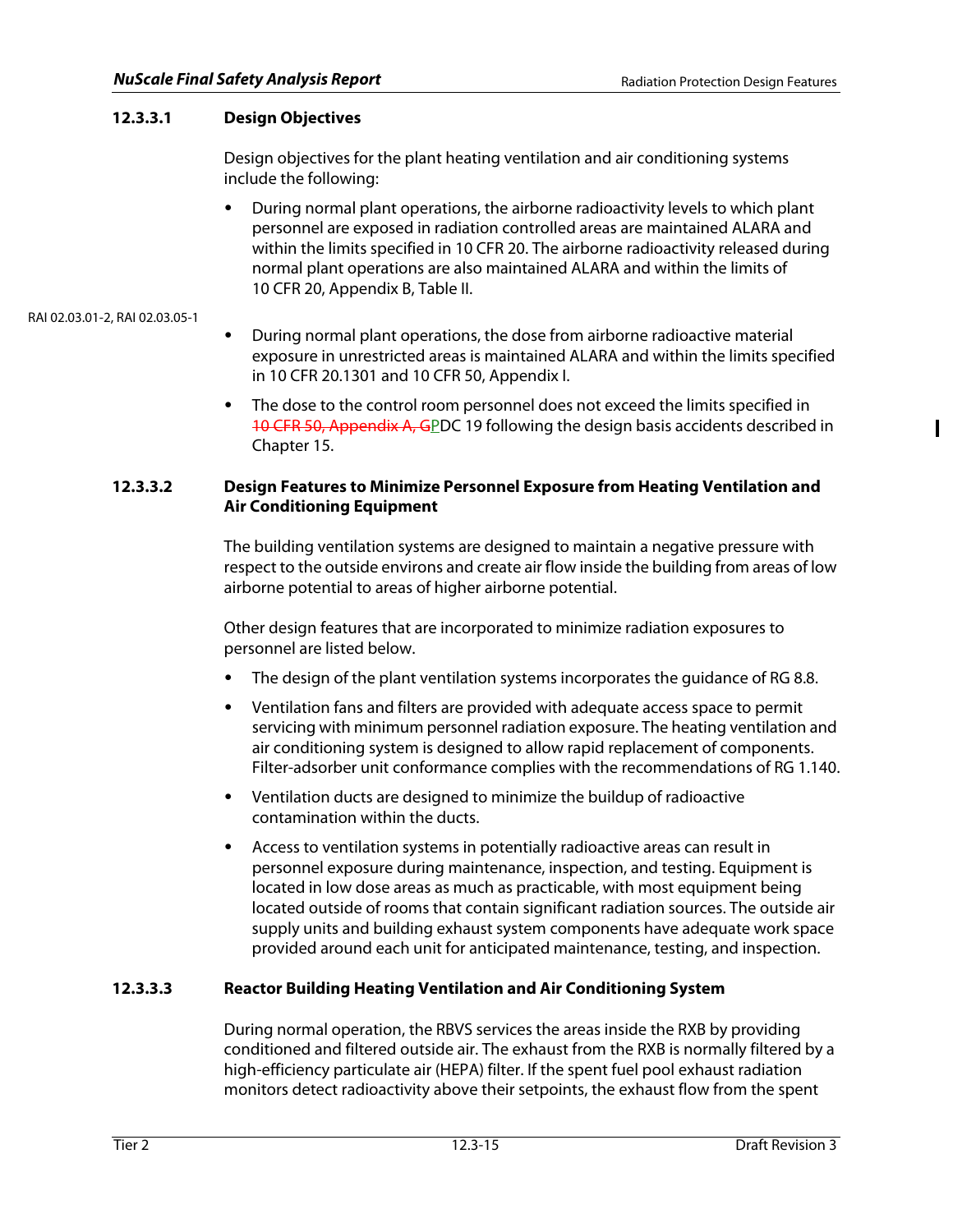fuel pool area is diverted to go through HEPA filters and charcoal adsorbers. See Section 9.4.2 for additional details.

The dry dock area is provided with exhaust flow to entrain airborne contamination that may result from NPM components being exposed to air during maintenance activities.

Heating ventilation and air conditioning equipment drains are routed to the RWDS.

In response to a high-radiation signal from the spent fuel exhaust ductwork, the RBVS will change into its high-radiological mode. In this mode, the spent fuel pool exhaust flow is diverted through both the HEPA filters and charcoal adsorbers. The general exhaust fans will reduce capacity and maintain the design exhaust airflows for the RWB and Annex Building. The RBVS supply will also reduce its capacity to provide ventilation air while maintaining a negative pressure in the RXB.

Adequate space for temporary shielding is provided to minimize personnel exposures during maintenance of ventilation equipment, including filters, inspection, and testing. In addition, the filter units are designed with features that minimize the time required for filter changes.

# **12.3.3.4 Radioactive Waste Building Heating Ventilation and Air Conditioning System**

The RWBVS serves the RWB as a once-through system. Outside air is introduced by the main supply air handling unit and is exhausted through the RBVS exhaust system. The main supply air handling unit contains both low and high efficiency outside air filters, a heating coil, and a chilled water cooling coil. Supply air from the main RWBVS is distributed throughout the RWB. Exhaust air is collected and conveyed to the RBVS general exhaust filter units and exhausted through the main stack. The RWBVS maintains airflow from areas of lesser potential contamination to areas of greater potential contamination. The RWBVS also maintains the RWB atmosphere at a slight negative pressure with respect to the outside. See Section 9.4.3 for additional details.

# **12.3.3.5 Normal Control Room Heating Ventilation and Air Conditioning System**

During normal operations, the normal control room HVAC system (CRVS) supplies conditioned air to the CRB, including the control room envelope (CRE), the technical support center, and the other areas, of the CRB with outside air that has been filtered (low and high efficiency) to maintain a suitable environment for personnel and equipment. The CRVS is designed to maintain a positive pressure inside the main control room (MCR) with respect to adjacent spaces. See Section 9.4.1 for additional details.

If a high radiation indication is received from an outside air intake radiation monitor, the supply air is routed through the CRVS filter unit which provides additional HEPA and charcoal filtration. Areas served by the CRVS (MCR and technical support center) are designed to maintain operator doses within GPDC 19 limits.

If power is not available, or if a high radiation indication is received from the radiation monitors downstream of the CRVS filter unit, the control room envelope (CRE) isolation dampers close and the control room habitability system is initiated.

Ι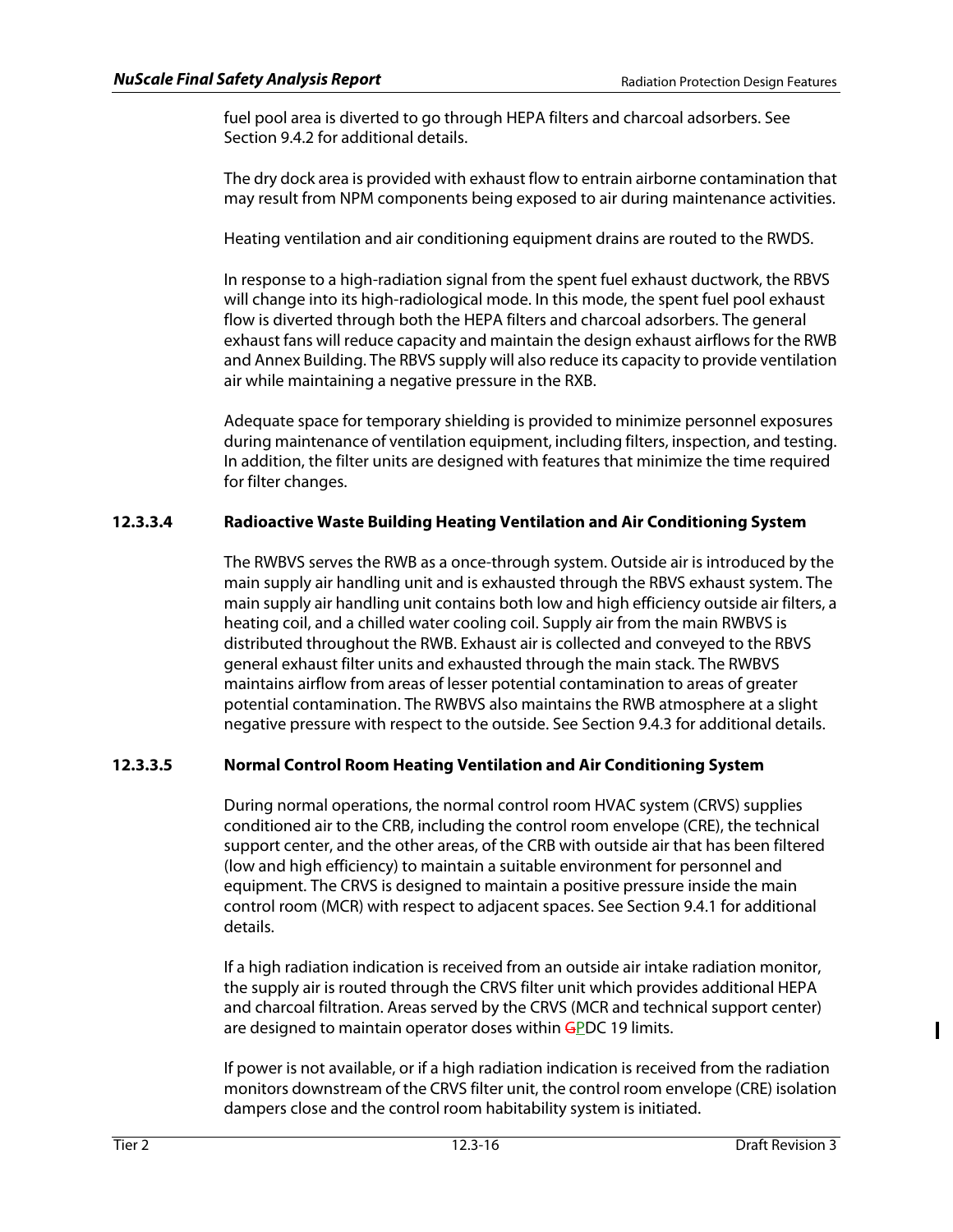| <b>ITAAC No.</b> | <b>System</b> | <b>Discussion</b>                                                                                                                                                                                                                                                                                                                                                                                                                                                                                                                                                                                                                                                                                      | <b>DBA</b> | Internal/External<br><b>Hazard</b> | Radiological | <b>PRA &amp; Severe FP</b><br><b>Accident</b> |  |
|------------------|---------------|--------------------------------------------------------------------------------------------------------------------------------------------------------------------------------------------------------------------------------------------------------------------------------------------------------------------------------------------------------------------------------------------------------------------------------------------------------------------------------------------------------------------------------------------------------------------------------------------------------------------------------------------------------------------------------------------------------|------------|------------------------------------|--------------|-----------------------------------------------|--|
| 03.11.04         | RXB           | Section 12.3, Radiation Protection Design Features, provides the<br>design bases for radiation shielding, including type, form and<br>material properties utilized in specific locations. Radiation shielding<br>is provided to meet the radiation zone and access requirements for<br>normal operation and post-accident conditions, and to demonstrate<br>compliance with 10 CFR 50.49, GDC 4, and GPDC 19. Compartment<br>walls, ceilings, and floors, or other barriers provide shielding.                                                                                                                                                                                                         |            |                                    | x            |                                               |  |
|                  |               | An ITAAC inspection is performed to verify that the thickness of RXB<br>radiation barriers is greater than or equal to the required thicknesses.<br>The required thicknesses are specified in Tier 1 Table 3.11-1.                                                                                                                                                                                                                                                                                                                                                                                                                                                                                     |            |                                    |              |                                               |  |
| 03.11.05         | <b>RXB</b>    | Section 12.3.2.2, Design Considerations, provides the design bases<br>for radiation shielding. Radiation shielding is provided to meet the<br>radiation zone requirements for normal operation and control room<br>access requirements for post-accident conditions. Radiation<br>attenuating doors must meet or exceed the radiation attenuation<br>capability of the wall within which they are installed.<br>An ITAAC inspection is performed to verify that the RXB radiation<br>attenuating doors are installed in their design location and have a<br>radiation attenuation capability that meets or exceeds that of the<br>wall within which they are installed in accordance with the approved |            |                                    | X            |                                               |  |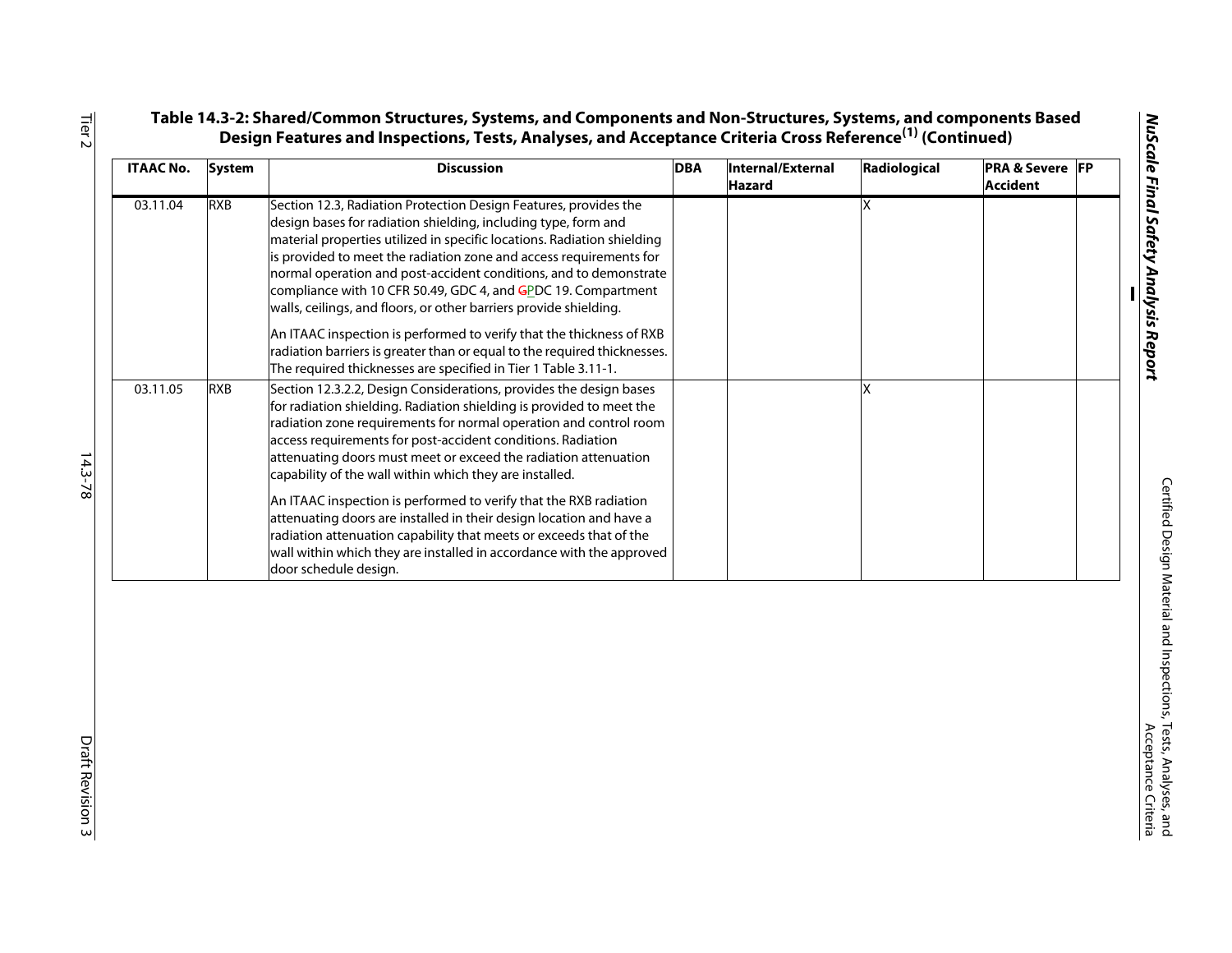# B 3.3 INSTRUMENTATION

# B 3.3.5 Remote Shutdown Station (RSS)

# BASES

BACKGROUND lnstrumentation located in the RSS provides the control room operator with sufficient displays to ensure the unit reaches a safe shutdown condition at<del>from</del> a location other than the control room. The RSS also ensures that control room signals are isolated preventing unintended signals from impacting indication of the unit conditions. This capability is necessary to protect against the possibility that the control room becomes inaccessible (Ref. 1). The passive core cooling systems provided by the Decay Heat Removal System, Emergency Core Cooling System, or an appropriate water level in the containment can be used to remove core decay heat. The use of PASSIVE COOLING systems allows extended operation with no operator action required in MODE 3 once initiated.

> If the control room becomes inaccessible, the operators can monitor and maintain the unit in MODE 3 using the displays that are in the RSS. The unit can be maintained in MODE 3 when PASSIVELY COOLED for an extended period of time.

> The RSS has several video display units which can be used to monitor unit conditions. The video display units are comparable to those provided in the control room and the operator can display information on the video display units in a manner which is comparable to the way the information is displayed in the control room. The operator normally selects an appropriate set of displays based on the particular operational goals being monitored by the operator at the time.

> The OPERABILITY of the remote shutdown display functions ensures there is sufficient information available on selected variables to reach and monitor the passive safety system performance, verify that the unit transitions to MODE 3 and PASSIVELY COOLINGED, and remains stable once this condition is reached should the control room become inaccessible. Activation of the RSS also ensures that control room signals are isolated when control room evacuation is required.

APPLICABLE The RSS is required to provide equipment at appropriate locations SAFETY outside the control room to monitor the safe shutdown condition of the ANALYSES unit, defined as MODE 3 with PASSIVE COOLING established. This is accomplished by providing instrumentation that displays unit conditions.

> Passive core cooling systems actuated if the control room is evacuated can establish and maintain safe shutdown conditions for the unit.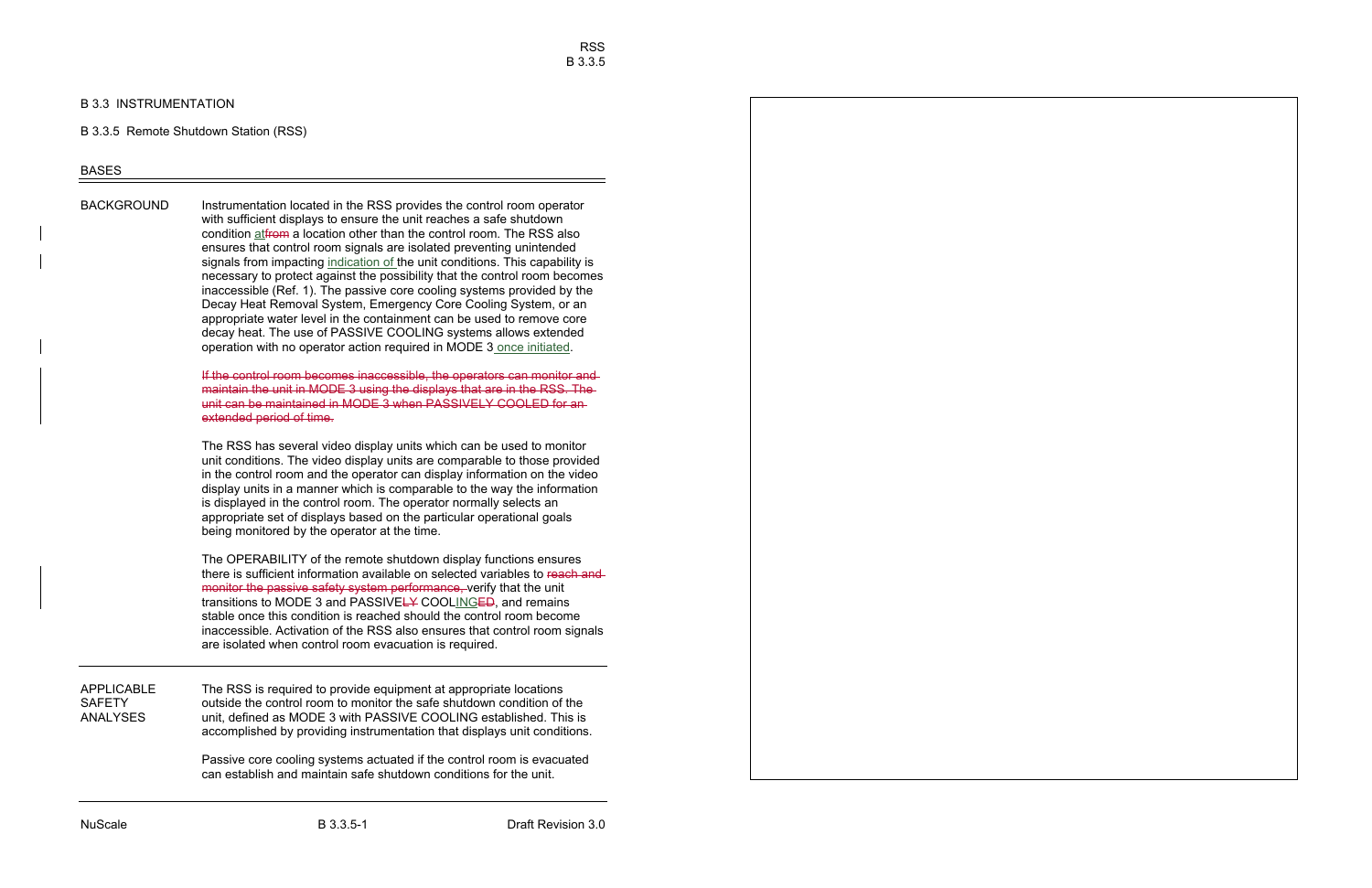The criteria governing the design and the specific system requirements for achieving safe shutdown conditions are located in 10 CFR 50, Appendix A, GDC 19 (Ref. 2), which NuScale implements as principal design criterion 19 described in FSAR section 3.1 (Ref. 3). However nNo additional operator actions are required after actuation of passive cooling and therefore the RSS only provides indication to monitor unit conditions.

The remote shutdown station satisfies Criterion 4 of 10 CFR 50.36(c)(2)(ii).

LCO The RSS LCO provides the OPERABILITY requirements of the displays necessary to monitor the passive cooling system performance, verify that the unit transitions to and remains stable once MODE 3 and PASSIVE COOLING is reached, while monitoring from a location other than the control room.

> The appropriate instrumentation in the RSS is OPERABLE if the display instrument functions needed to support the required monitoring capability are OPERABLE.

> The instrumentation located in the RSS covered by this LCO does not need to be energized or configured to perform its design function, to be considered OPERABLE. During normal operation, the RSS is in standby with the workstations powered and connected to the human machine interface network, but the displays not activated. This LCO is intended to ensure the instrumentation located in the RSS will be OPERABLE if unit conditions require that the RSS be placed in operation.

APPLICABILITY The instrumentation located in the RSS LCO is applicable in MODES 1, 2, and MODE 3 when not PASSIVELY COOLED. This is required so that the unit can be monitored to ensure the unit transitions to MODE 3 and PASSIVELY COOLED, and remains stable in MODE 3 and PASSIVELY COOLED for an extended period of time from a location other than the control room.

> This LCO is not applicable in MODE 3 and PASSIVELY COOLED, 4, or 5. In these MODES, the unit is already subcritical and in a condition of reduced Reactor Coolant System energy. Under these conditions, considerable time is available to restore necessary instrument functions if control room instruments or other actions are required.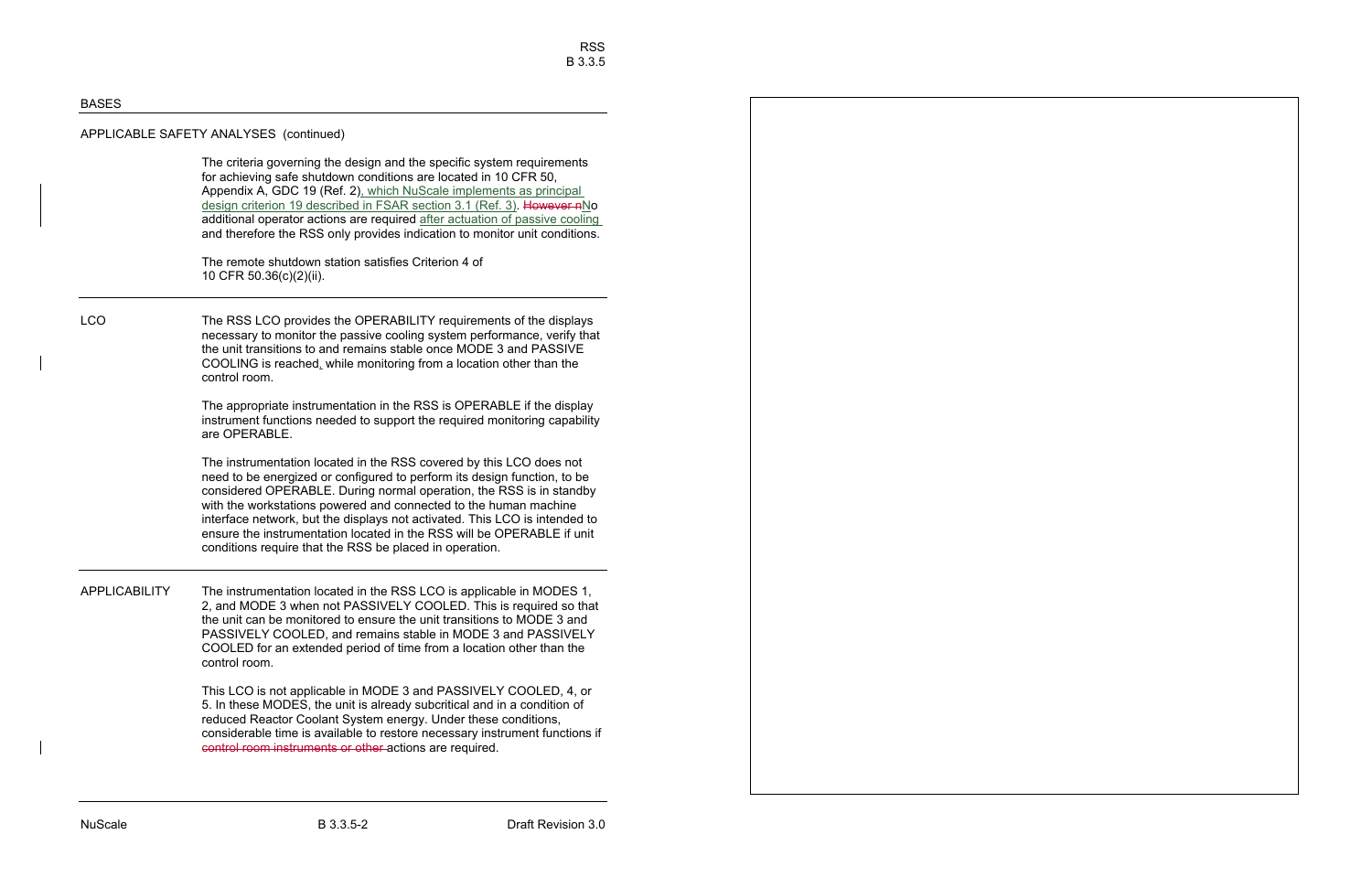# **ACTIONS**

Condition A addresses the situation where the instrumentation in the RSS is inoperable. The Required Action is to restore the instrumentation in the RSS to OPERABLE status within 30 days. The Completion Time is based on the system design for maintainability and the low probability of an event that would require evacuation of the control room.

# B.1 and B.2

 $A.1$ 

If the Required Action and associated Completion Time of Condition A is not met, the unit must be brought to a MODE or other specified condition in which the LCO does not apply. To achieve this status, the unit must be brought to at least MODE 2 within 6 hours and to MODE 3 and PASSIVELY COOLED within 36 hours.

The allowed Completion Times are reasonable to reach the required unit conditions from full power conditions in an orderly manner.

### **SURVEILLANCE** SR 3.3.5.1 REQUIREMENTS

SR 3.3.5.1 verifies that the transfer protocol can be performed and that it performs the required functions. This ensures that if the control room becomes inaccessible, from the RSSthe passive cooling system performance can be monitored and evaluated to verify that the unit is transitioning to MODE 3 and PASSIVELY COOLINGED, and remains stable once MODE 3 and PASSIVELY COOLED condition is reachedfrom the RSS.

The Surveillance Frequency is controlled under the Surveillance Frequency Control Program.

# SR 3.3.5.2

This Surveillance verifies that the workstations in the RSS receive indications from the Module Control System (MCS) and Plant Control System (PCS). The communication is accomplished by use of the MCS and PCS networks.

The Surveillance Frequency is controlled under the Surveillance Frequency Control Program.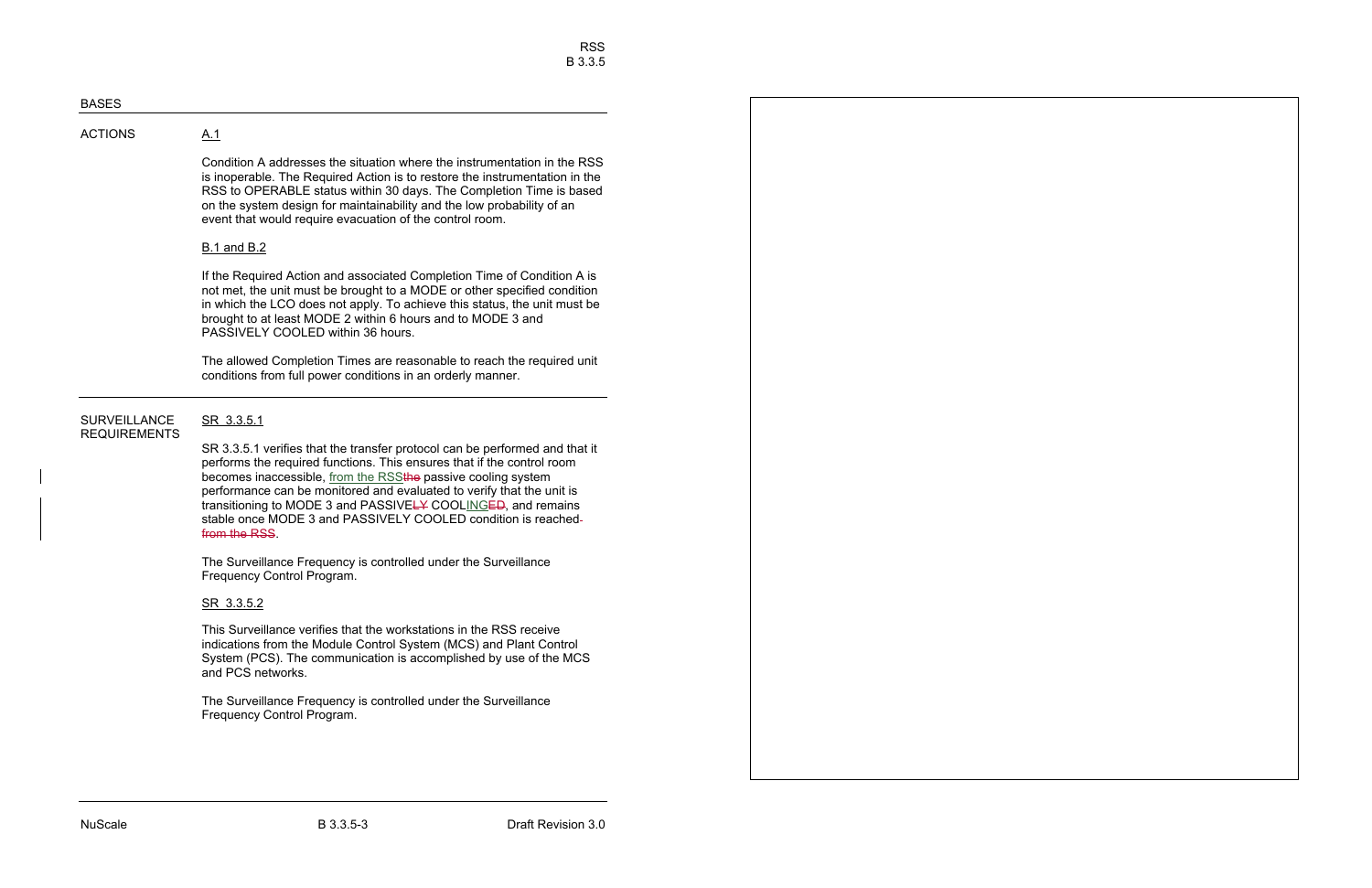# SURVEILLANCE REQUIREMENTS (continued)

# SR 3.3.5.3

SR 3.3.5.3 verifies the OPERABILITY of the RSS hardware and software by performing diagnostics to show that operator displays are capable of being called up and displayed to an operator at the RSS. The instrumentation in the RSS has several video display units which can be used by the operator.

The Surveillance Frequency is controlled under the Surveillance Frequency Control Program.

- REFERENCES 1. FSAR Chapter 7, "Instrumentation and Controls."
	- 2. 10 CFR 50, Appendix A, GDC 19.
	- 3. FSAR Section 3.1, "Conformance with U.S. Nuclear Regulatory Commission General Design Criteria."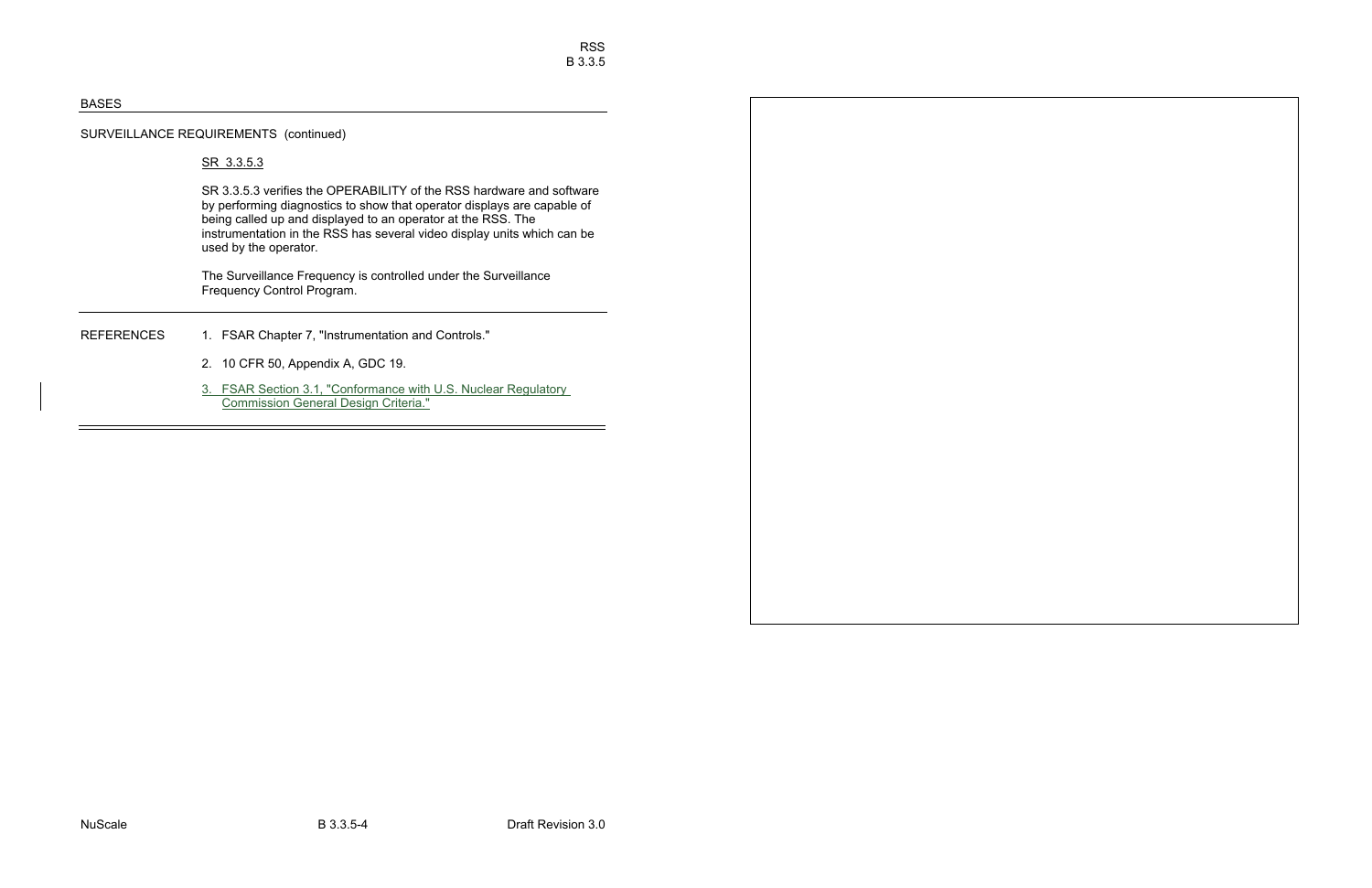| <b>APPLICABLE</b><br><b>SAFETY</b><br><b>ANALYSES</b> | The steam generator tube failure (SGTF) accident is the limiting design<br>basis event for SG tubes and avoiding an SGTF is the basis for this<br>Specification. The analysis of a SGTF event assumes a bounding primary<br>to secondary LEAKAGE rate equal to the operational LEAKAGE rate<br>limits in LCO 3.4.5, "RCS Operational LEAKAGE," plus the leakage rate<br>associated with a double-ended failure of a single tube. The accident<br>analysis for a SGTF assumes the contaminated secondary fluid is only<br>briefly released to the atmosphere via safety valves and the majority is<br>discharged to the main condenser.                                                                                                                                                                                                                                                                                                                                                                                                                                                                                                                    |
|-------------------------------------------------------|-----------------------------------------------------------------------------------------------------------------------------------------------------------------------------------------------------------------------------------------------------------------------------------------------------------------------------------------------------------------------------------------------------------------------------------------------------------------------------------------------------------------------------------------------------------------------------------------------------------------------------------------------------------------------------------------------------------------------------------------------------------------------------------------------------------------------------------------------------------------------------------------------------------------------------------------------------------------------------------------------------------------------------------------------------------------------------------------------------------------------------------------------------------|
|                                                       | The analysis for design basis accidents and transients other than a SGTF<br>assume the SG tubes retain their structural integrity (i.e., they are<br>assumed not to fail.) In these analyses, the steam discharge to the<br>atmosphere is based on the total primary to secondary LEAKAGE from all<br>SGs <sub>-</sub> -or is assumed to increase as a result of accident induced<br>conditions. For accidents that do not involve fuel damage, the primary<br>coolant activity level of DOSE EQUIVALENT I-131 is assumed to be<br>equal to the LCO 3.4.8, "RCS Specific Activity," limits. For accidents that<br>assume fuel damage, the primary coolant activity is a function of the<br>amount of activity released from the damaged fuel. The dose<br>consequences of these events are within the limits of GDC 19 (Ref. 2)<br>which NuScale implements as principal design criterion 19 described in<br><b>FSAR section 3.1 (Ref. 3), 10 CFR 50.34 (Ref. <math>43</math>) or the NRC approved</b><br>licensing basis (e.g., a small fraction of these limits).<br>Steam generator tube integrity satisfies Criterion 2 of<br>10 CFR 50.36(c)(2)(ii). |
| <b>LCO</b>                                            | The LCO requires that SG tube integrity be maintained. The LCO also<br>requires that all SG tubes that satisfy the plugging criteria be plugged in<br>accordance with the Steam Generator Program.                                                                                                                                                                                                                                                                                                                                                                                                                                                                                                                                                                                                                                                                                                                                                                                                                                                                                                                                                        |
|                                                       | During an SG inspection, any inspected tube that satisfies the Steam<br>Generator Program plugging criteria is removed from service by plugging.<br>If a tube was determined to satisfy the plugging criteria but was not<br>plugged, the tube may still have tube integrity.                                                                                                                                                                                                                                                                                                                                                                                                                                                                                                                                                                                                                                                                                                                                                                                                                                                                             |
|                                                       | In the context of this Specification, a SG tube is defined as the entire<br>length of the tube, including the tube wall, between the tube-to-tubesheet<br>weld at the tube inlet and the tube-to-tubesheet weld at the tube outlet.<br>The tube-to-tubesheet weld is not considered part of the tube.                                                                                                                                                                                                                                                                                                                                                                                                                                                                                                                                                                                                                                                                                                                                                                                                                                                     |
|                                                       | A SG tube has tube integrity when it satisfies the SG performance criteria.<br>The SG performance criteria are defined in Specification 5.5.4, "Steam<br>Generator Program," and describe acceptable SG tube performance.<br>The Steam Generator Program also provides the evaluation process for                                                                                                                                                                                                                                                                                                                                                                                                                                                                                                                                                                                                                                                                                                                                                                                                                                                         |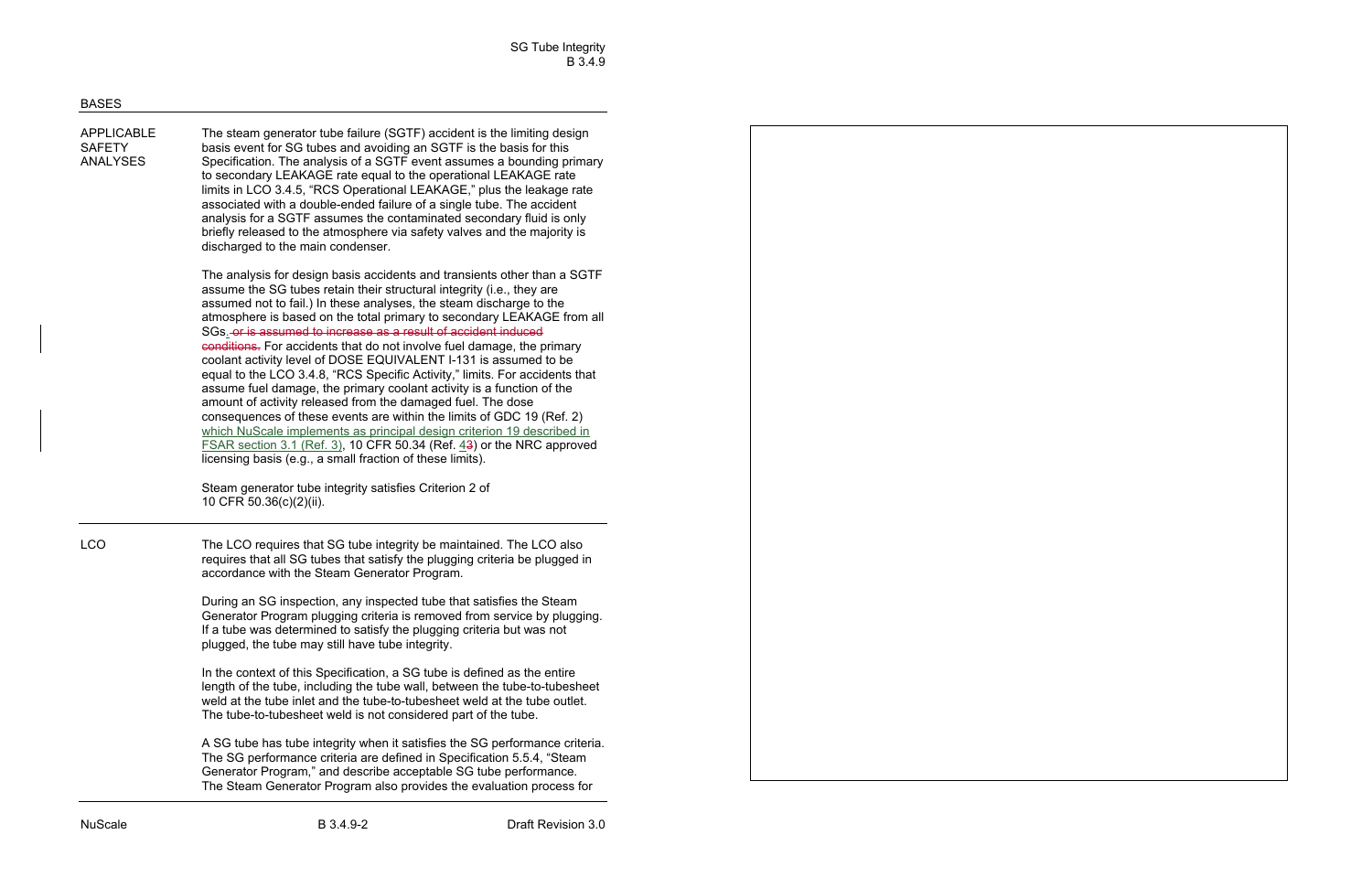# LCO (continued)

There are three SG performance criteria: structural integrity, accident induced leakage, and operational LEAKAGE. Failure to meet any one of these criteria is considered failure to meet the LCO.

The structural integrity performance criterion provides a margin of safety against tube failure or collapse under normal and accident conditions, and ensures structural integrity of the SG tubes under all anticipated transients included in the design specification. Tube failure is defined as, "The gross structural failure of the tube wall. The condition typically corresponds to an unstable opening displacement (e.g., opening area increased in response to constant pressure) accompanied by ductile (plastic) tearing of the tube material at the ends of the degradation." Tube collapse is defined as, "For the load displacement curve for a given structure, collapse occurs at the top of the load versus displacement curve where the slope of the curve becomes zero." The structural integrity performance criterion provides guidance on assessing loads that have a significant effect on burst or collapse. In that context, the term "significant" is defined as "An accident loading condition other than differential pressure is considered significant when the addition of such loads in the assessment of the structural integrity performance criterion could cause a lower structural limit or limiting failure/collapse condition to be established." For tube integrity evaluations, except for circumferential degradation, axial thermal loads are classified as secondary loads. For circumferential degradation, the classification of axial thermal loads as primary or secondary loads will be evaluated on a case-by-case basis. The division between primary and secondary classifications will be based on detailed analysis and/or testing.

Structural integrity and the accident induced leakage performance criteria ensures that calculated stress intensity in a SG tube not exceed ASME Code, Section III (Ref. 54) limits for Design and all Service Level A, B, C and D Conditions included in the design specification. SG tube Service Level D represents limiting accident loading conditions. Additionally, NEI 97-06 Tube Structural Integrity Performance Criterion establishes safety factors for tubes with characteristic defects (axial and longitudinal cracks and wear defects), including normal operating pressure differential and accident pressure differential, in addition to other associated accident loads consistent with guidance in Draft Regulatory Guide 1.121 (Ref. 65). Therefore in addition to meeting the structural integrity criteria, no additional accident induced primary-to-secondary LEAKAGE is assumed to occur as the result of a postulated design basis accident other than a SGTF.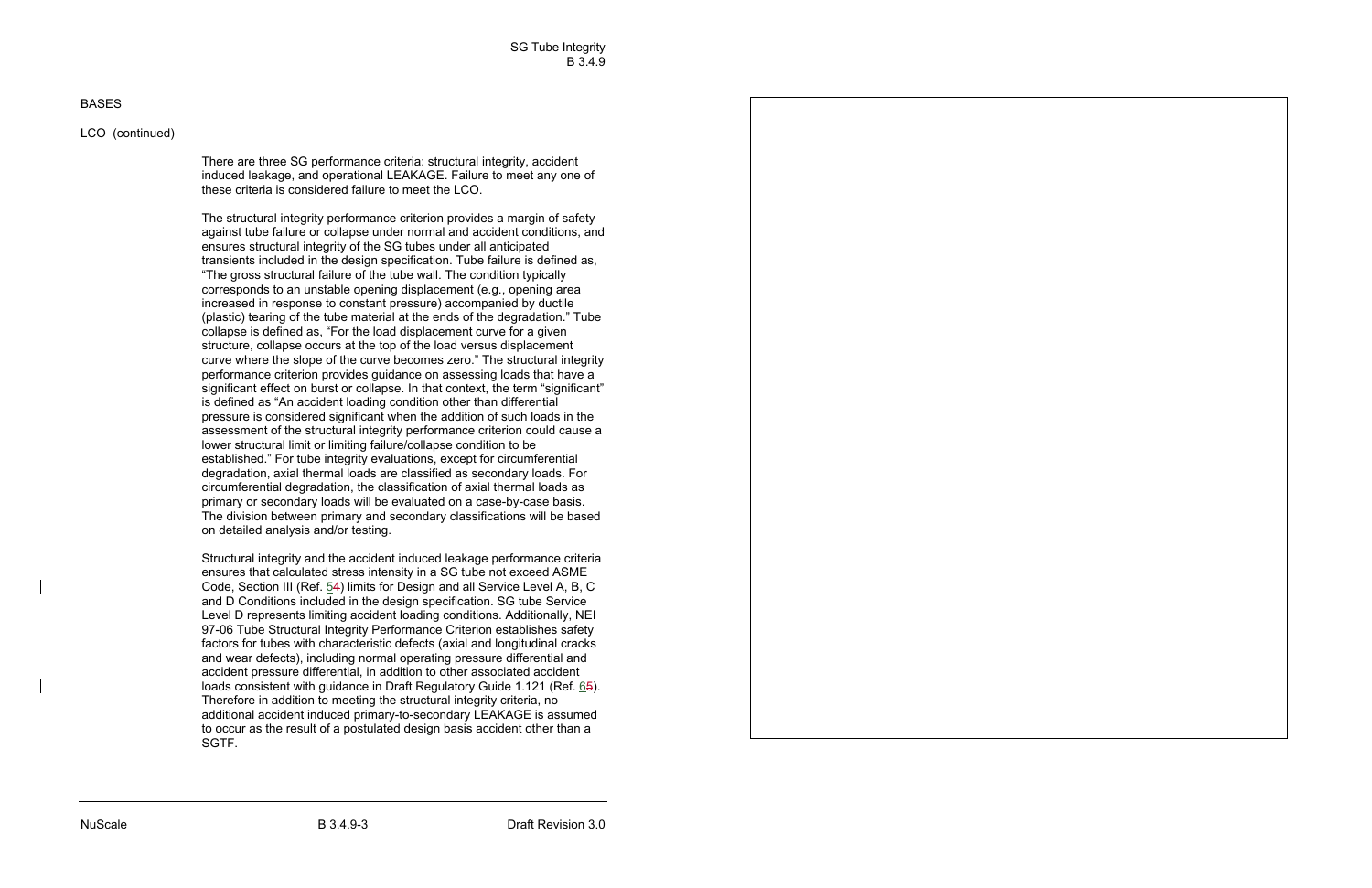# SURVEILLANCE REQUIREMENTS (continued)

"as found" condition of the SG tubes. The purpose of the condition monitoring assessment is to ensure that the SG performance criteria have been met for the previous operating period.

The Steam Generator Program determines the scope of the inspection and the methods used to determine whether the tubes contain flaws satisfying the tube plugging criteria. Inspection scope (i.e., which tubes or areas of tubing within the SG are to be inspected) is a function of existing and potential degradation locations. The Steam Generator Program also specifies the inspection methods to be used to find potential degradation. Inspection methods are a function of degradation morphology, non-destructive examination (NDE) technique capabilities, and inspection locations.

The Steam Generator Program defines the Frequency of SR 3.4.9.1. The Frequency is determined by the operational assessment and other limits in the SG examination guidelines (Ref. 76). The Steam Generator Program uses information on existing degradations and growth rates to determine an inspection Frequency that provides reasonable assurance that the tubing will meet the SG performance criteria at the next scheduled inspection. In addition, Specification 5.5.4 contains prescriptive requirements concerning inspection intervals to provide added assurance that the SG performance criteria will be met between scheduled inspections.

If crack indications are found in any SG tube, the maximum inspection interval for all affected and potentially affected unit SGs is restricted by Specification 5.5.4 until subsequent inspections support extending the inspection interval.

# <u>SR 3.4.9.2</u>

During an SG inspection, any inspected tube that satisfies the Steam Generator Program plugging criteria is removed from service by plugging. The tube plugging criteria delineated in Specification 5.5.4 are intended to ensure that tubes accepted for continued service satisfy the SG performance criteria with allowance for error in the flaw size measurement and for future flaw growth. In addition, the tube plugging criteria, in conjunction with other elements of the Steam Generator Program, ensure that the SG performance criteria will continue to be met until the next inspection of the subject tube(s). Reference 1 provides guidance for performing operational assessments to verify that the tubes remaining in service will continue to meet the SG performance criteria.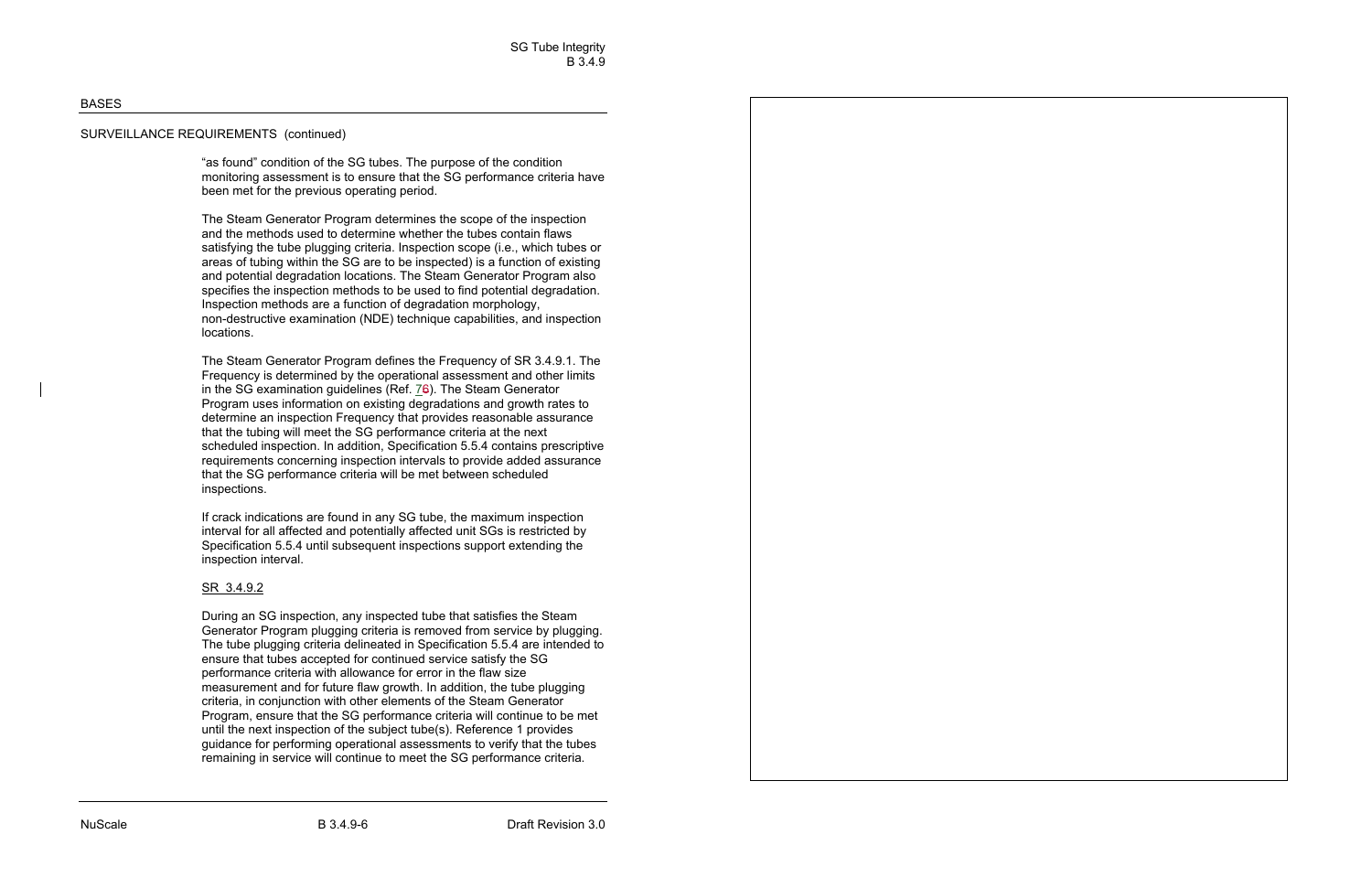# SURVEILLANCE REQUIREMENTS (continued)

The Frequency of prior to entering MODE 3 following a SG inspection ensures that the Surveillance has been completed and all tubes meeting the plugging criteria are plugged prior to subjecting the SG tubes to significant primary to secondary pressure differential.

- REFERENCES 1. NEI 97-06, Rev. [3], "Steam Generator Program Guidelines."
	- 2. 10 CFR 50 Appendix A, GDC 19.
	- 3. FSAR Section 3.1, "Conformance with U.S. Nuclear Regulatory Commission General Design Criteria."
	- 43. 10 CFR 50.34.
	- 54. ASME Boiler and Pressure Vessel Code, Section III, Subsection NB.
	- 65. Draft Regulatory Guide 1.121, "Basis for Plugging Degraded Steam Generator Tubes," August 1976.
	- 76. EPRI, "Pressurized Water Reactor Steam Generator Examination Guidelines," Rev. [4].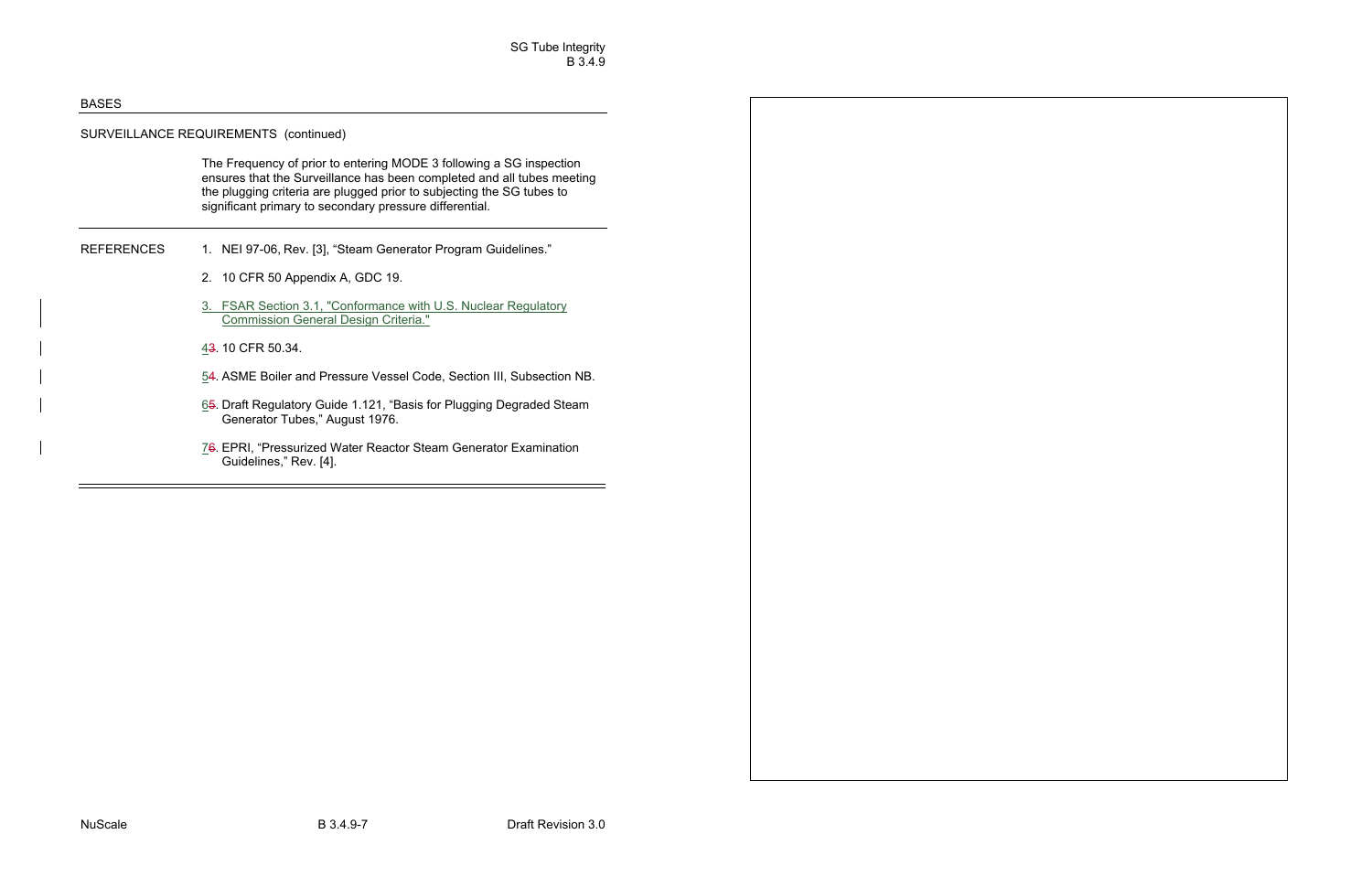# **17. 10 CFR 50, Appendix A, Criterion 19, Control Room**

# **17.1 Introduction and Request**

# **17.1.1 Summary**

NuScale Power, LLC, (NuScale) requests an exemption from General Design Criterion (GDC) 19 to depart from the portion of the rule requiring equipment outside the control room with a potential capability for subsequent cold shutdown of the reactor when the control room is evacuated.

The underlying intent of the remote shutdown portion of GDC 19 is to provide means for operators to place and maintain the reactor in a safe condition in the event of a control room evacuation. NuScale is requesting an exemption to clarify the GDC requirements as they apply to the NuScale design and substitute the term "safe shutdown" for "cold shutdown." Cold shutdown (i.e., the reactor coolant system at atmospheric pressure and < 200°F following a reactor cooldown) is not necessary to ensure a long-term safe condition following control room evacuation for NuScale's passive advanced light water reactor design. Cold shutdown is not a defined Mode under NuScale's Technical Specification definitions.

In the event of a main control room (MCR) evacuation, all reactors are tripped and decay heat removal and containment isolation are initiated prior to operators evacuating the MCR. These actions result in passive cooling that achieves and maintains safe shutdown (i.e., Mode 3 where  $k_{eff}$  < 0.99 and all NPM reactor coolant temperatures are < 420°F). Operators can also place the reactors in safe shutdown from outside the MCR in the module protection system (MPS) equipment rooms within the reactor building.

Following shutdown and initiation of passive cooling, the NuScale design does not rely on operator action outside of the MCR to maintain a safe stable shutdown condition, and control room signals are isolated preventing unintended signals from impacting unit conditions. In addition, no instrumentation or controls are necessary outside the MCR to maintain the NuScale Power Modules (NPMs) in a safe shutdown condition.

The design includes a remote shutdown station (RSS) to monitor plant conditions; however, there are no displays, alarms, or controls in the RSS necessary to achieve or maintain safe shutdown of the NPMs. If the MCR is evacuated, the RSS serves as a central location for the operators to monitor the modules in a safe shutdown condition with DHRS in service for each module. Additionally, the RSS provides defense-in-depth capability to monitor the plant remotely from the MCR and control balance of plant equipment to support asset protection and long-term plant recovery in events where the MCR becomes uninhabitable.

Therefore, NuScale requests an exemption from GDC 19 to implement a design-specific Principal Design Criterion (PDC) 19 that meets the underlying purpose of GDC 19's requirement for means to maintain the reactor in a safe condition in the event of a control room evacuation. Additional changes to PDC 19 are incorporated to improve clarity of the design criterion. As a result of this exemption, the NuScale Power Plant design conforms to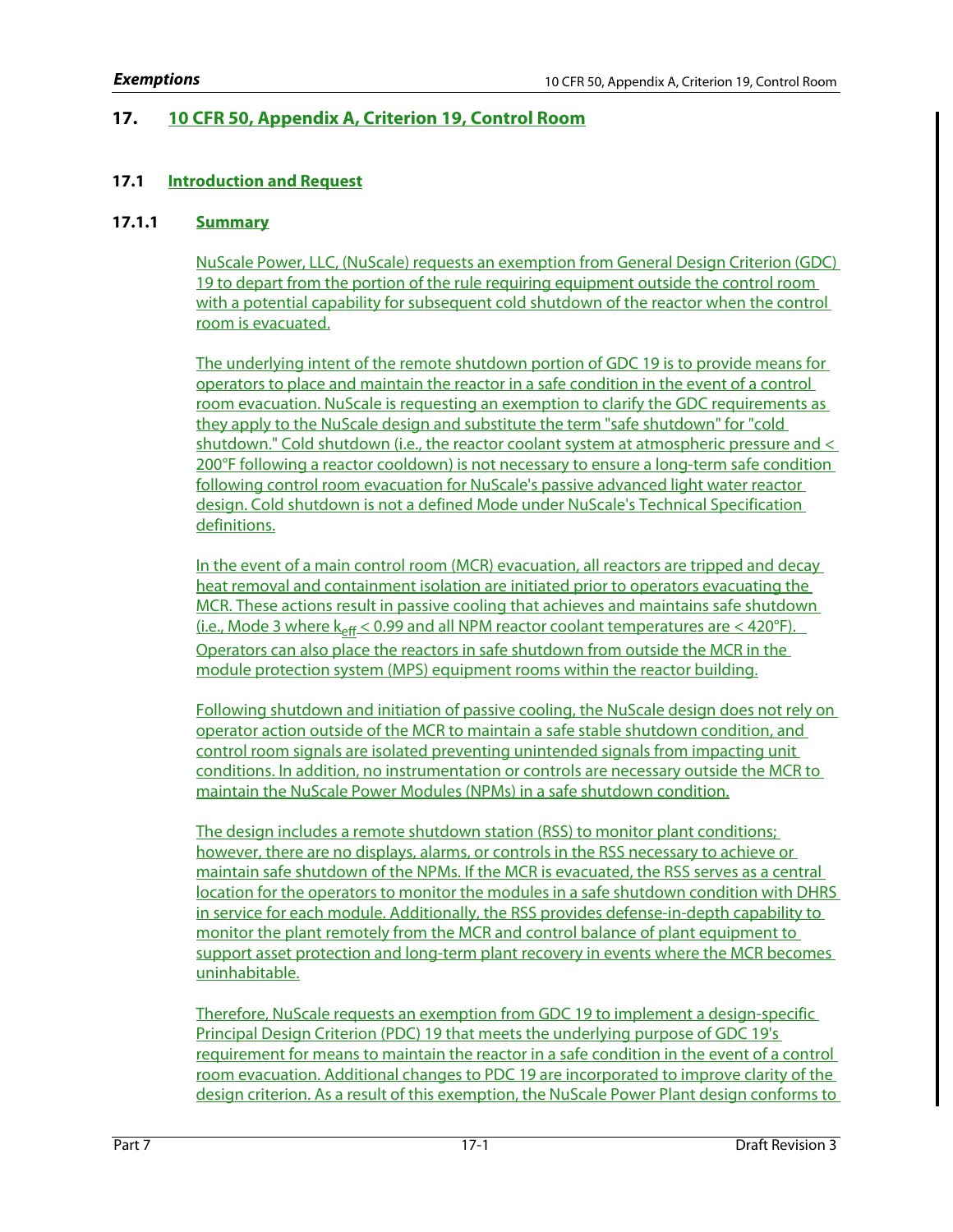a principal design criterion for safe shutdown capability in the event of MCR evacuation rather than a requirement for cold shutdown.

# **17.1.2 Regulatory Requirements**

# 10 CFR 52.47(a) states, in part:

The [design certification] application must contain a final safety analysis report (FSAR) that describes the facility, presents the design bases and the limits on its operation, and presents a safety analysis of the structures, systems, and components and of the facility as a whole, and must include the following information:

. . .

# (3) The design of the facility including:

- (i) The principal design criteria for the facility. Appendix A to 10 CFR part 50, general design criteria (GDC), establishes minimum requirements for the principal design criteria for water-cooled nuclear power plants similar in design and location to plants for which construction permits have previously been issued by the Commission and provides guidance to applicants in establishing principal design criteria for other types of nuclear power units;
- (ii) The design bases and the relation of the design bases to the principal design criteria. . .

The introduction to 10 CFR 50, Appendix A states, in part:

[T]here may be water-cooled nuclear power units for which fulfillment of some of the General Design Criteria may not be necessary or appropriate. For plants such as these, departures from the General Design Criteria must be identified and justified.

## 10 CFR 50, Appendix A, GDC 19 states:

Criterion 19 - Control room. A control room shall be provided from which actions can be taken to operate the nuclear power unit safely under normal conditions and to maintain it in a safe condition under accident conditions, including loss-of-coolant accidents. Adequate radiation protection shall be provided to permit access and occupancy of the control room under accident conditions without personnel receiving radiation exposures in excess of 5 rem whole body, or its equivalent to any part of the body, for the duration of the accident. Equipment at appropriate locations outside the control room shall be provided (1) with a design capability for prompt hot shutdown of the reactor, including necessary instrumentation and controls to maintain the unit in a safe condition during hot shutdown, and (2) with a potential capability for subsequent cold shutdown of the reactor through the use of suitable procedures.

Applicants for and holders of construction permits and operating licenses under this part who apply on or after January 10, 1997, applicants for design approvals or certifications under part 52 of this chapter who apply on or after January 10, 1997,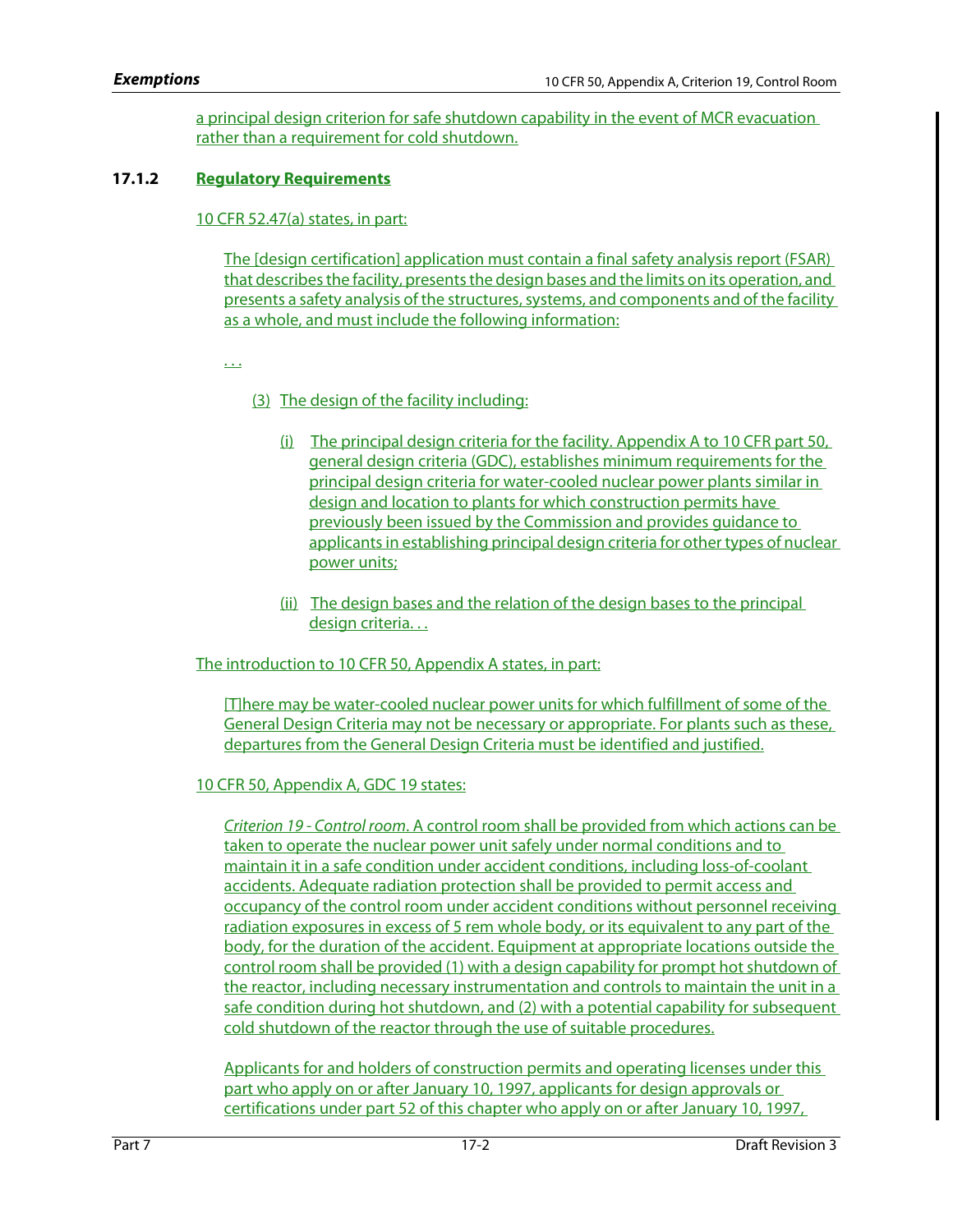applicants for and holders of combined licenses or manufacturing licenses under part 52 of this chapter who do not reference a standard design approval or certification, or holders of operating licenses using an alternative source term under § 50.67, shall meet the requirements of this criterion, except that with regard to control room access and occupancy, adequate radiation protection shall be provided to ensure that radiation exposures shall not exceed 0.05 Sv (5 rem) total effective dose equivalent (TEDE) as defined in § 50.2 for the duration of the accident.

# **17.1.3 Exemption Sought**

Pursuant to 10 CFR 52.7, NuScale requests an exemption from GDC 19, which requires equipment outside the control room providing a potential capability for cold shutdown of the reactor through the use of suitable procedures.

# **17.1.4 Effect on NuScale Regulatory Conformance**

As a result of this exemption, the NuScale Power Plant design, as reflected in the Final Safety Analysis Report (FSAR), conforms to a Principal Design Criterion (PDC) requiring the design capability for safe shutdown from equipment outside the control room, in lieu of the requirements for "design capability for prompt hot shutdown" and "potential capability for subsequent cold shutdown" as specified in GDC 19. PDC 19 also clarifies the requirements for control room radiation protection consistent with the current rule. NuScale's Principal Design Criterion is stated in FSAR Section 3.1, and reflected below:

Criterion 19 - Control room.

A control room shall be provided from which actions can be taken to operate the nuclear power unit safely under normal conditions and to maintain it in a safe condition under accident conditions, including loss-of-coolant accidents.

Adequate radiation protection shall be provided to permit access and occupancy of the control room under accident conditions without personnel receiving radiation exposures in excess of 5 rem total effective dose equivalent (TEDE) as defined in 10 CFR 50.2 for the duration of the accident.

Equipment at appropriate locations outside the control room shall be provided with a design capability for safe shutdown of the reactor, including necessary instrumentation and controls to maintain the unit in a safe shutdown condition.

# **17.2 Justification for Exemption**

The principal requirement of GDC 19 is to provide a control room from which actions can be taken to operate the nuclear power unit safely under normal conditions and to maintain it in a safe condition under accident conditions, including loss-of-coolant accidents, while providing adequate radiation protection for personnel. A secondary requirement is that facilities have equipment at appropriate locations outside the control room " (1) with a design capability for prompt hot shutdown of the reactor, including necessary instrumentation and controls to maintain the unit in a safe condition during hot shutdown, and (2) with a potential capability for subsequent cold shutdown of the reactor through the use of suitable procedures."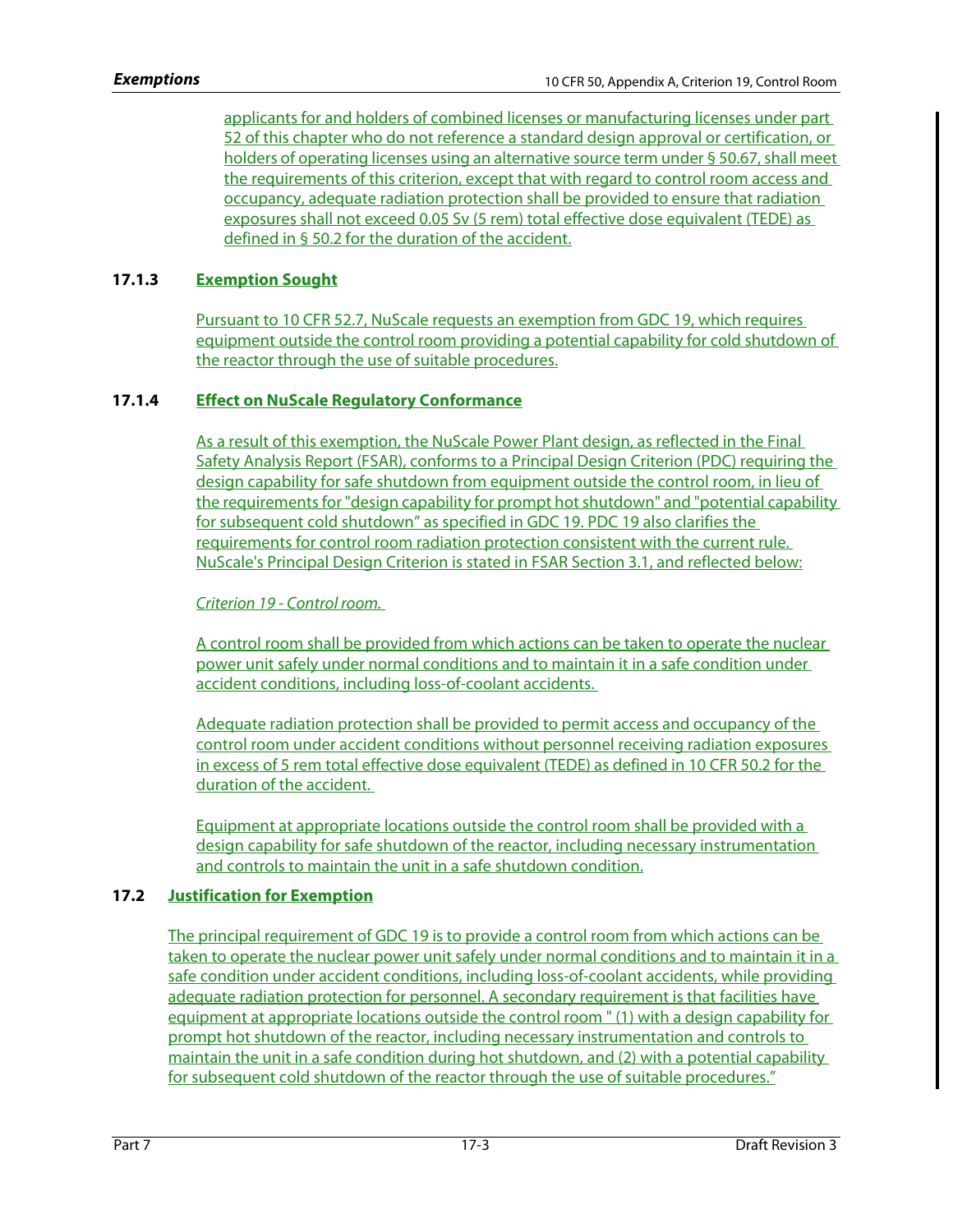The underlying intent of the remote shutdown portion of GDC 19 is to provide means for operators to maintain the reactor in a safe condition in the event of a control room evacuation. Proposed GDC 11, later finalized as GDC 19, would have required it to "be possible to shut the reactor down and maintain it in a safe condition if access to the control room is lost due to fire or other cause" (32 Federal Register 10216, emphasis added). During the public comment period, industry was concerned that the requirements of GDC 11 could be interpreted to require a second control room (SECY-R 143, Jan. 28, 1971). In response, NRC clarified the requirements in final GDC 19 to spell out separately the "design capability" for prompt hot shutdown and "potential capability for subsequent cold shutdown" in the longer term. There is no indication in the rulemaking record that the NRC intended to alter the intent of proposed GDC 11 with respect to maintaining a "safe condition." NRC guidance is consistent with the interpretation that the "cold shutdown" language was not directed at reactor coolant system temperature, but rather a safe stable shutdown condition. For example, in summarizing the remote shutdown capability requirements in Information Notice 91-53, NRC stated that conditions that could preclude control room accessibility "warrant the use of a remote shutdown system to achieve safe shutdown of the plant."

Therefore, NuScale concludes that the cold shutdown provision was not intended to be stricter than the originally proposed "safe condition," but rather to allow facilities to rely on "potential capabilities" outside the control room for operators to establish a long term safe condition. Accordingly, the ability to maintain the reactor in a safe shutdown condition in the event of control room evacuation satisfies the underlying purpose of GDC 19. As discussed below, NuScale's proposed PDC 19, replacing "cold shutdown" with "safe shutdown" of the reactor, meets the underlying purpose of the design criterion for NuScale's passive advanced light water reactor design.

# **17.2.1 Technical Basis**

The underlying intent of the remote shutdown portion of GDC 19 is to provide means for operators to maintain the reactor in a safe condition in the event of a control room evacuation. For NuScale's passive advanced light water reactor design, the establishment of PDC 19 to require remote "safe shutdown" capability instead of "cold shutdown" is supported and consistent with NRC guidance, such as SECY-94-084, Policy and Technical issues Associated with the Regulatory Treatment of Non-Safety Systems in Passive Plant Designs, which applies to passive residual heat removal systems and RG 1.189, Fire Protection for Nuclear Power Plants regarding fire in the main control room.

As stated in Design-Specific Review Standard for NuScale SMR Design (DSRS) Section 7.0, DSRS Chapter 7 Acceptance Criteria and Review Process Item 3, "Level of Review Applied to I&C Systems":

iii. Safe shutdown systems function to achieve and maintain a safe shutdown condition of the plant. The safe shutdown systems include I&C systems used to maintain the reactor core in a subcritical condition and provide adequate core cooling to achieve and maintain both hot and cold shutdown conditions, as defined in SECY 95-132 "Policy and Technical Issues Associated with the Regulatory Treatment of Nonsafety Systems in Passive Plant Designs (SECY 94-084)."

The term safe shutdown is footnoted with: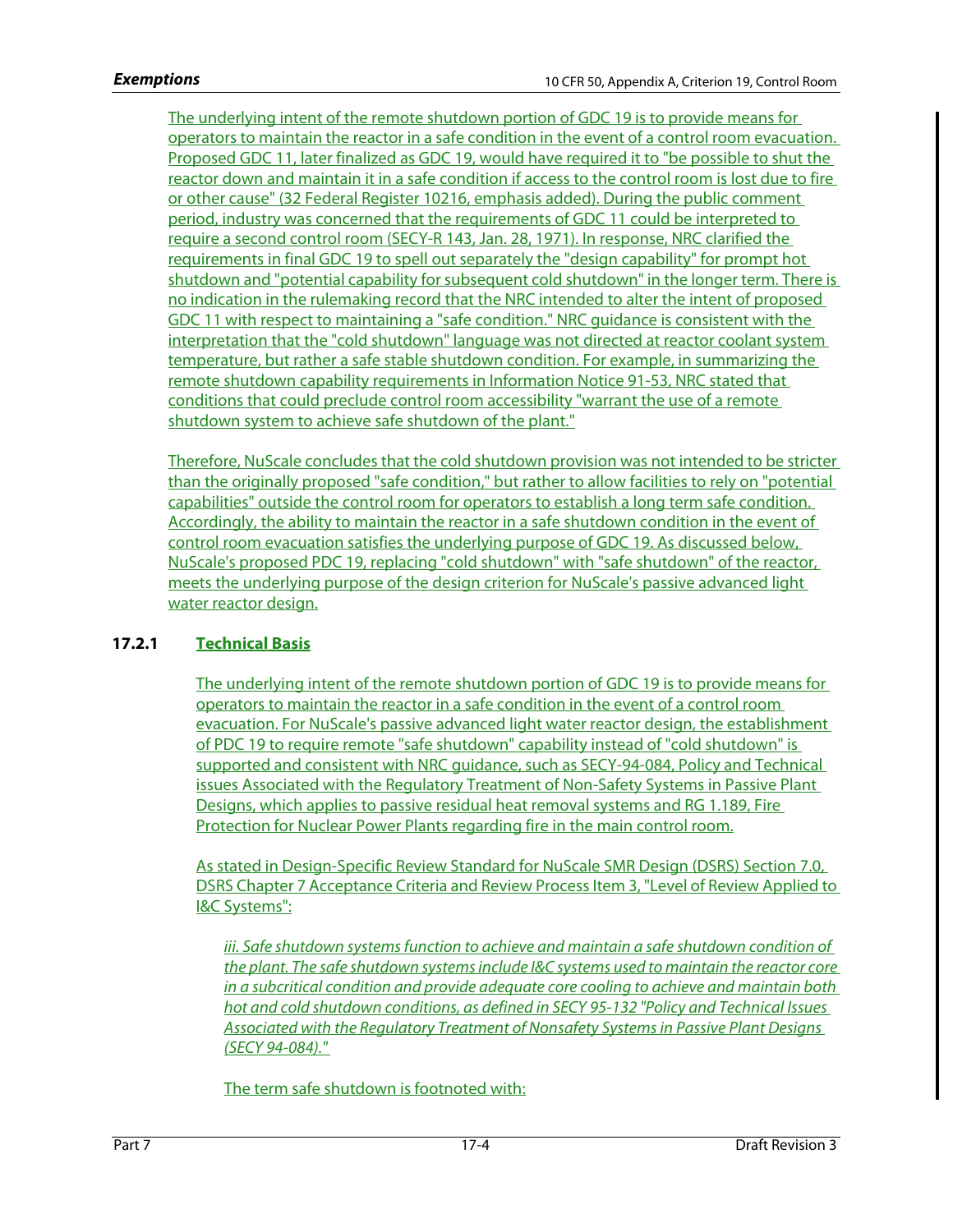The NRC considers a "safe stable shutdown condition" for advanced passive LWRs to be a condition by which all plant conditions are stable and within regulatory limits and the reactor coolant system pressure is stabilized and reactor coolant temperature is less than or equal to 215 degrees Celsius (C) (420 degrees Fahrenheit (F)).

As stated in NuScale Power DCA Part 4, Generic Technical Specifications, passive core cooling provided by the Decay Heat Removal System, Emergency Core Cooling System, or an appropriate water level in the containment can be used to remove core decay heat. The use of PASSIVE COOLING systems allows extended operation with no operator action required in MODE 3 once initiated. (i.e., Safe Shutdown where  $k_{eff}$   $\leq$  0.99 and all NPM reactor coolant temperatures are < 420°F).

The NuScale design addresses GDC 19's intent with respect to control room evacuation in two ways. First, the NuScale main control room (MCR) is designed specifically with the ability to place and maintain the reactors in safe shutdown in the event of an MCR evacuation event. Prior to evacuation of the MCR, operators trip the reactors, initiate decay heat removal and initiate containment isolation. These actions result in passive cooling that achieves safe shutdown of the reactors. Operators can also achieve safe shutdown of the reactors from outside the MCR in the module protection system (MPS) equipment rooms within the reactor building. Following shutdown and initiation of passive cooling, the NuScale design does not rely on operator action, instrumentation, or controls outside of the MCR to maintain safe shutdown, and control room signals are isolated preventing unintended signals from impacting unit conditions. The design includes a remote shutdown station (RSS) to monitor conditions; however, there are no displays, alarms, or controls in the RSS necessary to achieve or maintain safe shutdown of the reactors, as there is no manual control of safety-related equipment allowed from the RSS.

In the MCR, each NuScale Power Module (NPM) is provided two redundant, safety-related, hard-wired switches in separate and independent divisions in order to trip the reactor and establish the conditions required to passively achieve safe shutdown. NuScale credits operation of these switches consistent with the guidance in RG 1.189, Section 5.4.4, Control Room Fires. Additionally, the operation of the MCR switches described above is verified by ITAAC 02.05.01 and ITAAC 02.05.13. In accordance with GDC 26 and NuScale PDC 27, the NPM control rods, alone, can hold the reactor subcritical to a conservative minimum reactor coolant system temperature.

Alternate means outside of the MCR are provided to shut down each reactor and establish the conditions required to passively achieve safe shutdown. For each NPM, two separate MPS equipment rooms are provided. Within each MPS equipment room, safety-related components can be physically manipulated to trip its respective reactor and passively achieve safe shutdown.

Following shutdown from the MCR shutdown switches or MPS equipment rooms, the RSS only provides indication to monitor unit conditions; control room signals are isolated preventing unintended signals from impacting the unit conditions. There is no manual control of safety-related equipment allowed from the RSS. The module control system (MCS) equipment located in the RSS is similar to the MCS equipment located in the MCR, but configured in a way that allows monitoring of plant systems. Although no subsequent operator actions are required, the RSS has several video display units which can be used to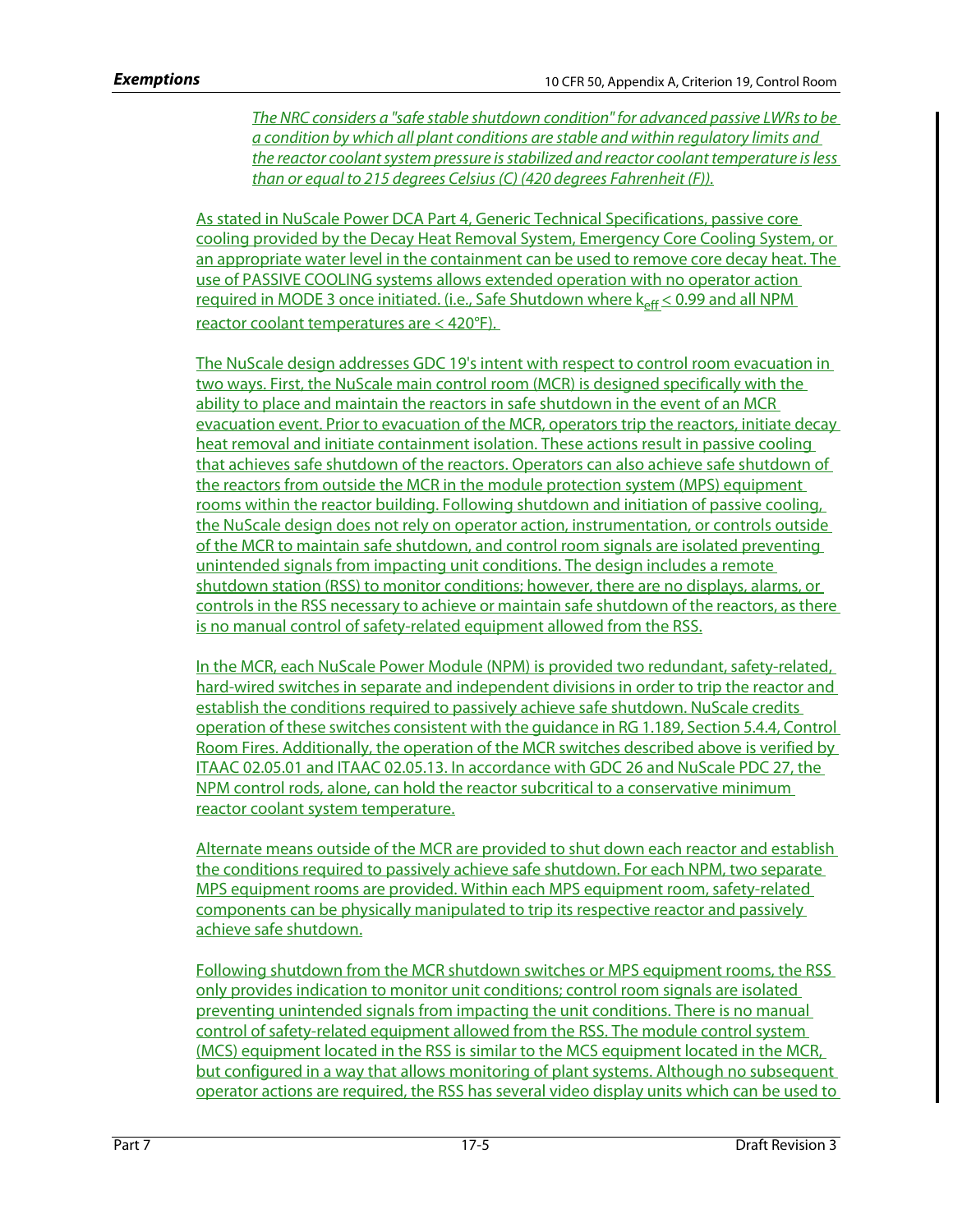monitor plant conditions. The video display units are comparable to those provided in the control room and the operator can display information on the video display units in a manner which is comparable to the way the information is displayed in the control room. The operator normally selects an appropriate set of displays based on the particular operational goals being monitored by the operator at the time. The operability of the remote shutdown display functions provides sufficient information to monitor the passive safety system performance, and verify that the unit transitions to MODE 3, is passively cooled, and remains stable. Under normal operating conditions where the MCR is intact and fully functional, the RSS is secured and equipment therein is in a standby state.

# **17.3 Regulatory Basis**

# **17.3.1 Criteria of 10 CFR 50.12, Specific Exemptions**

Pursuant to 10 CFR 52.7, "consideration of requests for exemptions from requirements of the regulations of other parts in this chapter, which are applicable by virtue of this part, shall be governed by the exemption requirements of those parts." The exemption requirements for 10 CFR Part 50 regulations are found in 10 CFR 50.12, and are addressed as follows:

The requested exemption is authorized by law (10 CFR 50.12(a)(1)). This exemption is not inconsistent with the Atomic Energy Act of 1954, as amended. The NRC has authority under 10 CFR 52.7 and 10 CFR 50.12 to grant exemptions from the requirements of this regulation. Therefore, the proposed exemption is authorized by law.

The requested exemption will not present an undue risk to the public health and safety (10 CFR  $50.12(a)(1)$ ). This exemption does not affect the performance or reliability of power operations, does not impact the consequences of any design basis event, and does not create new accident precursors. Therefore, the exemption will not present an undue risk to the public health and safety.

The requested exemption is consistent with the common defense and security (10 CFR 50.12(a)(1)). The exemption does not affect the design, function, or operation of structures or plant equipment that is necessary to maintain the secure status of the plant. The proposed exemption has no impact on plant security or safeguards procedures. Therefore, the requested exemption is consistent with the common defense and security.

Special circumstances are present (10 CFR 50.12(a)(2)(ii)) in that application of the regulation in the particular circumstances would not serve the underlying purpose of the rule or is not necessary to achieve the underlying purpose of the rule. The underlying intent of the remote shutdown portion of GDC 19 is to provide means for operators to place and maintain the reactor in a safe condition in the event of a control room evacuation. NRC guidance recognizes that for passive plant designs, "safe shutdown" is a long-term safe stable shutdown condition. Thus, as a result of this exemption, NuScale's design basis will satisfy the underlying intent of GDC 19.

Special circumstances are present (10 CFR 50.12(a)(2)(iv)) in that the exemption would result in benefit to the public health and safety that compensates for any decrease in safety that may result from the grant of the exemption. Application of the remote cold shutdown provision of GDC 19, as originally prescribed for active plants, would require NuScale to